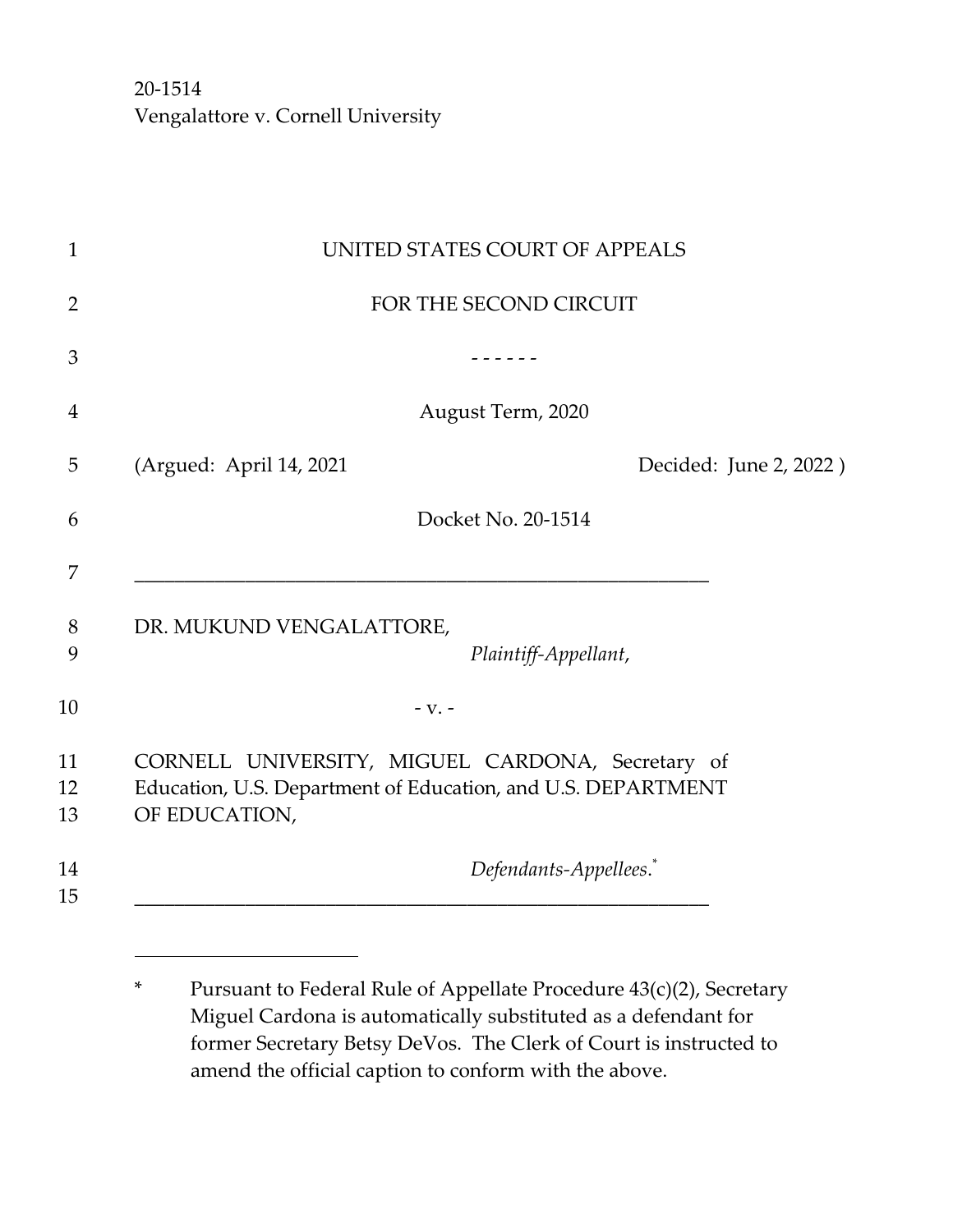1 Before: KEARSE, CABRANES, and POOLER, *Circuit Judges*.

| $\overline{2}$ | Appeal by former faculty member from a judgment of the United States                        |
|----------------|---------------------------------------------------------------------------------------------|
| 3              | District Court for the Northern District of New York, Gary L. Sharpe, Judge,                |
| $\overline{4}$ | dismissing (A) claims against the university principally for violation of his right to      |
| 5              | due process, and for gender and national-origin discrimination in violation of,             |
| 6              | respectively, Title IX of the Education Amendments of 1972 and Title VI of the Civil        |
| 7              | Rights Act of 1964; and (B) claims that documents issued by the United States               |
| $8\,$          | Department of Education violated the Administrative Procedure Act and the                   |
| 9              | Spending Clause of the Constitution and caused or contributed to the university's acts      |
| 10             | of discrimination. The district court granted the university's motion for judgment on       |
| 11             | the pleadings and/or summary judgment on the grounds that the university is not a           |
| 12             | state actor, that Title IX does not authorize a private right of action for discrimination  |
| 13             | in employment, and that the complaint failed to state a claim for national-origin           |
| 14             | discrimination under Title VI. The court granted the United States defendants'              |
| 15             | motion to dismiss the claims against them for lack of standing. We find merit only          |
| 16             | in plaintiff's contention that Title IX allows a private right of action for a university's |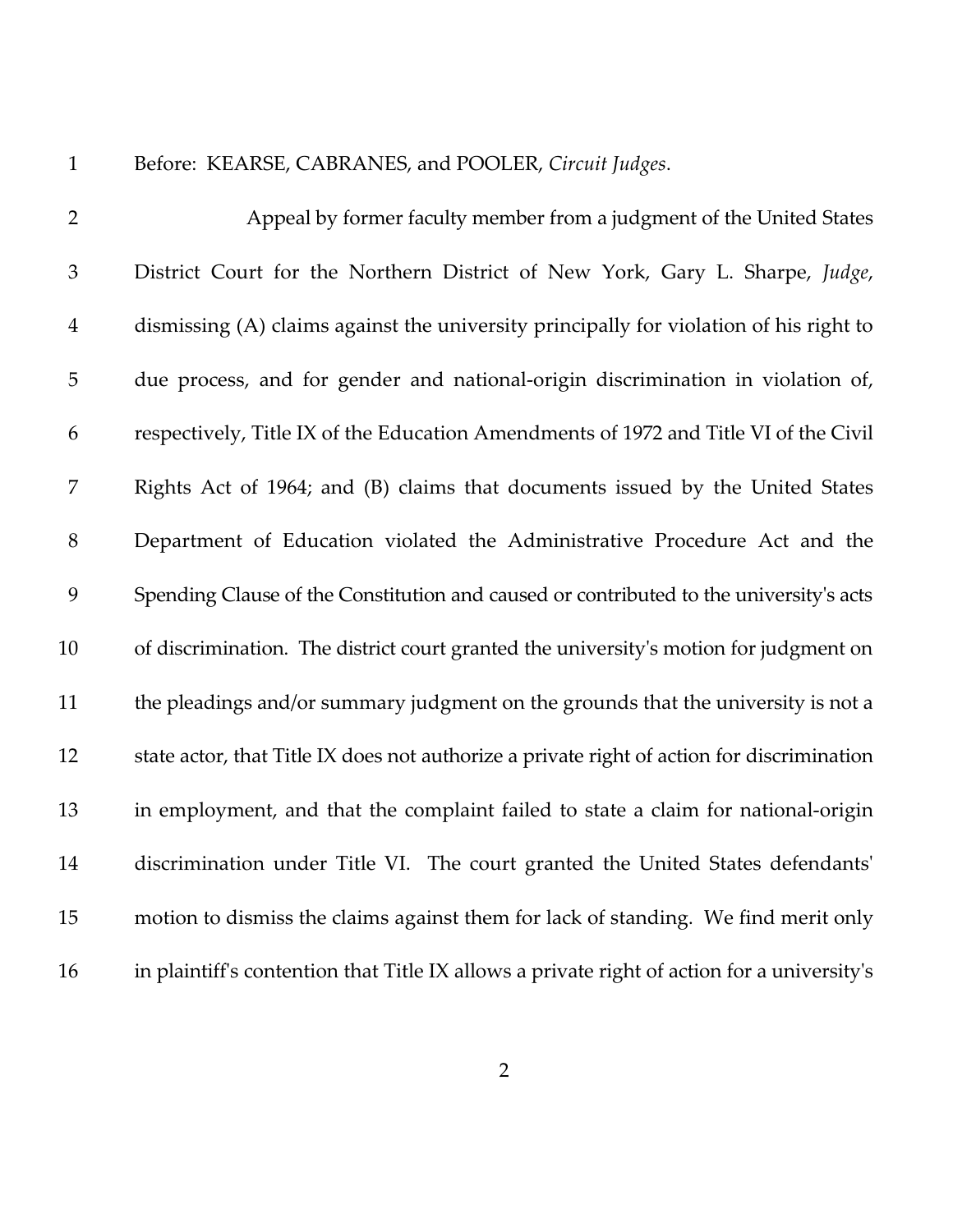| $\mathbf{1}$   | intentional gender-based discrimination against a faculty member, sufficiently alleged |
|----------------|----------------------------------------------------------------------------------------|
| $\overline{2}$ | herein. We thus vacate the judgment in part, and remand for further proceedings.       |
| 3              | Affirmed in part; vacated and remanded in part.                                        |
| $\overline{4}$ | Judge Cabranes concurs in the judgment and opinion of the Court, and                   |
| 5              | files a separate opinion.                                                              |
| 6              | CALEB KRUCKENBERG, Washington, DC (Margaret A.                                         |
| 7              | Little, Richard A. Samp, New Civil Liberties Alliance,                                 |
| 8              | Washington, DC, on the brief), for Plaintiff-Appellant.                                |
| 9              | MICHAEL L. BANKS, Philadelphia, Pennsylvania (Emily                                    |
| 10             | Reineberg, Morgan Lewis & Bockius, Philadelphia,                                       |
| 11             | Pennsylvania; Wendy E. Tarlow, Office of University                                    |
| 12             | Counsel, Cornell University, Ithaca, New York, on                                      |
| 13             | the brief), for Defendant-Appellee Cornell University.                                 |
| 14             | KAREN FOLSTER LESPERANCE, Assistant United States                                      |
| 15             | Attorney, Albany, New York (Antoinette T. Bacon,                                       |
| 16             | Acting United States Attorney for the Northern                                         |
| 17             | District of New York, William Larkin, Assistant                                        |
| 18             | United States Attorney, Albany, New York, on the                                       |
| 19             | brief), for Defendants-Appellees Miguel Cardona and                                    |
| 20             | U.S. Department of Education.                                                          |
|                |                                                                                        |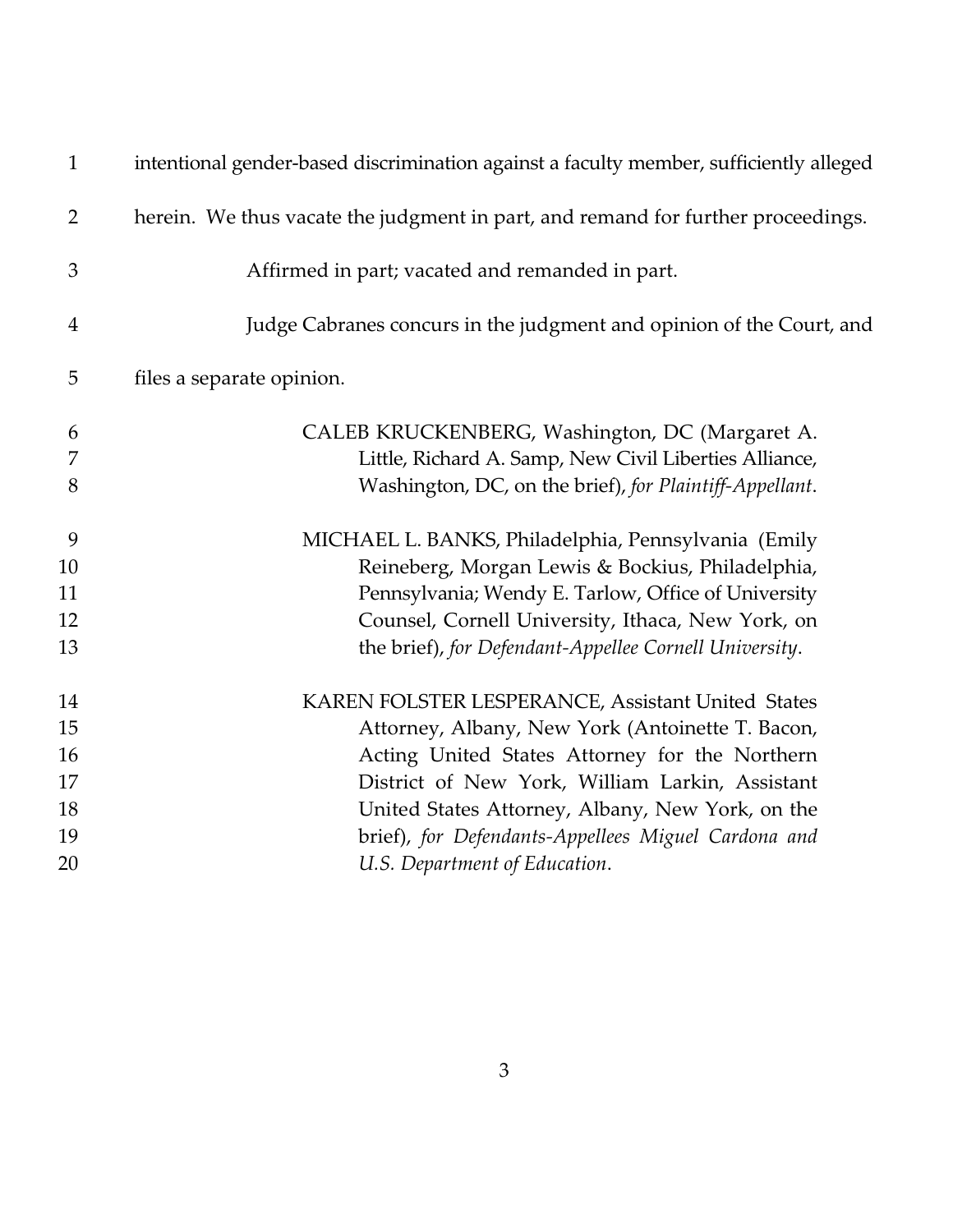# 1 KEARSE, *Circuit Judge*:

| $\overline{2}$ | Plaintiff Mukund Vengalattore, a former Assistant Professor at defendant                   |
|----------------|--------------------------------------------------------------------------------------------|
| $\mathfrak 3$  | Cornell University ("Cornell" or the "University"), appeals from a judgment of the         |
| $\overline{4}$ | United States District Court for the Northern District of New York, Gary L. Sharpe,        |
| 5              | Judge, dismissing his amended complaint ("Complaint") alleging principally (A) that        |
| 6              | in disciplining him in response to his student assistant's allegation that he had an       |
| 7              | inappropriate relationship with her, Cornell discriminated against him on the basis        |
| 8              | of gender and national origin in violation of, respectively, Title IX of the Education     |
| 9              | Amendments of 1972, 20 U.S.C. § 1681 et seq. ("Title IX"), and Title VI of the Civil       |
| 10             | Rights Act of 1964, 42 U.S.C. § 2000d et seq. ("Title VI"); and (B) that defendants United |
| 11             | States Department of Education and its Secretary (the "federal defendants") violated       |
| 12             | the Administrative Procedure Act ("APA"), 5 U.S.C. § 551 et seq., and the Spending         |
| 13             | Clause of the Constitution in issuing guidance documents that caused or contributed        |
| 14             | to Cornell's gender discrimination. The district court granted Cornell's motion for        |
| 15             | judgment on the pleadings and/or summary judgment, ruling principally that Title           |
| 16             | IX does not authorize a private right of action for discrimination in employment, and      |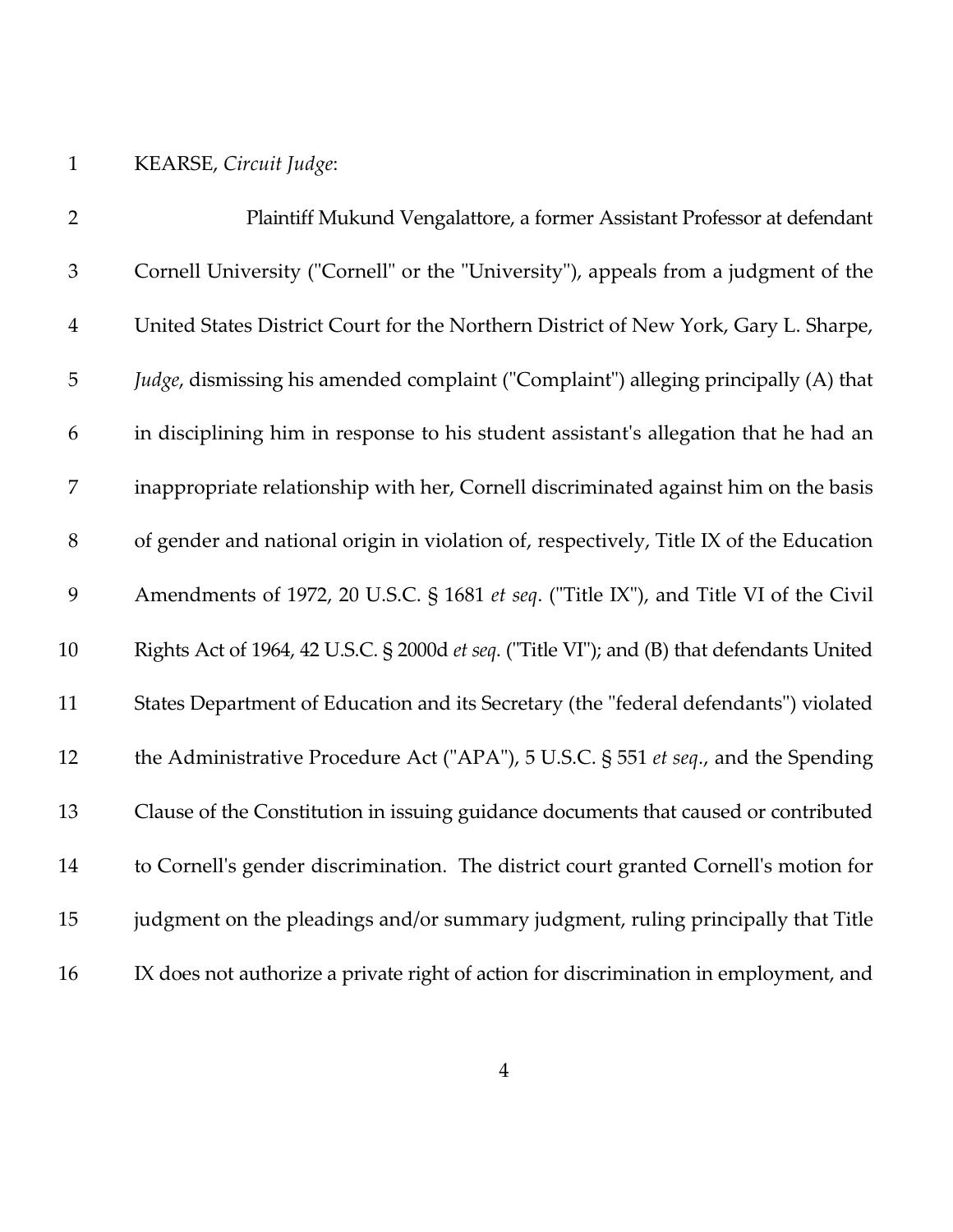| $\mathbf{1}$   | that the Complaint lacked sufficient allegations of national origin discrimination to      |
|----------------|--------------------------------------------------------------------------------------------|
| $\overline{2}$ | state a claim under Title VI. The court granted the federal defendants' motion to          |
| $\mathfrak{Z}$ | dismiss the claims against them for lack of standing. The court also dismissed a claim     |
| $\overline{4}$ | by Vengalattore against Cornell under 42 U.S.C. § 1983 for denial of due process,          |
| 5              | ruling that Cornell is not a state actor; and it declined to exercise pendent jurisdiction |
| 6              | over a state-law claim against Cornell for defamation. Vengalattore challenges these       |
| 7              | rulings on appeal.                                                                         |
| $8\,$          | For the reasons that follow, we conclude that Title IX affords a private                   |
| 9              | right of action for a university's intentional gender-based discrimination against a       |
|                |                                                                                            |
| 10             | faculty member, and that the Complaint sufficiently asserts such a claim; we thus          |
| 11             | vacate and remand for further proceedings on Vengalattore's Title IX claim. We             |
| 12             | therefore also vacate the discretionary dismissal of his state-law claim for defamation.   |
| 13             | We affirm the dismissal of the Title VI and due process claims against Cornell, as well    |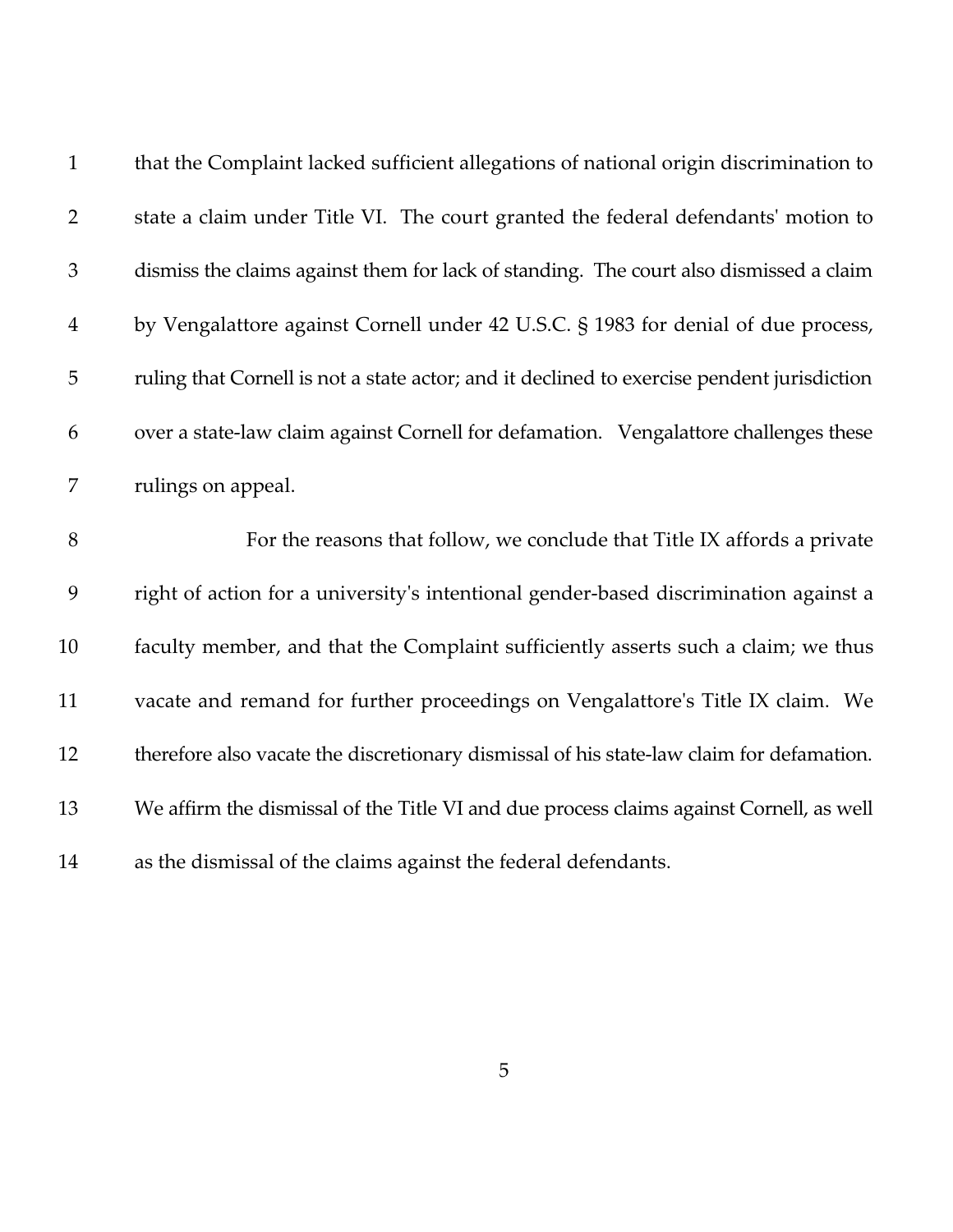## 1 I. BACKGROUND

| $\overline{2}$ | Cornell's motion to dismiss requested judgment on the pleadings                            |
|----------------|--------------------------------------------------------------------------------------------|
| 3              | "and/or" summary judgment, and the district court stated that the motion was               |
| $\overline{4}$ | granted. Given that the court "did not purport to make factual findings," and              |
| 5              | assessed the Complaint's allegations, rather than any proffered evidence, "all of the      |
| 6              | facts alleged in [plaintiff's] complaint[] must be taken as true for purposes of review,"  |
| 7              | Cannon v. University of Chicago, 441 U.S. 677, 680 n.2 (1979). We also "consider           |
| $8\,$          | documents incorporated into the complaint by reference." Tellabs, Inc. v. Makor Issues     |
| 9              | & Rights, Ltd., 551 U.S. 308, 322 (2007) ("Tellabs"). The principal factual allegations of |
| 10             | the 846-paragraph Complaint, taken as true, are summarized below.                          |
|                |                                                                                            |
| 11             | A. An Overview of the Complaint's Allegations as to the Events                             |
| 12             | Vengalattore is a male of Indian descent. He became a tenure-track                         |
| 13             | Assistant Professor of Physics in Cornell's College of Arts and Sciences in 2009. In       |
| 14             | that position, with the aid of assistants, he designed and conducted laboratory            |
|                |                                                                                            |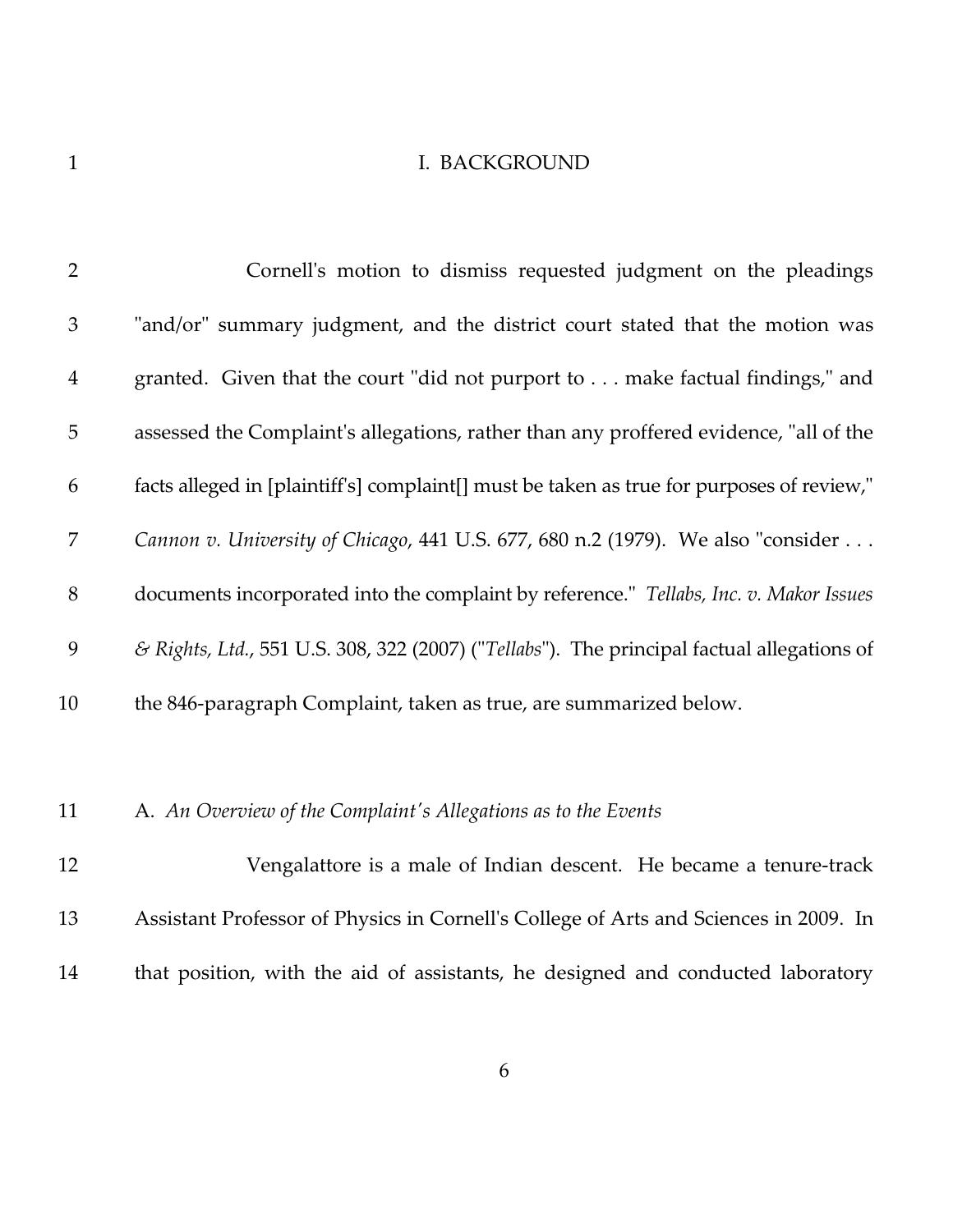| $\mathbf{1}$   | experiments. One assistant, a graduate student--called "Jane Roe" in this               |
|----------------|-----------------------------------------------------------------------------------------|
| $\overline{2}$ | litigation--worked on a Vengalattore experiment from 2009 until late 2012. She, inter   |
| $\mathfrak{Z}$ | alia, struggled with her lab assignments and often took professional criticism          |
| $\overline{4}$ | personally; was somewhat unprofessional in her language and conduct; falsely            |
| 5              | accused others of breaking lab equipment; and objected to "work[ing] long hours" as     |
| 6              | she stated would be expected of "Indians." (See Complaint TT 203, 211, 253-257, 260,    |
| 7              | 396, 407.) Roe withdrew from Vengalattore's project in November 2012. In the Spring     |
| 8              | of 2013, she told a professor who collaborated in Vengalattore's research "if I have my |
| 9              | way, [Dr. Vengalattore] will have a hard time getting tenure." (Id. $\P$ 292.)          |
| 10             | In May 2014, during the Physics Department's consideration of                           |
| 11             | Vengalattore's request for tenure, Roe sent the tenure review committee a letter        |
| 12             | alleging that Vengalattore had once angrily thrown a five-pound piece of equipment      |
| 13             | In September 2014, two days after learning that the committee had<br>at her.            |
| 14             | recommended that tenure be granted, Roe told Physics Professor Ritchie Patterson        |
| 15             | that Vengalattore had engaged in sexual misconduct with her. That accusation was        |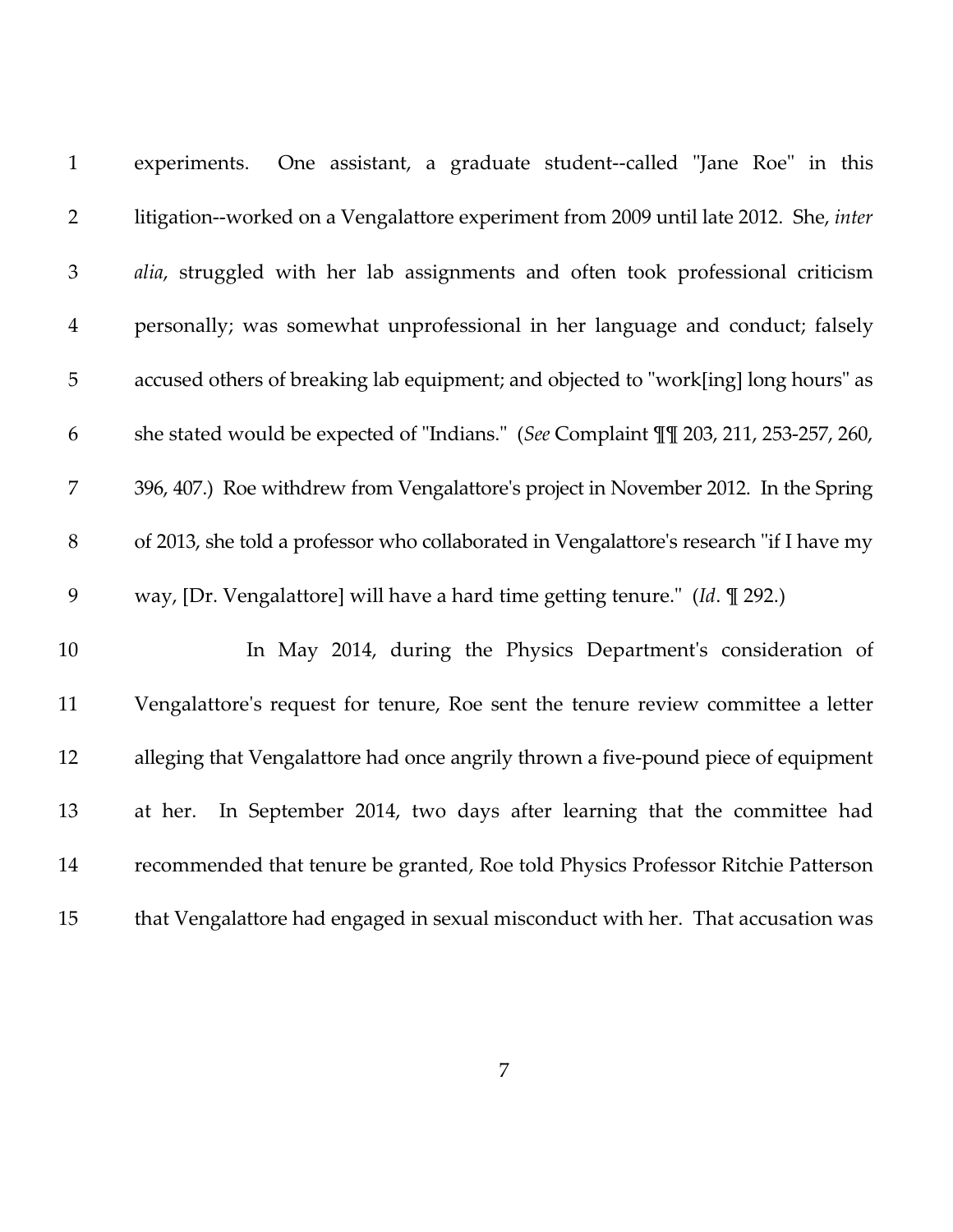1 relayed to Alan Mittman, Director of Cornell's Office of Workforce Policy and Labor 2 Relations.

3 Dean Gretchen Ritter, responsible for approval of tenure decisions in the 4 College of Arts and Sciences, was informed of Roe's accusation while she was 5 considering Vengalattore's tenure request. Mittman proceeded to conduct numerous 6 informal interviews of Roe, keeping the Dean informed of Roe's allegations; 7 Vengalattore was not similarly informed. (*See*, *e.g.*, *id*. ¶¶ 321, 327, 332-334, 340, 361.) 8 On February 13, 2015, Dean Ritter denied Vengalattore's request for tenure. (*See* 9 *id*. ¶¶ 336, 342.)

10 One business day later, Mittman, with Sarah Affel, Cornell's Title IX 11 coordinator (the "investigators"), conducted the first interview with Roe that was 12 recorded. In that February 16, 2015 interview, Roe told the investigators that she had 13 been raped by Vengalattore in late 2010, and that she thereafter had a secret 14 consensual sexual relationship with him until December 2011. (*See*, *e.g.*, *id*. ¶¶ 344, 15 349, 351.)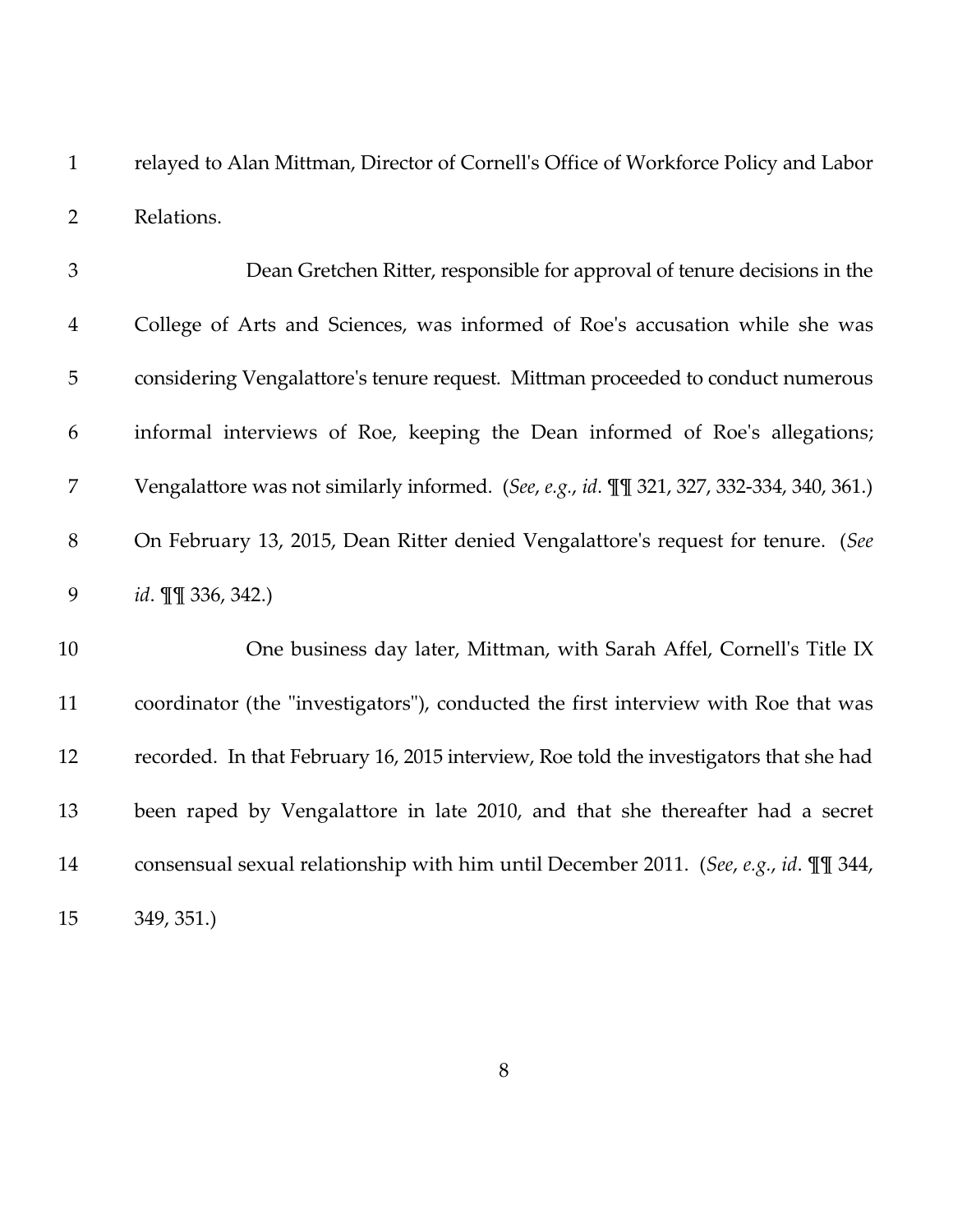| $\mathbf{1}$   | On February 27, 2015, Vengalattore, still unaware of Roe's accusations,                 |
|----------------|-----------------------------------------------------------------------------------------|
| $\overline{2}$ | appealed to the University appeals committee, challenging the denial of his request     |
| $\mathfrak{Z}$ | for tenure. On the next business day, March 2, Mittman summoned him to appear           |
| $\overline{4}$ | at the Title IX office on March 3 "to 'review [an] alleged romantic relationship with a |
| 5              | student under [his] supervision in or around the 2011 calendar year." (Complaint        |
| 6              | $\P$ 363.)                                                                              |
| 7              | In the March 3 interview, Vengalattore was informed of Roe's allegation                 |
| $8\,$          | that he and she had had a consensual sexual relationship. Vengalattore denied it.       |
| 9              | Toward the end of the three-hour interview, he was informed that Roe also accused       |
| 10             | him of rape. He responded by asking for the assistance of counsel; the investigators    |
| 11             | told him that was not necessary, and continued with the interview.<br>(See              |
| 12             | id. III 369-370.) Vengalattore throughout denied having had any sexual, romantic,       |
| 13             | or other unprofessional relationship with Roe.                                          |
| 14             | As described in Part I.C.1. below, the Complaint alleged that the                       |
| 15             | investigation was conducted in a manner that was designed to support Roe's              |
| 16             | accusation. For example, Roe had told the investigators that the sexual relationship    |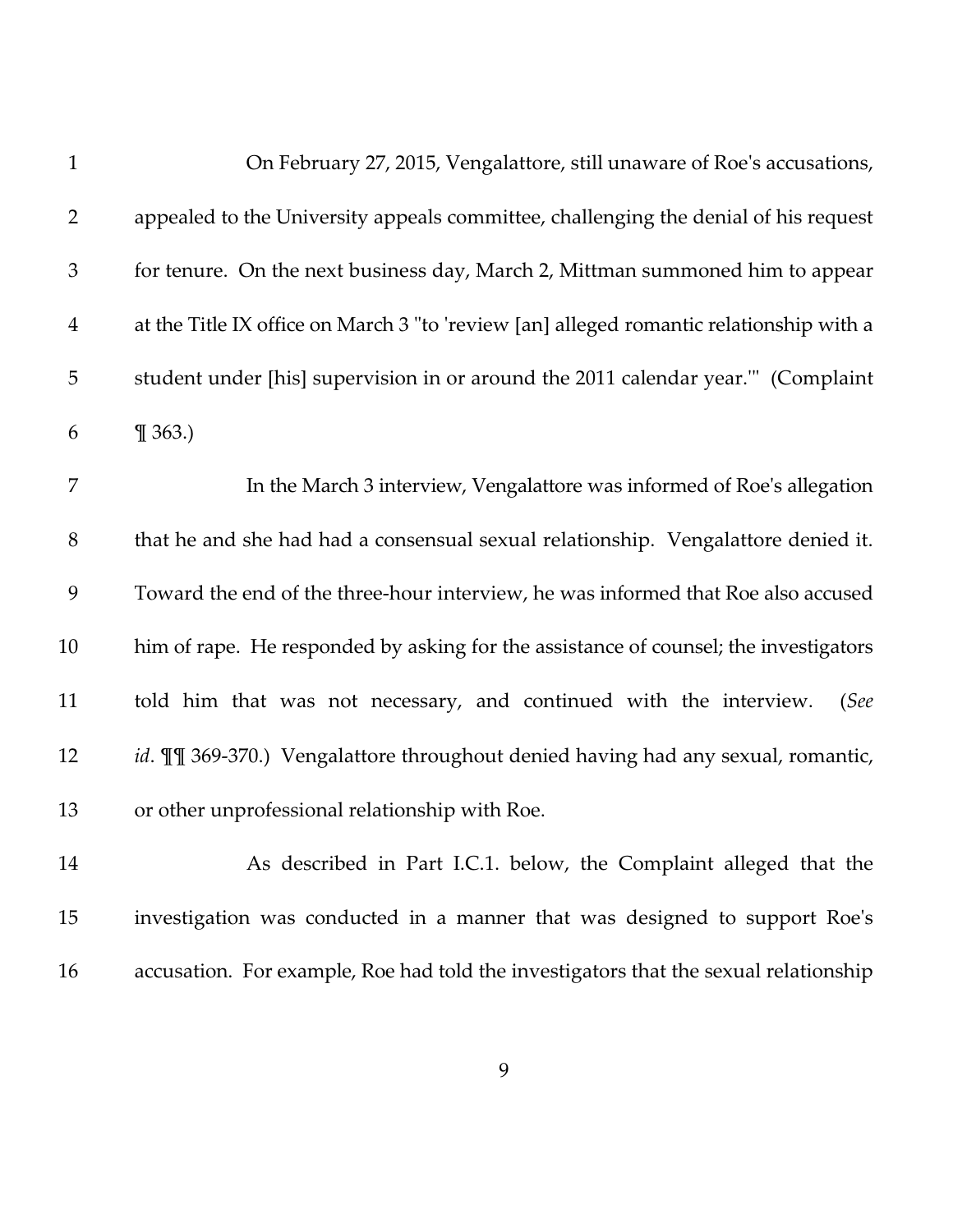| $\mathbf{1}$   | began during the final week of the Fall 2010 semester, on a day when Vengalattore       |
|----------------|-----------------------------------------------------------------------------------------|
| $\overline{2}$ | had not come to the lab and she went to his house at 7 p.m. to check on him. She said   |
| $\mathfrak{Z}$ | he invited her in and began kissing her; that she initially resisted but then agreed to |
| $\overline{4}$ | have sex with him; that she considered this to be rape; that she spent the night with   |
| 5              | him and went with him to the lab the following morning; and that they then had a        |
| 6              | secret consensual sexual relationship until December 2011. (See Complaint               |
| 7              | III 344-351.) When Vengalattore asked on what date Roe claimed he had raped her,        |
| $8\,$          | the investigators refused to answer. Instead they asked Vengalattore to take a blank    |
| 9              | December 2010 calendar and mark off for them the days he had been in town. (See         |
| 10             | id. II 438-439.)                                                                        |
| 11             | As described in Part I.C.2. below, the investigators' eventual written                  |
| 12             | report to the Dean, while recommending that Vengalattore not be found to have           |
| 13             | raped Roe, stated their conclusion that Roe's allegation of their consensual sexual     |
| 14             | relationship was supported by a preponderance of the evidence. Without a hearing,       |
| 15             | Dean Ritter adopted the investigators' report and found that Vengalattore had had       |
| 16             | an inappropriate sexual relationship with Roe; she also found that he had lied to the   |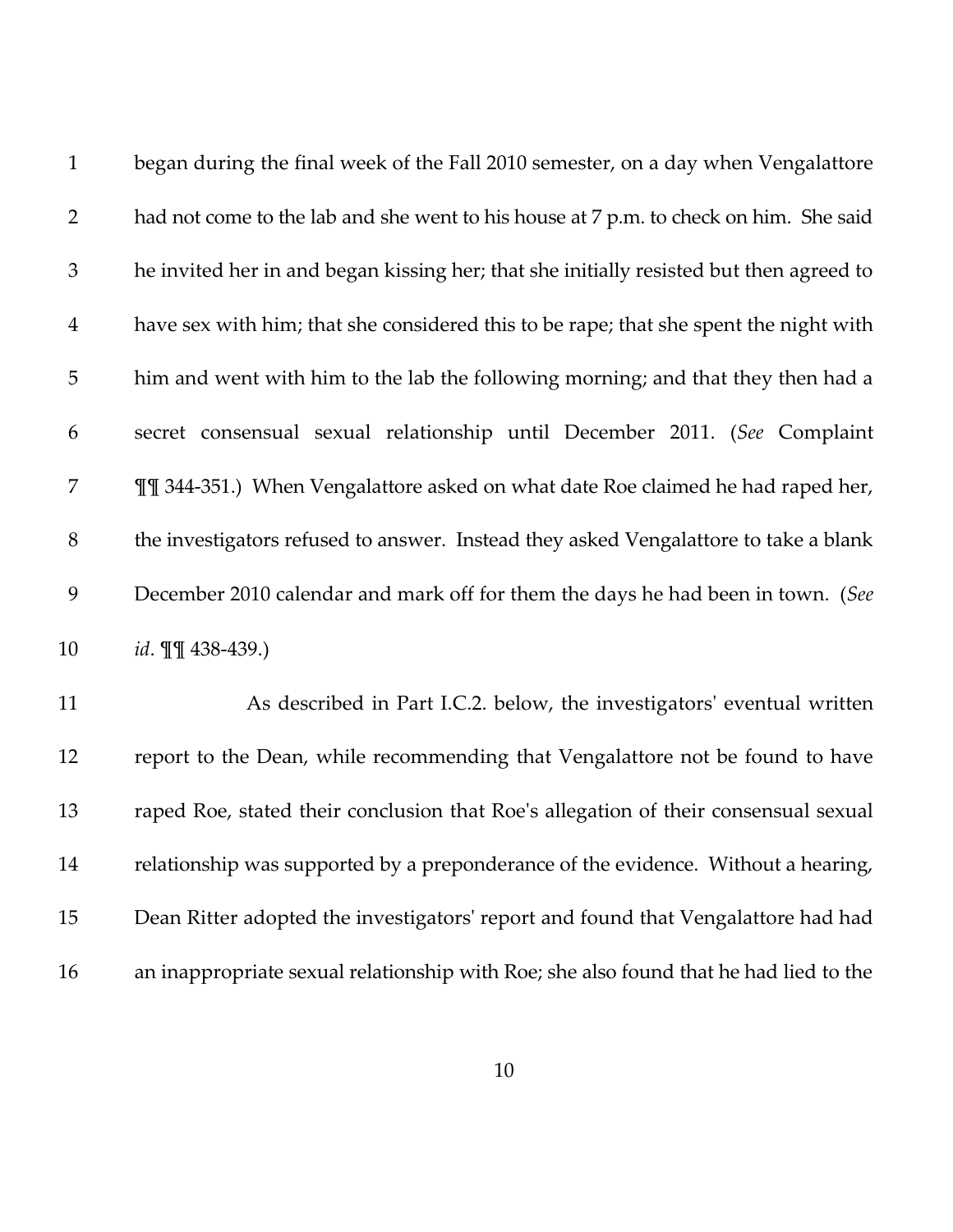| $\mathbf{1}$   | investigators. As a result, Dean Ritter imposed a two-week suspension without pay,             |
|----------------|------------------------------------------------------------------------------------------------|
| $\overline{2}$ | which Vengalattore served in June 2017 after the denial of tenure had become final.            |
| $\mathfrak{Z}$ | His academic appointment employment at Cornell ended in June 2018.                             |
| $\overline{4}$ | "Cornell's decision to deny tenure is not at issue in this lawsuit"                            |
| 5              | (Vengalattore brief on appeal at 13), that matter having been resolved by a 2018 ruling        |
| 6              | by the New York Supreme Court, Appellate Division, that "the sexual misconduct                 |
| 7              | allegations raised by" Roe had "no[t] improperly influenced the tenure decision,"              |
| $8\,$          | and "that Cornell had not acted arbitrarily or capriciously during the tenure review           |
| 9              | process" (Complaint II 645-646). Instead, Vengalattore asserts here that, despite his          |
| 10             | significant achievements and his having been awarded several million dollars of grant          |
| 11             | money, he has been denied academic appointment or laboratory access at other                   |
| 12             | universities. (Id. $\P$ $\P$ 649, 654, 657.) He attributes this, on information and belief, to |
| 13             | Cornell's knowing communication of false findings that he had a sexual relationship            |
| 14             | with a student and lied about it. (See id. II 654-657; see also id. II 713, 725-729.)          |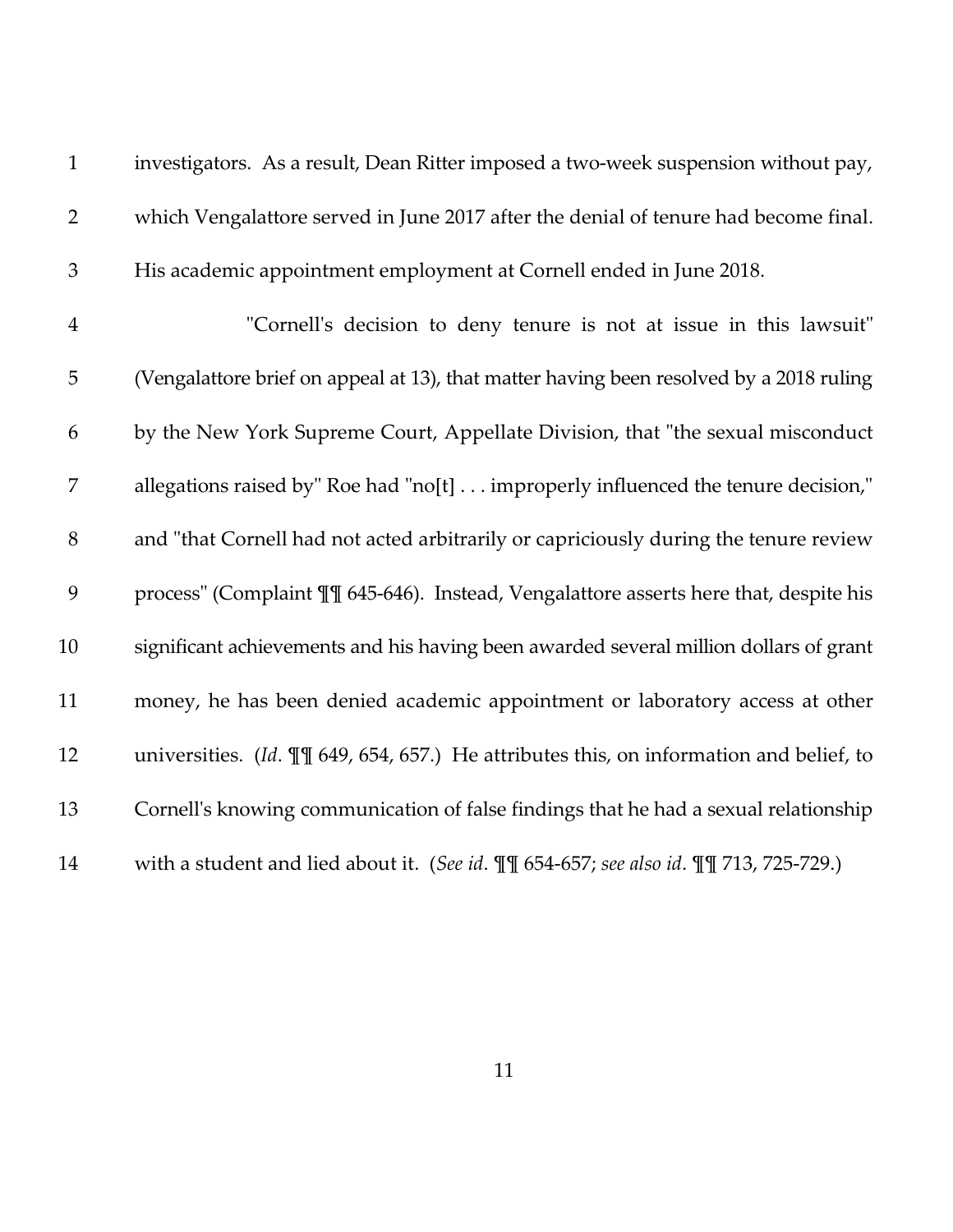# 1 B. *Allegations of Gender Bias and National Origin Bias*

| $\overline{2}$ | The Complaint alleged that there were both overt and implicit                         |
|----------------|---------------------------------------------------------------------------------------|
| $\mathfrak{Z}$ | manifestations of bias against Vengalattore on the basis of his gender or national    |
| $\overline{4}$ | origin. With respect to gender, the Complaint includes the following allegations as   |
| $\mathbf 5$    | to conduct and statements by Roe or by Cornell officials who were advisors to         |
| 6              | decisionmakers.                                                                       |
| $\overline{7}$ | Airlia Shaffer-Moag, an undergraduate student, joined Vengalattore's lab              |
| 8              | in 2012. In connection with Vengalattore's appeal of Dean Ritter's February 2015      |
| 9              | denial of his tenure request, Shaffer-Moag sent a letter to the tenure appeals        |
| 10             | committee in August 2015 stating that in 2012 she had witnessed Roe attempting to     |
| 11             | have undergraduate men denied the opportunity to join Vengalattore's lab, while       |
| 12             | advocating the acceptance of women with equivalent or lesser credentials. (See, e.g., |
| 13             | Complaint III 271, 565-566, 570.) In that regard, Shaffer-Moag cited her own personal |
| 14             | When she and two undergraduate men were applying to join<br>experience.               |
| 15             | Vengalattore's lab, Roe attempted to bar the two men. (See id. III 271-273, 570-572.) |
| 16             | Yet "Shaffer-Moag, by her own reckoning, had a 'much weaker background in physics     |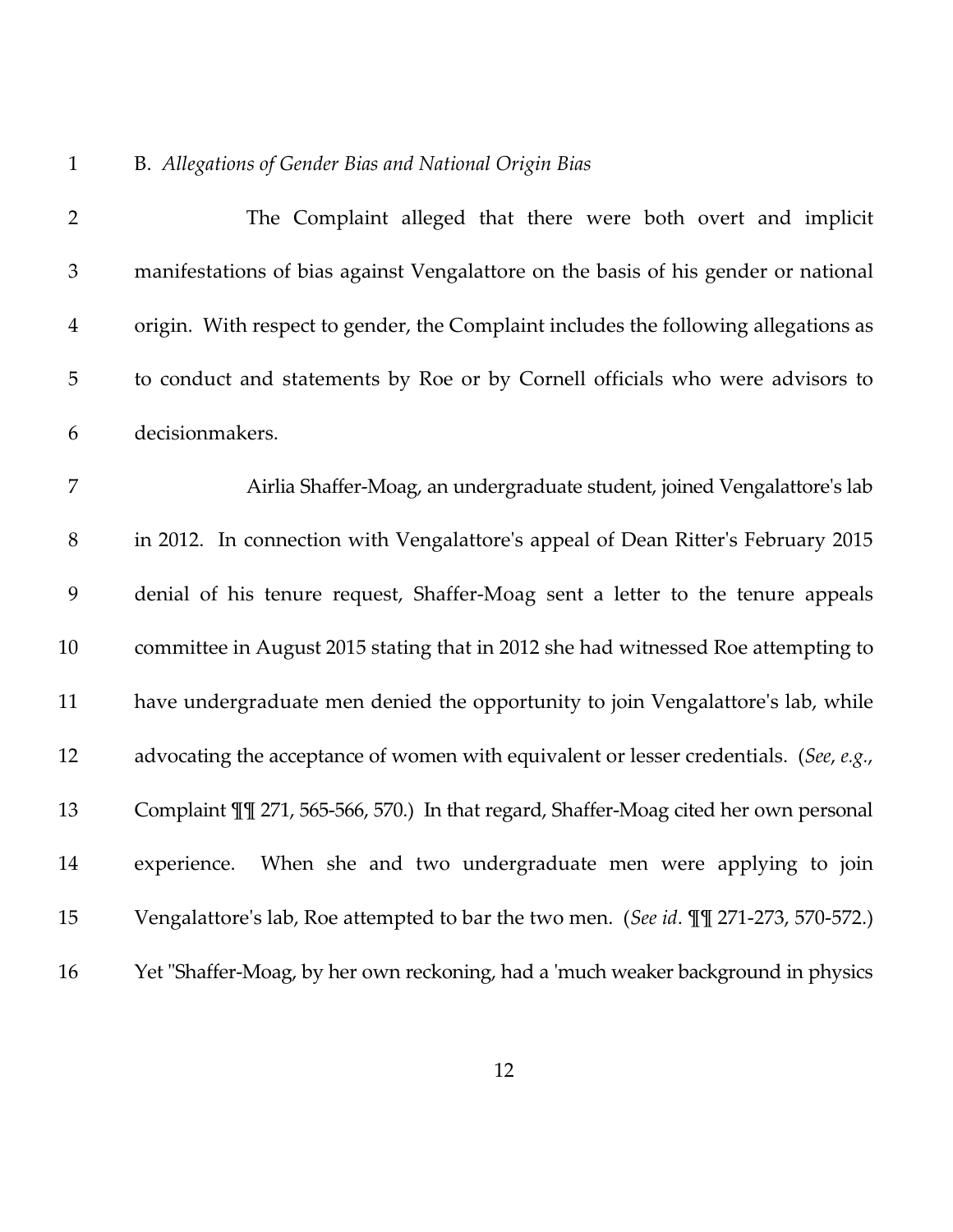1 than did the two men, so there was no reason to try to bar them from the lab without 2 barring' her as well." (*Id*. ¶ 274; *see id*. ¶ 573.)

3 Shaffer-Moag, after joining the lab, became friendly with Roe. In her 4 letter to the appeals committee she said that "Roe had told her in 2012 that [Roe] was 5 'sexist against men.'" (*Id*. ¶ 569; *see id*. ¶ 270.)

6 The University appeals committee in December 2015 upheld 7 Vengalattore's appeal from the denial of tenure, leading to consideration of his tenure 8 application by a new committee; the new committee recommended that tenure be 9 granted. (*See* Complaint ¶¶ 626-627.) On February 16, 2016, however, Dean Ritter 10 formally overruled the new committee's recommendation and again denied 11 Vengalattore tenure. (*See id*. ¶ 628.) On February 26, 2016, Vengalattore met with 12 Professor Saul Teukolsky, the Physics Department's interim chair who "had been 13 involved in the tenure review process." (*Id*. ¶ 629.) "During that meeting, Professor 14 Teukolsky told Dr. Vengalattore that *the faculty had considered Roe's accusations to have* 15 *been false and malicious*, *but* also said that *the faculty would take no action*, saying, '*Can* 16 *you imagine what would happen if we took action against a blonde, female student*? Twitter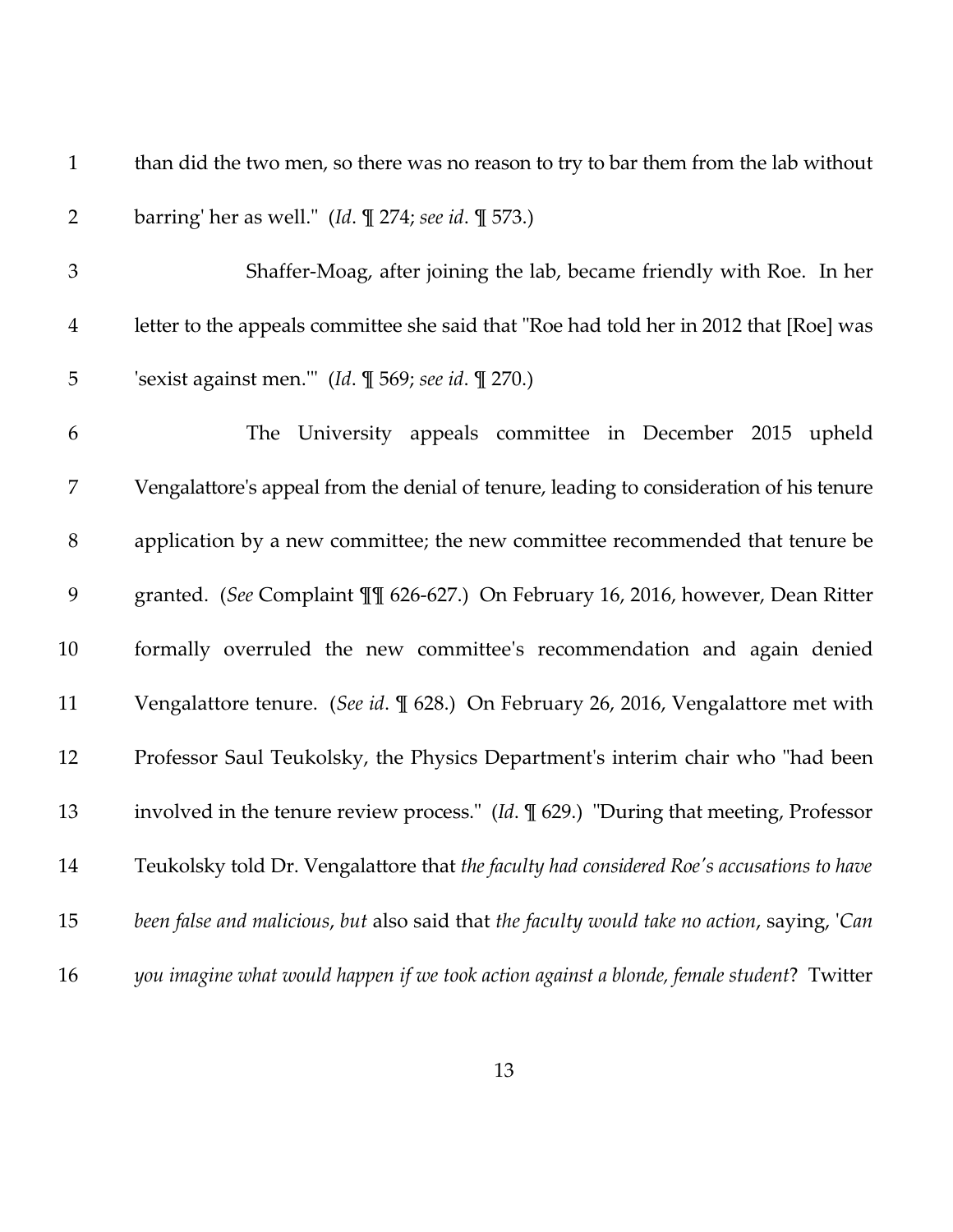1 would explode and the entire department would be labeled bullies. We don't want 2 that.'" (Complaint  $\frac{1}{2}$  630 (emphases ours).)

3 With respect to Vengalattore's claim under Title VI, the Complaint 4 alleged that there were national-origin-related statements by Roe and one by a 5 member of a faculty committee considering his request for tenure. According to 6 graduate student Yogesh Patil, who worked with Roe in Vengalattore's lab, Roe made 7 "racial comments" such as "telling Dr. Vengalattore in front of the other students, 'You 8 are all Indians. Of course you stick together.'" (Complaint ¶ 409.) She also told Patil 9 that he, Vengalattore, and graduate student Srivatsan Chakram "could be expected 10 to work long hours because 'they are Indians, who are hardworking like Chinese.'" 11 (*Id*.)

12 As to the comment by a faculty committee member, the Complaint 13 alleged that after two faculty committees had considered Vengalattore's request for 14 tenure (*see*, *e.g.*, *id*. ¶¶ 322-323), "yet another faculty committee, the Faculty Advisory 15 Committee on Tenure Appointments (FACTA), was convened to review" the tenure 16 request "[f]ollowing Dean Ritter's recommendation" that tenure be denied (*id*. ¶ 337).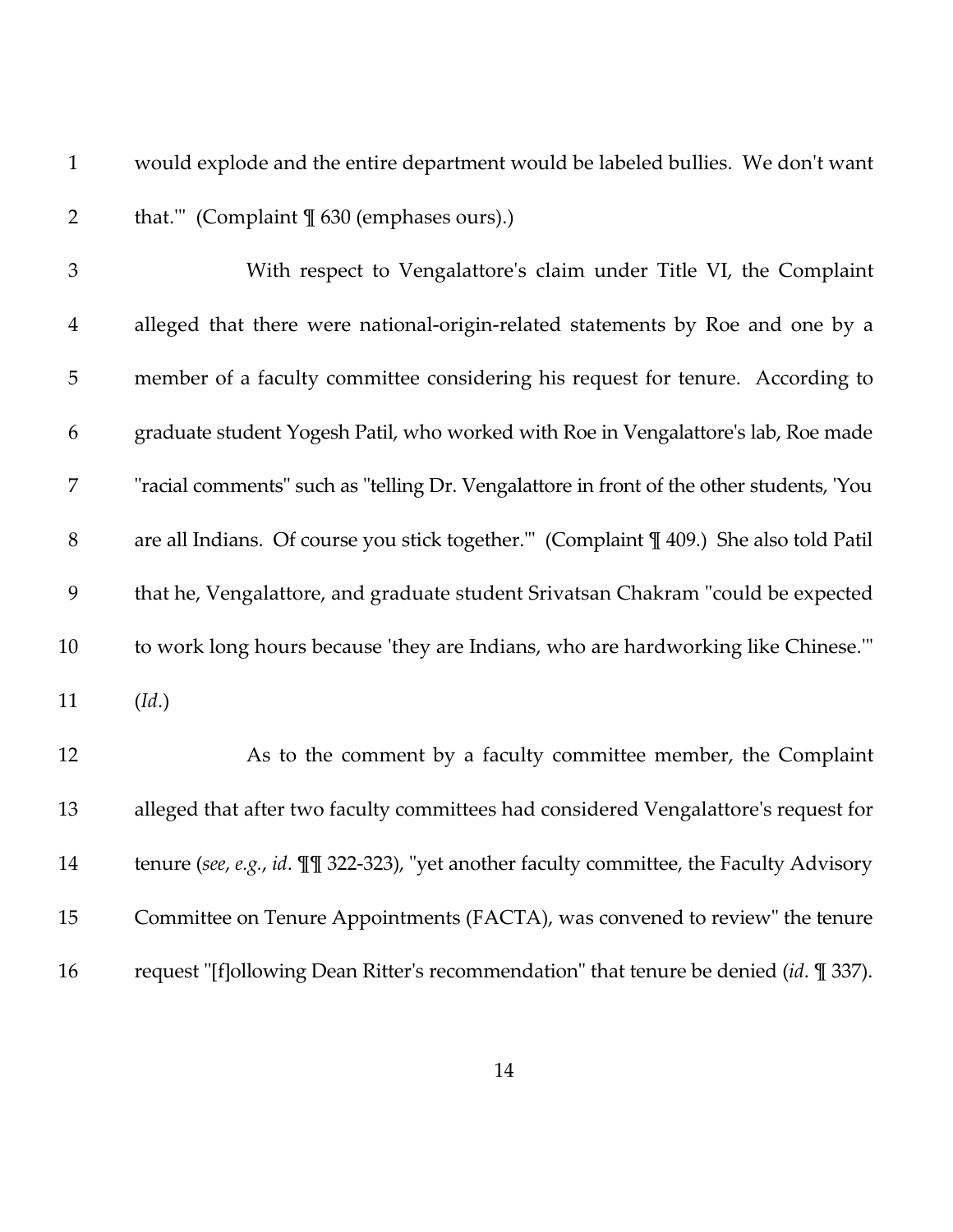| $\mathbf{1}$   | FACTA recommended denying tenure. (See id. ¶ 338.) In its report, one member,            |
|----------------|------------------------------------------------------------------------------------------|
| $\overline{2}$ | Professor Paulette Clancy of Cornell's College of Engineering, wrote,                    |
| $\mathfrak{Z}$ | "I found [Dr. Vengalattore's] interactions with the graduate                             |
| $\overline{4}$ | students to be unacceptable and unsupportable by a major                                 |
| 5              | research university like Cornell. Clearly the only students who are                      |
| 6              | prepared to take the abuse he dishes out are both men and they are both                  |
| 7              | from the Indian subcontinent, where perhaps the culture between advisor                  |
| 8              | and protégé is different."                                                               |
| 9              | (Complaint ¶ 339 (quoting FACTA report (emphasis in Complaint)).)                        |
| 10             | C. Cornell's Processing of Roe's Accusations                                             |
| 11             | The Complaint alleged that until 2012, complaints of sexual misconduct                   |
| 12             | had been governed by Cornell's Campus Code of Conduct ("Campus Code" or                  |
| 13             | "Code"). The Code allowed investigation of complaints as to alleged misbehavior          |
| 14             | "that had occurred within one year of the complaint being filed." (Complaint $\P$ 106.)  |
| 15             | A person accused of misconduct was entitled to have the assistance of an advisor at      |
| 16             | all stages; and prior to the filing of formal charges "the Judicial Administrator" could |
| 17             | not interview the accused without giving him written notice of the matter to be          |
| 18             | discussed and his relationship to it. (See id. III 108-109, 111.) The accused was also   |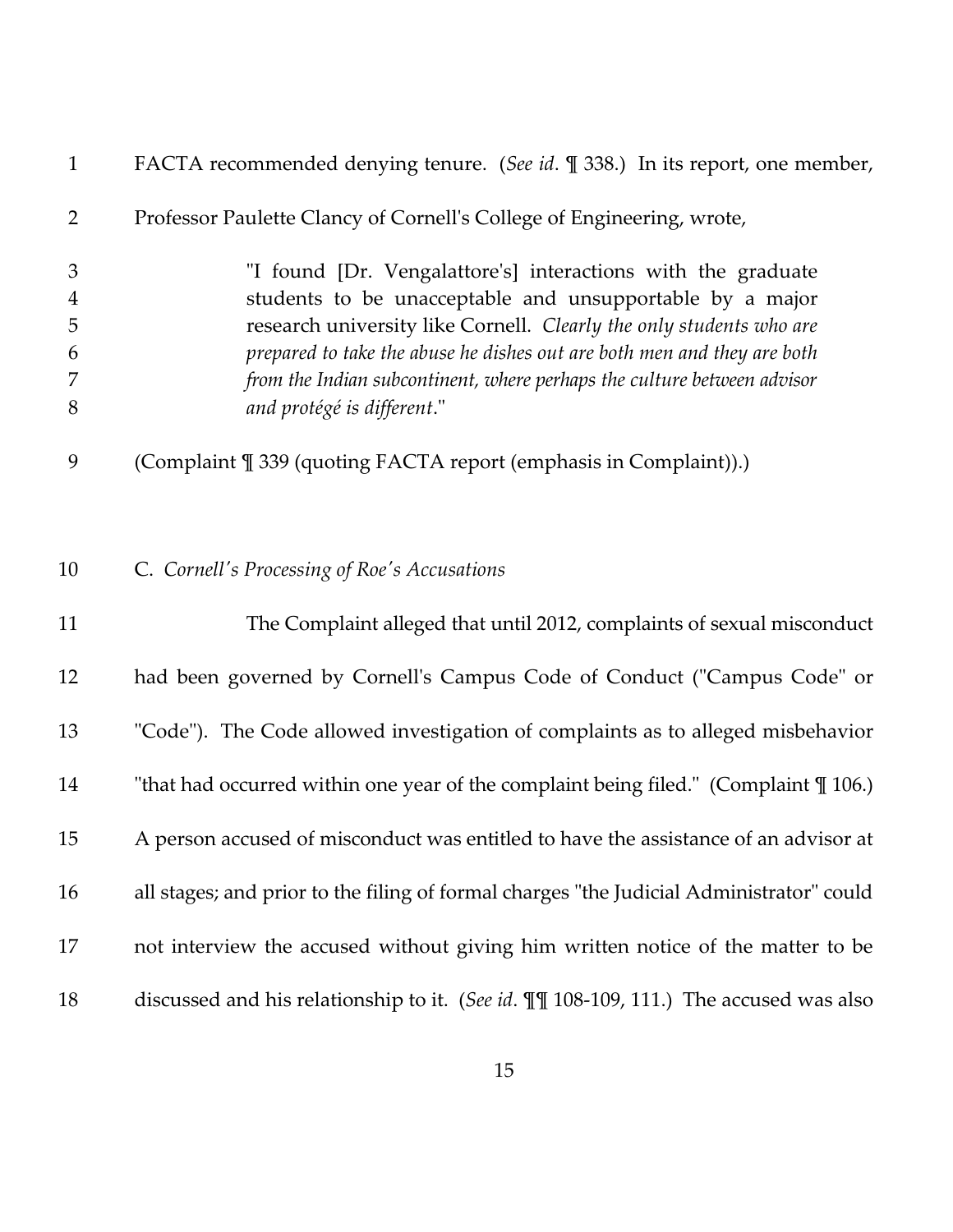| $\mathbf{1}$   | entitled, inter alia, to have an adversarial hearing before a board comprising three       |
|----------------|--------------------------------------------------------------------------------------------|
| $\overline{2}$ | faculty members, one student, and one nonfaculty employee; and the burden was on           |
| $\mathfrak{Z}$ | claimants to prove their claims by clear and convincing evidence. (See id. III 116-128.)   |
| $\overline{4}$ | Since 1996 Cornell had had a policy on "Romantic and Sexual                                |
| 5              | Relationships Between Students and Staff" (or "Romance Policy") which was not part         |
| 6              | of the Campus Code but rather was set out in the Faculty Handbook (see Complaint           |
| 7              | III 174, 176). The Romance Policy "generally provided that a faculty member 'should'       |
| $8\,$          | not 'simultaneously be romantically or sexually involved with a student whom he or         |
| 9              | she teaches, advises, coaches, or supervises in any way' because a 'conflict of interest   |
| 10             | arises when an individual evaluates the work or performance of a person with whom          |
| 11             | he or she is engaged in a romantic or sexual relationship." (Id. $\parallel$ 175 (quoting  |
| 12             | Romance Policy)); see also id. [ 577.) Cornell's "Committee on Professional Status" was    |
| 13             | given "exclusive jurisdiction over the romantic relationships policy." (Id. $\P$ 177-178.) |
| 14             | That "Committee was to be a group of faculty" and it "was required to establish            |
| 15             | review procedures, which 'must comport with the precepts of due process.' (emphasis        |
| 16             | in original)." (Id. III 179-180.)                                                          |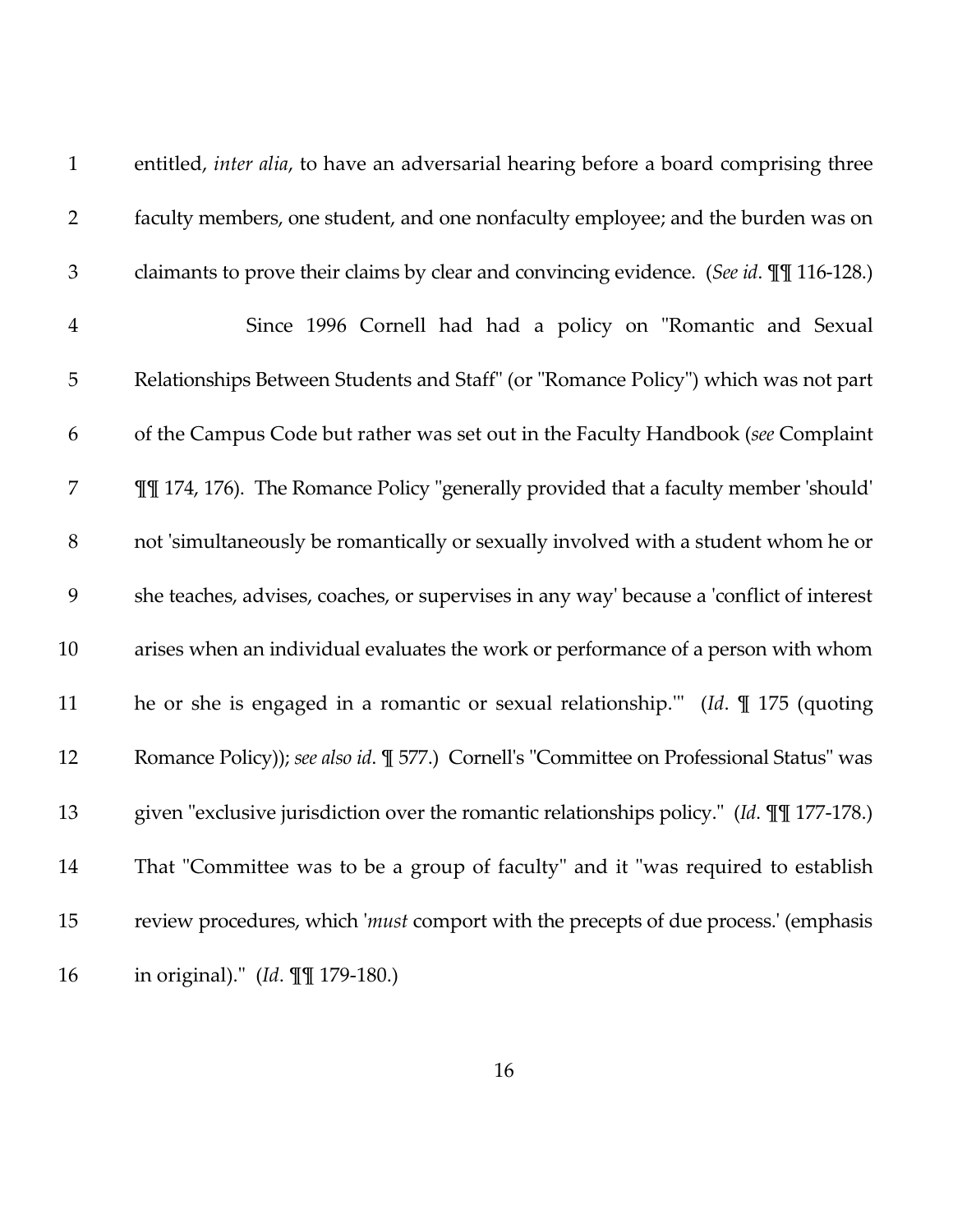| $\mathbf{1}$   | In 2012, Cornell amended the Campus Code to adopt a new set of                                                   |
|----------------|------------------------------------------------------------------------------------------------------------------|
| $\overline{2}$ | procedures required by defendant United States Department of Education ("DoE")                                   |
| $\mathfrak{Z}$ | (see, e.g., Complaint II 703-709), called "Policy 6.4." (id. II 129). As discussed in Part                       |
| $\overline{4}$ | I.D. below, the Complaint alleged that Policy 6.4 curtailed many of the rights that had                          |
| $\overline{5}$ | been afforded to an accused by the Campus Code. For example, rather than the                                     |
| 6              | Campus Code's clear-and-convincing-evidence standard (see id. ¶ 128), under Policy                               |
| 7              | 6.4 the investigator was to apply a "preponderance of the evidence standard"                                     |
| $8\,$          | (id. $\mathbb{I}$ 158); in addition, "[n]o party had a burden of proof" (id. $\mathbb{I}$ 159). Also "Policy 6.4 |
| 9              | did not require that the investigator disclose evidence favorable to the accused to                              |
| 10             | anyone, at any stage of the investigation" (id. $\parallel$ 163); and it provided that if the                    |
| 11             | accused refused to discuss the matter, the refusal "could result in an adverse finding"                          |
| 12             | $(id. \mathbb{T} 143).$                                                                                          |
| 13             | Policy 6.4's time limit for a student's filing a complaint against a                                             |
| 14             | supervisory faculty member was the earlier of one year after the student was no                                  |
| 15             | longer under the faculty member's supervision or three years from the date of the                                |
|                |                                                                                                                  |

16 alleged acts. (*See* Complaint ¶ 140.) The investigators acknowledged--and had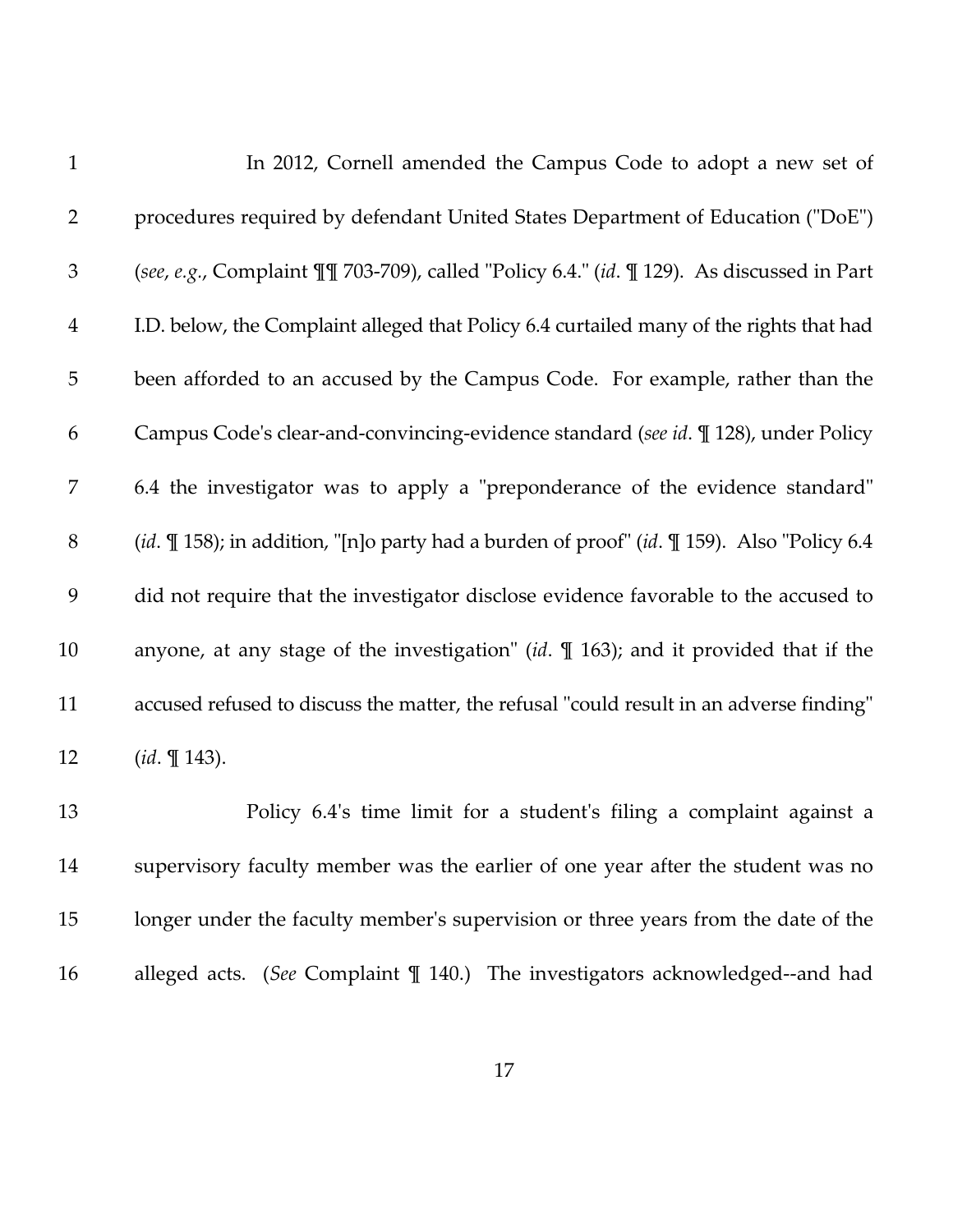1 alerted Dean Ritter--that Roe's complaint against Vengalattore "'was time-barred by 2 Policy 6.4.'" (*Id*. ¶ 581; *see*, *e.g.*, *id*. ¶¶ 582, 454.)

3 The Complaint alleged that Cornell's processing of Roe's accusations 4 against Vengalattore employed a hybrid process (*see id*. ¶ 577) by applying some 5 standards favorable to Roe that were permitted only by Policy 6.4--which the Dean 6 and the investigators knew was inapplicable because of the time bar--and that the 7 inquiry was conducted without regard to impartiality, reliability, or due process.

8 1. *The Investigation*

9 Mittman had been informed as early as September 2014 of Roe's 10 allegation that she and Vengalattore had been involved in a sexual relationship. (*See* 11 Complaint ¶¶ 324-326.) Although Vengalattore was not informed of that allegation 12 until March of 2015 (*see id*. ¶¶ 361-363), Mittman "told Roe" in December 2014 "that 13 Cornell was working 'very aggressively to address issues of access, prevention and 14 culture change' 'under Title IX'" (*id*. ¶ 335). Through mid-February 2015, Mittman 15 proceeded to have numerous unrecorded conversations with Roe; he shared Roe's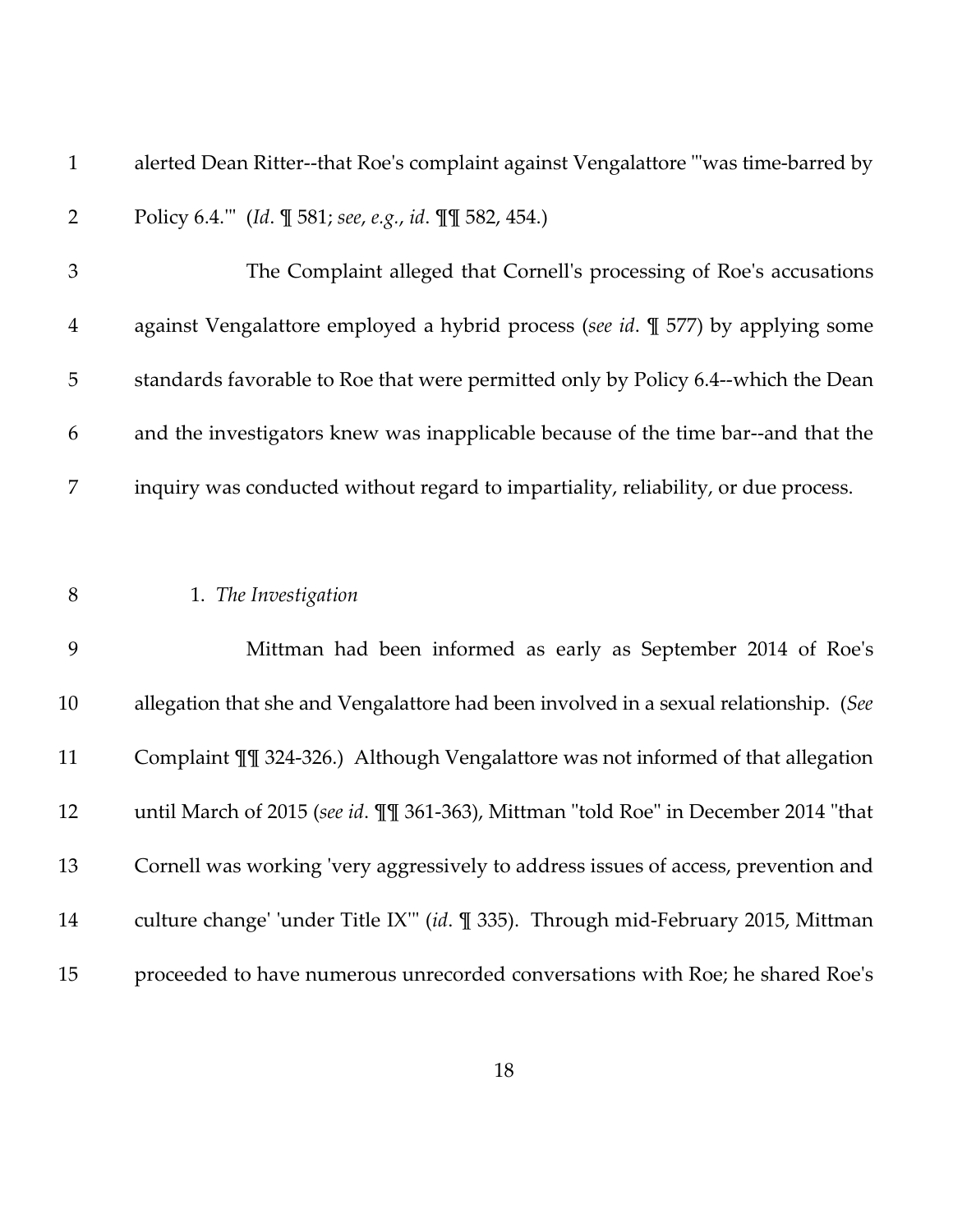| $\mathbf{1}$   | allegations with Dean Ritter while she considered Vengalattore's request for tenure;       |
|----------------|--------------------------------------------------------------------------------------------|
| $\overline{2}$ | and he assured Roe that her concerns had been relayed to Dean Ritter. (See id. II 361,     |
| 3              | 327, 332-334, 340-341.)                                                                    |
| $\overline{4}$ | When Vengalattore was interviewed by the investigators, he objected                        |
| 5              | that it was unfair to place on him the burden of proving that, 4-5 years earlier, an       |
| 6              | alleged event had not occurred; the investigators did not dispute that they viewed         |
| 7              | him as having that burden. (See id. III 446-447.) When Vengalattore asked whether          |
| $8\,$          | Roe could be disciplined for making false accusations against him, Mittman                 |
| 9              | responded only by suggesting that her accusations were not false.<br>(See                  |
| 10             | id. II 457-458.) The investigators determined that her allegation of a sexual              |
| 11             | relationship with Vengalattore, which first surfaced in 2014, could not be viewed as       |
| 12             | a recent fabrication because she had "no reason to lie" about her sexual activity in 2011  |
| 13             | ( <i>id.</i> $\P$ 599)-- <i>i.e.</i> , "no apparent motive to lie" ( <i>id.</i> $\P$ 469). |
| 14             | For evaluation of Roe's accusations and her possible motivation for                        |

15 fabricating them, Vengalattore asked the investigators to pose certain questions to 16 Roe and to interview certain other persons who were knowledgeable; but his requests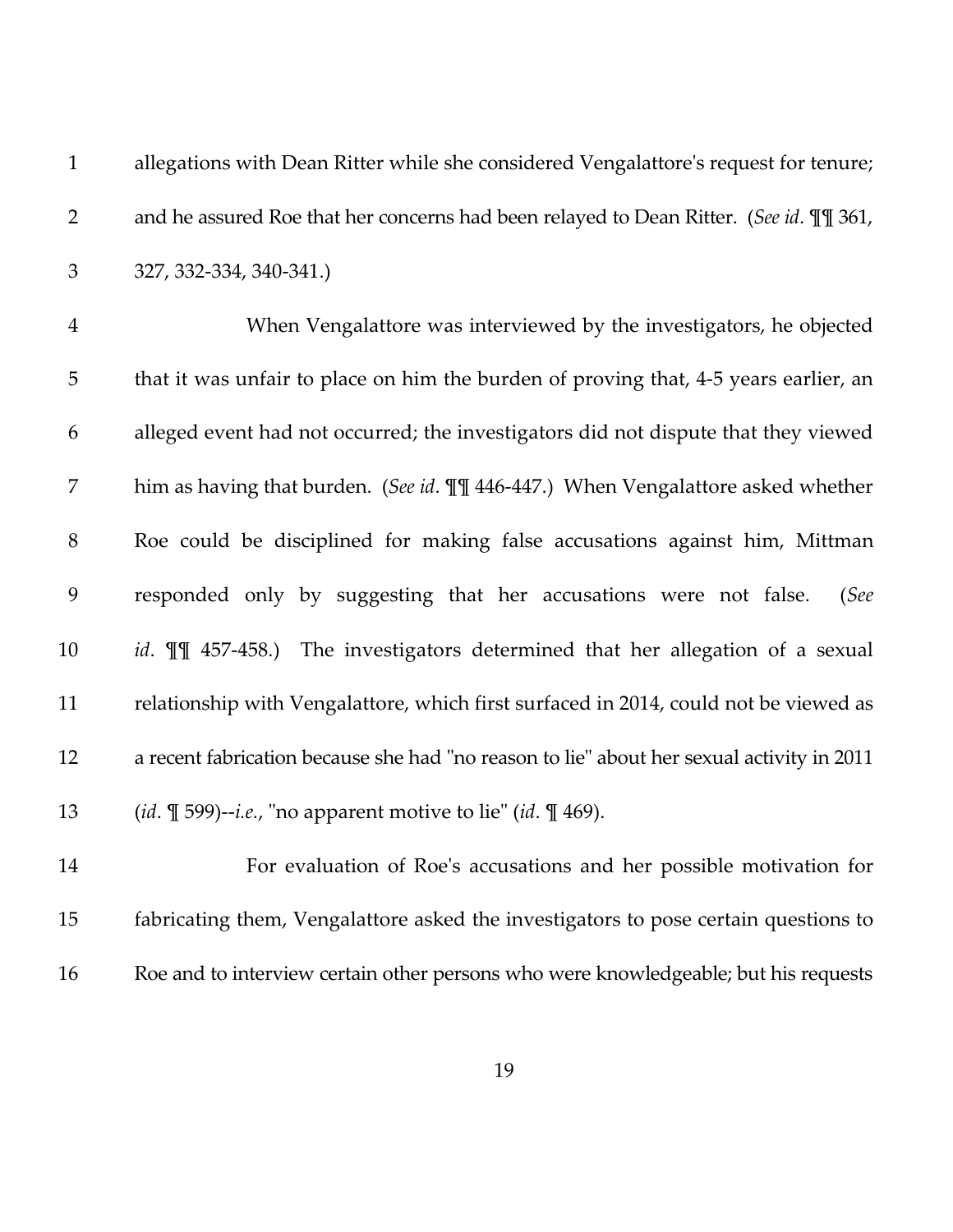| $\mathbf{1}$   | were largely ignored. For example, he provided the names of more than a dozen           |
|----------------|-----------------------------------------------------------------------------------------|
| $\overline{2}$ | persons--professors, close collaborators, or assistants--who were familiar with his     |
| $\mathfrak{Z}$ | experiments, with the atmosphere in his lab, and with Roe's work and conduct there.     |
| $\overline{4}$ | (See Complaint II 375, 514.) The investigators did not contact most of them. They       |
| $\mathbf 5$    | did, however, contact another professor whom they "encouraged to share any              |
| 6              | 'rumors' he had heard" about Vengalattore. (Id. II 481-482.)                            |
| 7              | Vengalattore also alleged that the investigators' procedures violated his               |
| $8\,$          | right to due process. He was informed orally of allegations against him, and initially  |
| 9              | was told only part of the accusation. (See id. III 362-363, 367-368, 461-462.) When he  |
| 10             | was eventually informed that Roe was accusing him of rape, he asked to have             |
| 11             | assistance of counsel; Mittman and Affel told him that was not necessary (see           |
| 12             | id. III 369-370), but the investigators thereafter asked him for information he clearly |
| 13             | would have been advised not to provide, including essentially, as described in Part     |
| 14             | I.A. above, a tabulation of the December 2020 days on which Roe could plausibly say     |
| 15             | the alleged rape had occurred (see id. III 438-439). In contrast, the Complaint alleged |
| 16             | that Cornell provided Roe with counsel, and that the investigators' final report to the |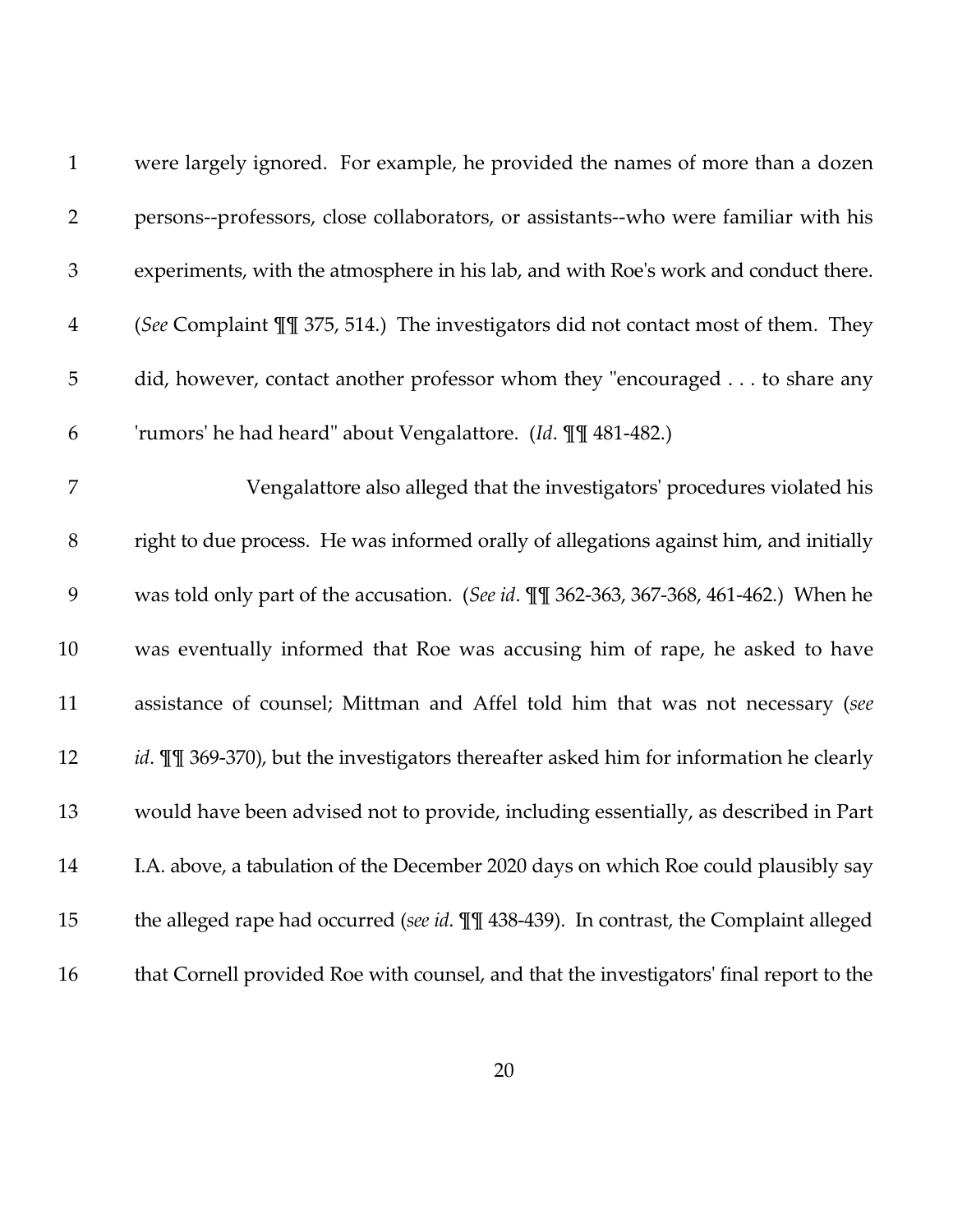1 Dean indicated that Vengalattore had been represented by counsel although in fact 2 he had not. (*See id*. ¶¶ 365, 382, 586.)

3 Vengalattore also was not allowed to question Roe or any of the persons 4 who told the investigators that Roe had told them, before 2014, of a sexual 5 relationship with Vengalattore. And the investigators allowed Roe and those persons 6 to confer with each other before and after their interviews and subsequently to have 7 the investigators alter the notes as to what they had said. (*See* Complaint ¶¶ 418, 8 422-424.)

### 9 2. *The Investigators' Report and the Dean's Findings*

10 Mittman and Affel reported the results of their investigation to Dean 11 Ritter on September 25, 2015 ("Mittman-Affel Report" or "Report"), recommending a 12 finding that Vengalattore had violated Cornell's 1996 policy against Romantic and 13 Sexual Relationships Between Students and Staff (*see* Complaint ¶¶ 576-577). The 14 Report stated that "[a]lleged violations of the policy are reviewed under the 15 '*preponderance* of the evidence' standard. This is the standard of proof applied by the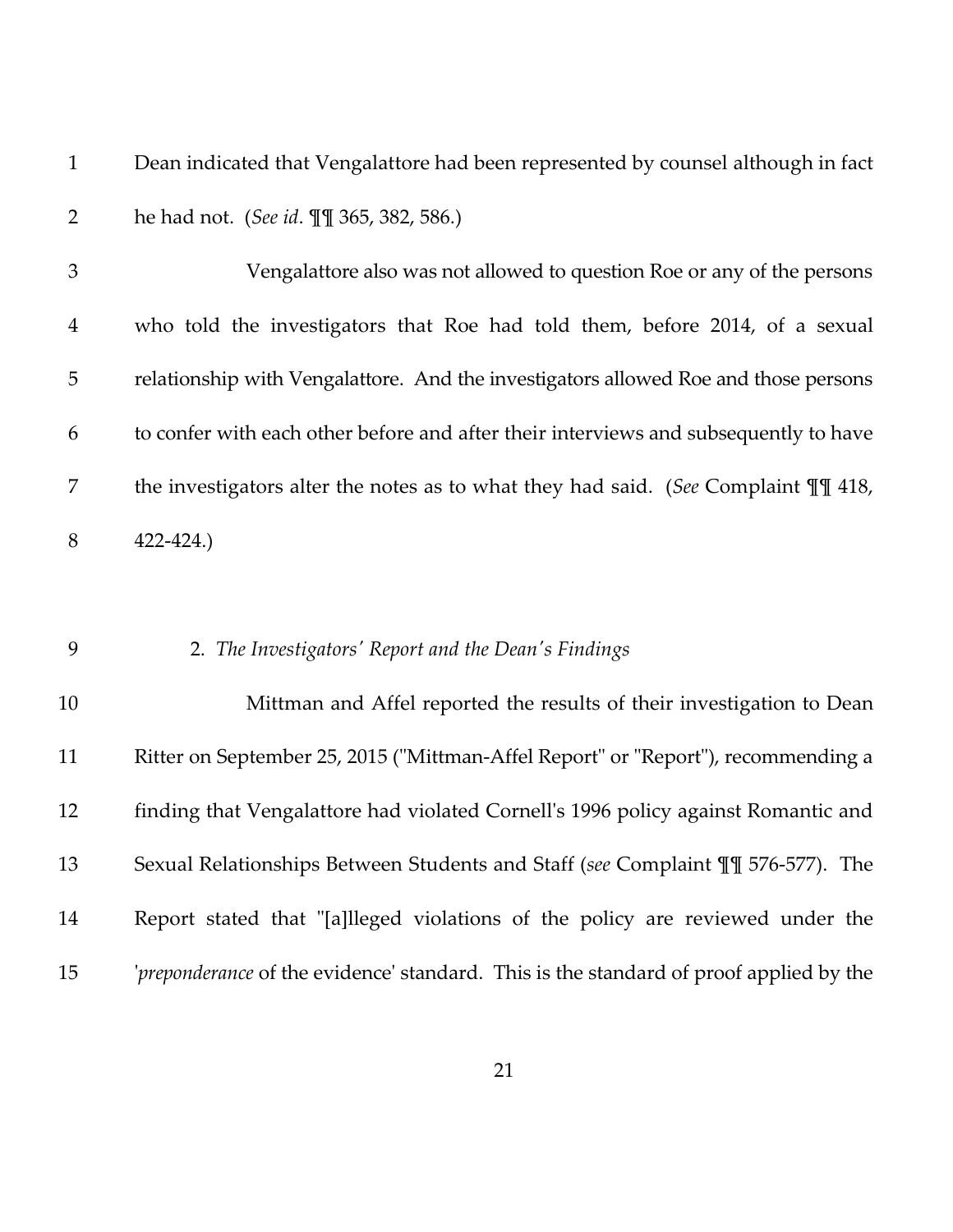| $\mathbf{1}$   | investigators and the dean, not a burden of proof borne by either the student or faculty |
|----------------|------------------------------------------------------------------------------------------|
| $\mathbf{2}$   | <i>member.</i> " (Id. ¶ 579 (quoting Mittman-Affel Report (emphases ours)).) The Report  |
| 3              | "determined that the lack of evidence supporting a year-long romantic relationship       |
| $\overline{4}$ | actually supported Roe's allegations, because '[c]ommon sense experience is that         |
| 5              | secretive relationships carried out by faculty members and students can be carried out   |
| 6              | without others, including other students and colleagues, becoming aware."                |
| 7              | (Complaint \[ 616 (quoting Report (emphases ours)).)                                     |
| 8              | The Report also concluded that Roe had no motive to fabricate any                        |
| 9              | sexual misconduct by Vengalattore. The Complaint alleged that the investigators          |
| 10             | disregarded evidence from Dr. Swati Singh and other colleagues or associates of          |
| 11             | Vengalattore that, inter alia, Roe's work on Vengalattore's projects was viewed as       |
| 12             | subpar and Roe acknowledged she was having difficulties (see, e.g., Complaint            |
| 13             | III 203-204, 275, 669(c)(ii)); that Roe was viewed as being less dedicated and hard-     |
| 14             | working, and far less knowledgeable, than her lab colleagues (see id. III 212-215); and  |
| 15             | that Roe had made inappropriate ethnic comments to her colleagues, ranting about         |
| 16             | "Indians" (id. II 259-260). The Report credited testimony by Roe's sister and friend     |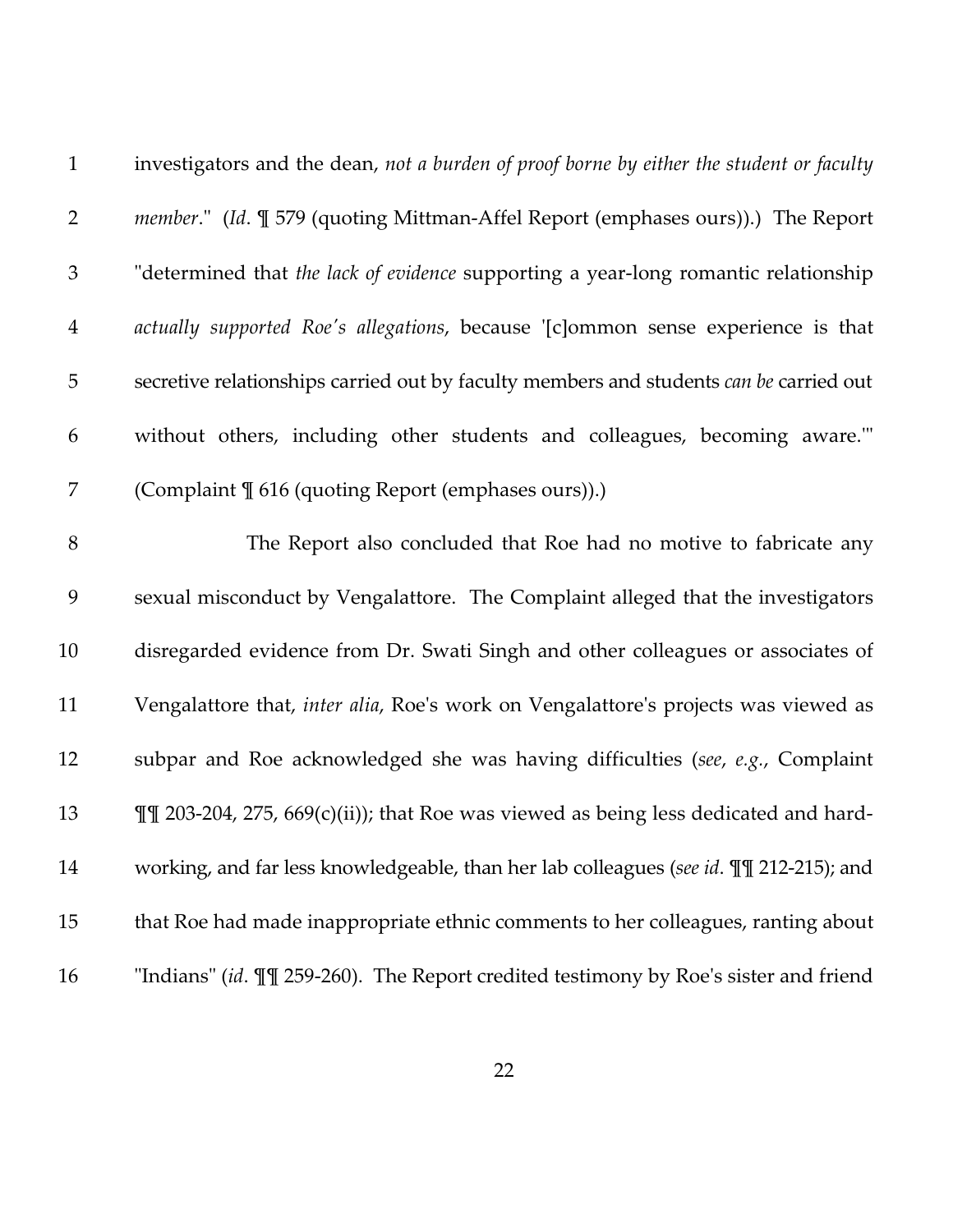| $\mathbf{1}$   | that Roe had told them in 2011 that she was involved with Vengalattore; the                                                     |
|----------------|---------------------------------------------------------------------------------------------------------------------------------|
| $\overline{2}$ | investigators found it implausible to suggest that Roe had begun to fabricate a false                                           |
| $\mathfrak{Z}$ | accusation against him so far in advance of his eligibility to request tenure.                                                  |
| $\overline{4}$ | The Complaint alleged that the investigators gave inadequate weight to                                                          |
| 5              | the testimony of witnesses such as "Dr. Bhave, Chakram, Patel [sic], Saha and Dr.                                               |
| 6              | Singh--who had described Roe as being untrustworthy and not credible, because the                                               |
| 7              | investigators perceived that these witnesses were Indian." (Complaint $\mathcal{J}_{693(g)(vii)}$ )                             |
| $8\,$          | And while the Report listed some two dozen persons whom the investigators had                                                   |
| 9              | interviewed, it did not mention that Vengalattore had asked them to interview 10                                                |
| 10             | others (see id. $\P$ 584) whom they did not contact at all.<br>Those 10 included                                                |
| 11             | Shaffer-Moag, who had first-hand evidence as to Roe's own gender bias and who in                                                |
| 12             | fact, some two months prior to the investigators' delivery of their Report, gave such                                           |
| 13             | evidence to the tenure appeals committee (see id. III 267-274, 565-566, 569-574).                                               |
| 14             | On October 6, 2015, Dean Ritter adopted the Mittman-Affel                                                                       |
| 15             | recommendation and wrote to Vengalattore in part as follows:                                                                    |
| 16<br>17       | "I find that a preponderance of evidence supports the claim that<br>you were involved in a sexual relationship with your former |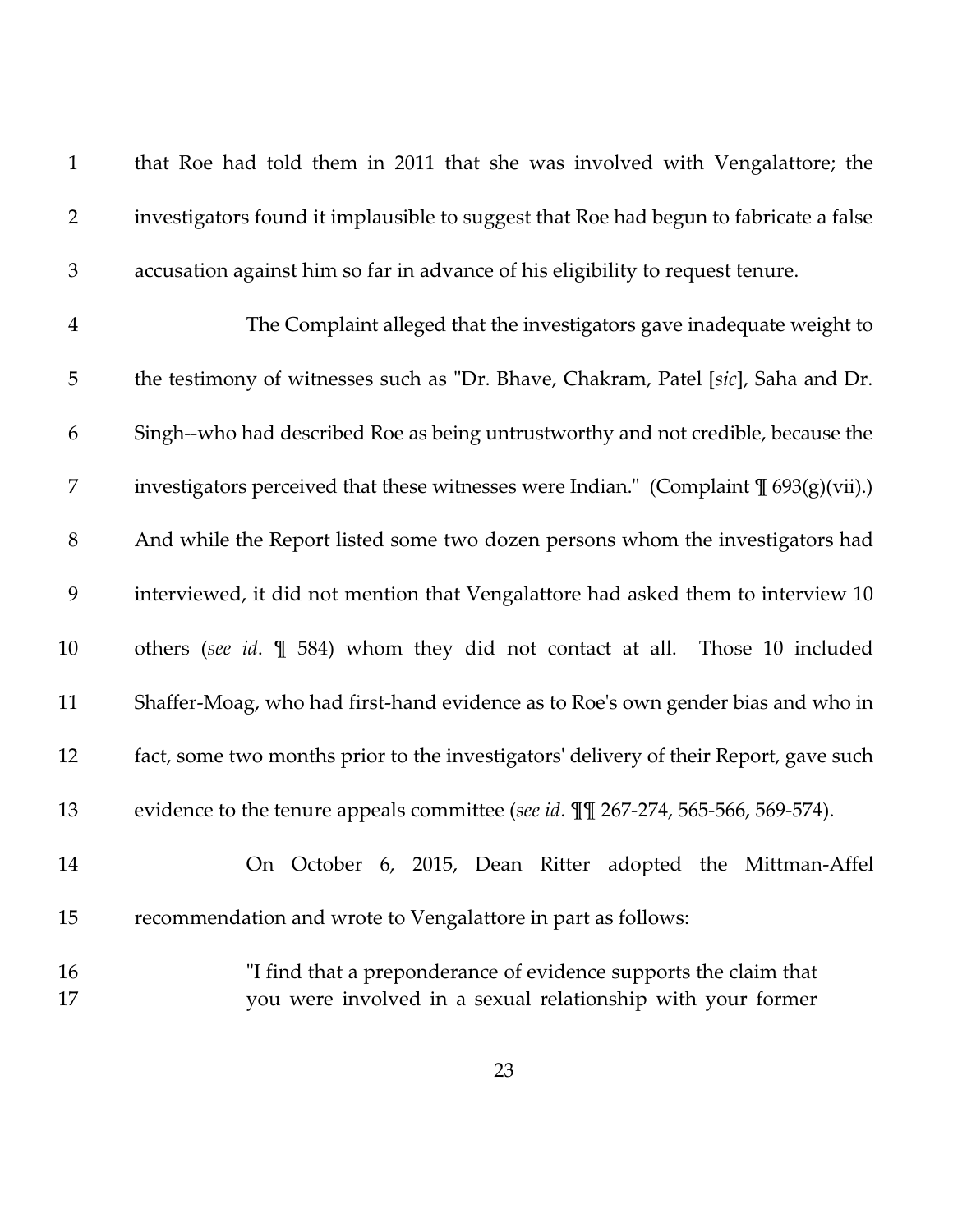| 1<br>$\overline{2}$<br>$\mathfrak{Z}$<br>$\boldsymbol{4}$<br>5<br>6<br>7<br>$8\,$<br>9 | graduate student over a period of several months while also<br>serving as her graduate advisor. As a result, I find that you have<br>violated the university's 'Romantic and Sexual Relationships'<br>policy by engaging in such conduct. I also find that there is not<br>significant evidence to support the claim that the initial sexual<br>encounter between you and the graduate student involved a<br>sexual assault. Given the finding of an inappropriate sexual<br>relationship, I also find that in your denial of a sexual relationship<br>you have lied to the investigators in this case." |
|----------------------------------------------------------------------------------------|----------------------------------------------------------------------------------------------------------------------------------------------------------------------------------------------------------------------------------------------------------------------------------------------------------------------------------------------------------------------------------------------------------------------------------------------------------------------------------------------------------------------------------------------------------------------------------------------------------|
| 10                                                                                     | (Complaint $\mathbb I$ 622.) The Dean stated that "she 'intend[ed] to impose significant                                                                                                                                                                                                                                                                                                                                                                                                                                                                                                                 |
| 11                                                                                     | sanctions on' Dr. Vengalattore," although those sanctions would be postponed until                                                                                                                                                                                                                                                                                                                                                                                                                                                                                                                       |
| 12                                                                                     | the conclusion of his tenure appeal. $(Id. \mathcal{F}$ 623.) As indicated in Part I.A. above, the                                                                                                                                                                                                                                                                                                                                                                                                                                                                                                       |
| 13                                                                                     | sanction she imposed was a two-week suspension without pay, which Vengalattore                                                                                                                                                                                                                                                                                                                                                                                                                                                                                                                           |
| 14                                                                                     | served in June 2017. (See id. 1 638.)                                                                                                                                                                                                                                                                                                                                                                                                                                                                                                                                                                    |
|                                                                                        |                                                                                                                                                                                                                                                                                                                                                                                                                                                                                                                                                                                                          |
| 15                                                                                     | D. Claims Against the Federal Defendants                                                                                                                                                                                                                                                                                                                                                                                                                                                                                                                                                                 |
| 16                                                                                     | The Complaint asserted nine claims against the federal defendants,                                                                                                                                                                                                                                                                                                                                                                                                                                                                                                                                       |
| 17                                                                                     | alleging that when Cornell adopted Policy 6.4 in 2012 and eliminated many of the                                                                                                                                                                                                                                                                                                                                                                                                                                                                                                                         |
| 18                                                                                     | Campus Code's prior procedural protections for disciplinary investigations and                                                                                                                                                                                                                                                                                                                                                                                                                                                                                                                           |
| 19                                                                                     | proceedings, it did so because of coercion by the DoE. (See Complaint II 130, 133,                                                                                                                                                                                                                                                                                                                                                                                                                                                                                                                       |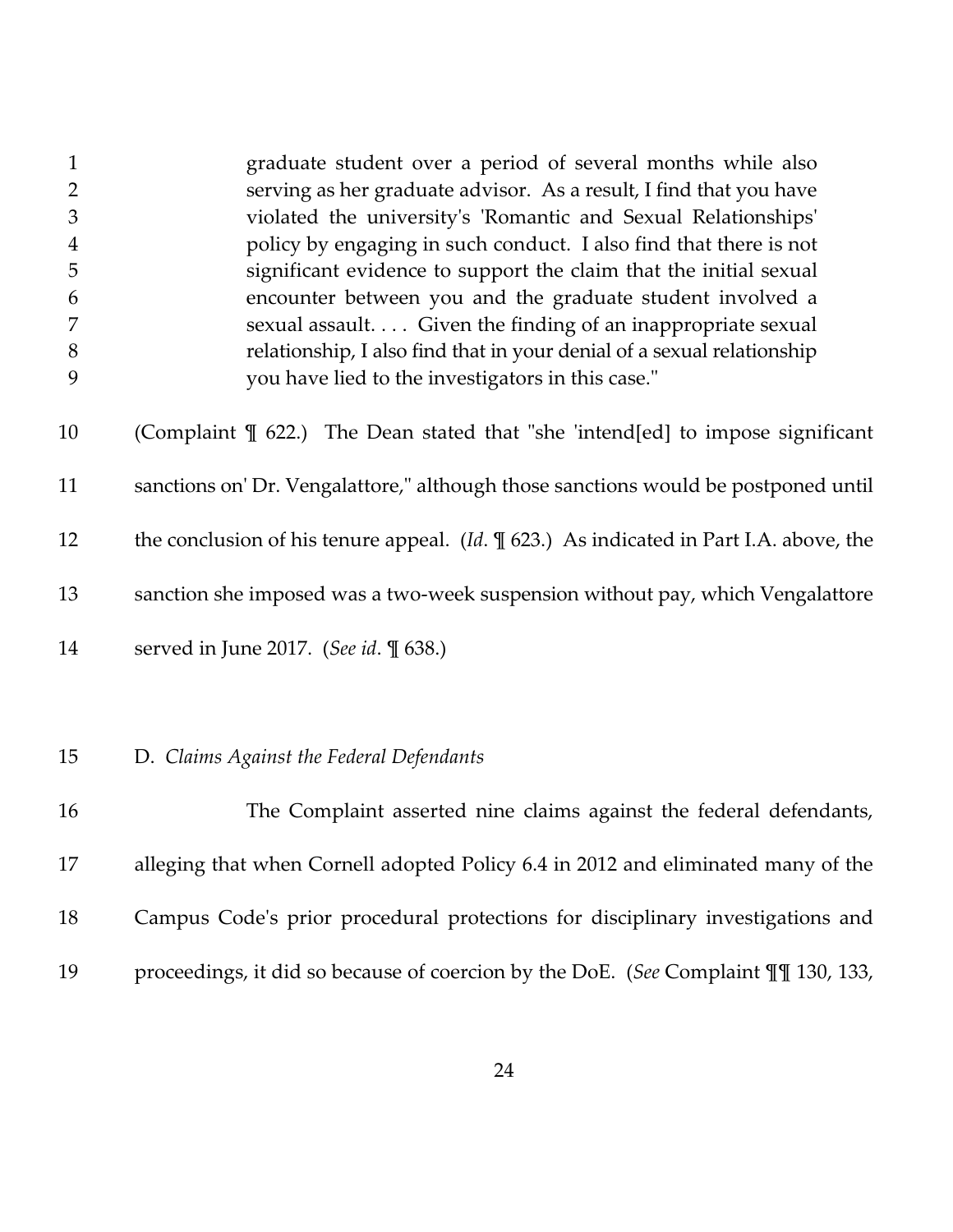| $\mathbf{1}$   | 135-136, 703-709.) The DoE, charged with implementing and enforcing statutes                  |
|----------------|-----------------------------------------------------------------------------------------------|
| $\overline{2}$ | related to higher education, including Title IX, had issued a series of guidance              |
| $\mathfrak{Z}$ | documents advising schools to "prevent unwelcome sexual advances by faculty                   |
| $\overline{4}$ | toward students" (id. $\mathbb{I}$ 31), and stating that DoE's Office of Civil Rights ("OCR") |
| $\mathbf 5$    | would apply a presumption that all sexual contact between faculty and students was            |
| 6              | nonconsensual ( <i>id.</i> [1] 33).                                                           |
| 7              | In 2011, OCR published a "Dear Colleague Letter" that, inter alia,                            |
| $8\,$          | "directed schools to take immediate action to eliminate harassment, prevent its               |
| 9              | recurrence, and address its effects" (Complaint ¶ 38 (internal quotation marks                |
| 10             | omitted).) It required that schools use "a preponderance of the evidence standard of          |
| 11             | proof" when investigating allegations of sexual misconduct (id. \imes 39), and it "strongly   |
| 12             | discourage[d] schools from allowing the parties personally to question or                     |
| 13             | cross-examine each other during [a] hearing" $(id. \mathcal{N} 46)$ (internal quotation marks |
| 14             | omitted)). The 2011 Dear Colleague Letter also warned that, while OCR will "seek[]            |
| 15             | to obtain voluntary compliance from recipients," it "may initiate proceedings to              |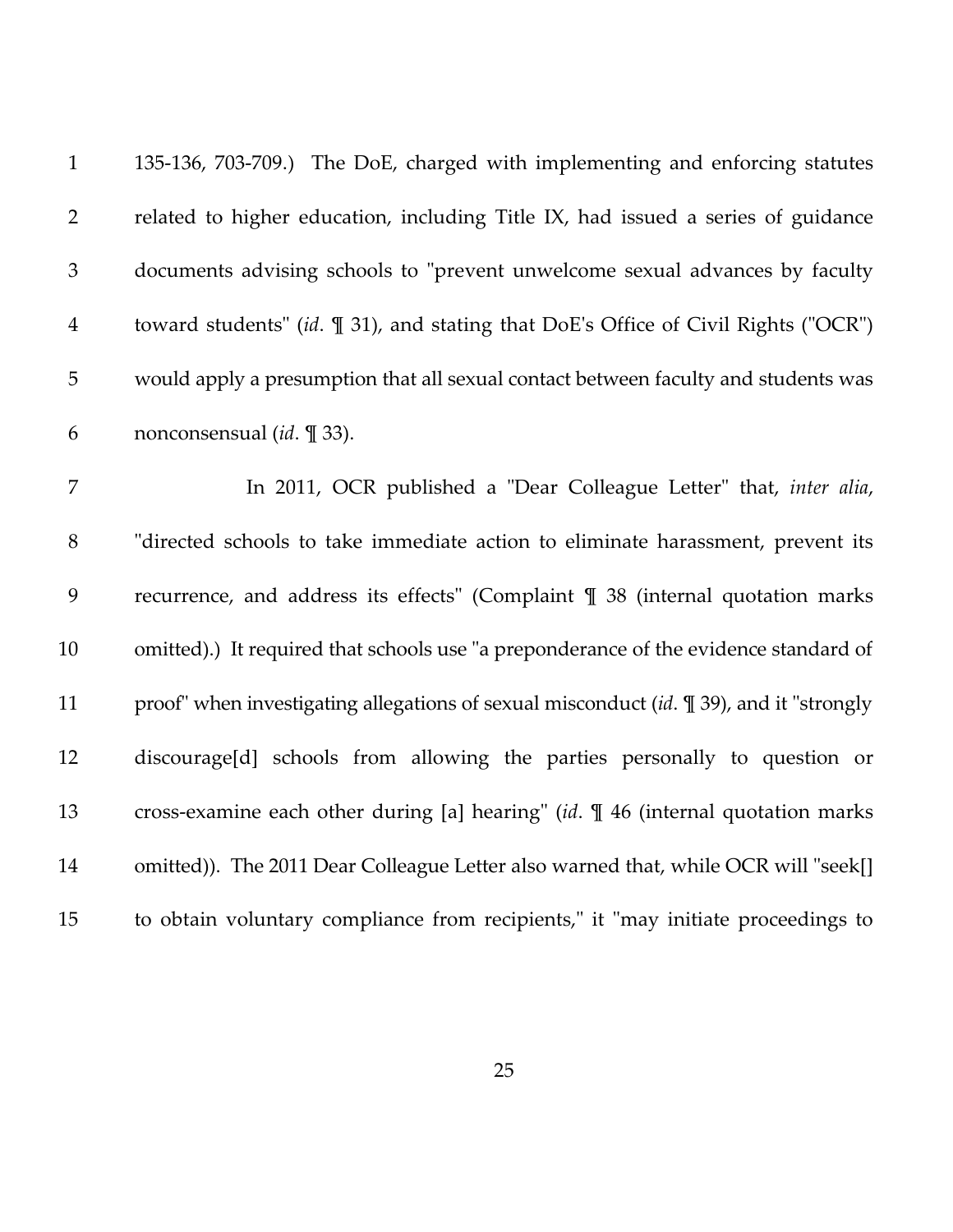| $\mathbf{1}$   | withdraw Federal funding" when "a recipient does not come into compliance                   |
|----------------|---------------------------------------------------------------------------------------------|
| $\overline{2}$ | voluntarily." (Id. ¶ 48 (internal quotation marks omitted).)                                |
| $\mathfrak{Z}$ | In 2014, OCR created a public list of schools that it was investigating for                 |
| $\overline{4}$ | potentially violating "their obligation to comply with Title IX in the implementation       |
| 5              | of prompt and equitable sexual misconduct grievance procedures." (Id. $\mathbb{I}$ 61.) "In |
| 6              | May 2015, OCR added Cornell to the list." (Id. \[ 65.) Since then, "Cornell has become      |
| 7              | the target of six more OCR investigations." (Id. $\P$ 66.)                                  |
| 8              | The Complaint alleged that Cornell's elimination of prior due process                       |
| 9              | protections for persons accused of sexual misconduct was the result of coercion by          |
| 10             | the DoE through inclusion of Cornell on DoE lists of schools viewed as lax in               |
| 11             | preventing sexual misconduct and through the threat of withdrawing federal funding          |
| 12             | for Cornell's education programs. (See id. III 703-709; id. II 709 ("Cornell was coerced    |
| 13             | to deny Plaintiff Dr. Vengalattore due process rights by Defendant [DoE] for fear of        |
| 14             | being subject to an enforcement action.").)                                                 |
| 15             | The Complaint alleged, inter alia, that the coercive nature of DoE's 2011                   |

16 Dear Colleague Letter and guidance documents (collectively "Title IX Guidance")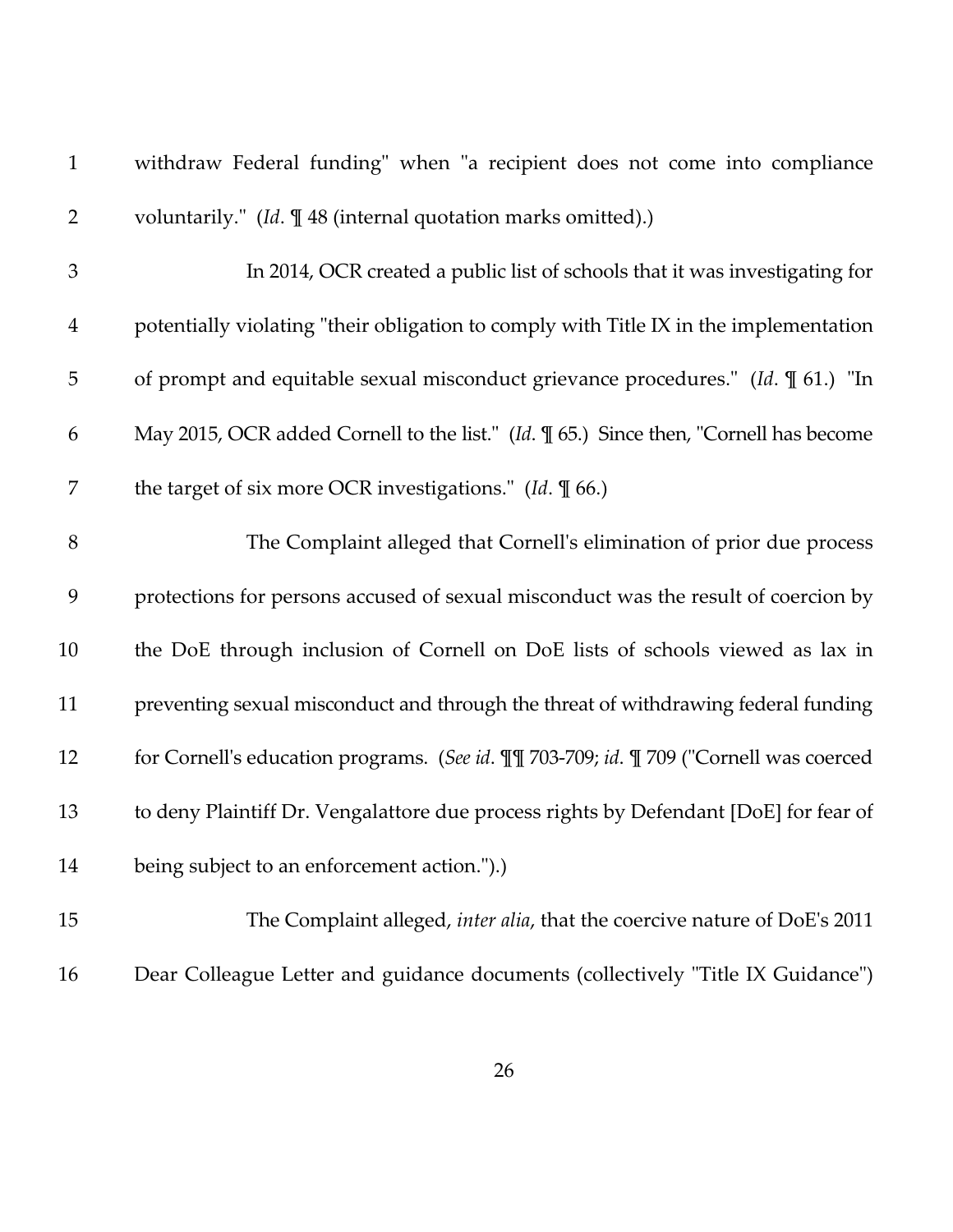|                | violated the Spending Clause of the Constitution; and that the guidance had been |
|----------------|----------------------------------------------------------------------------------|
|                | issued in violation of the notice-and-comment provisions of the APA and was      |
| 3 <sup>7</sup> | arbitrary and capricious.                                                        |

## 4 E. *The Decision of the District Court*

5 Vengalattore commenced the present action in 2018, principally asserting 6 that gender bias and national origin bias were motivating factors in the manner in 7 which Cornell conducted its investigation into Roe's allegations, made false findings 8 that he had engaged in a sexual relationship with Roe and lied about it, and, based 9 on those findings, disciplined him. He asserted claims against Cornell under 10 (1) Title IX, which prohibits gender discrimination in an education program that 11 receives federal funds; (2) Title VI, which prohibits discrimination on the basis of 12 national origin by any program or activity receiving federal financial assistance; 13 (3) 42 U.S.C. § 1983 for denial of his constitutional right to due process; and (4) state 14 law for defamation, alleging that Cornell knowingly communicated false findings to 15 other universities, and requesting as relief, *inter alia*, a judgment "declaring that" his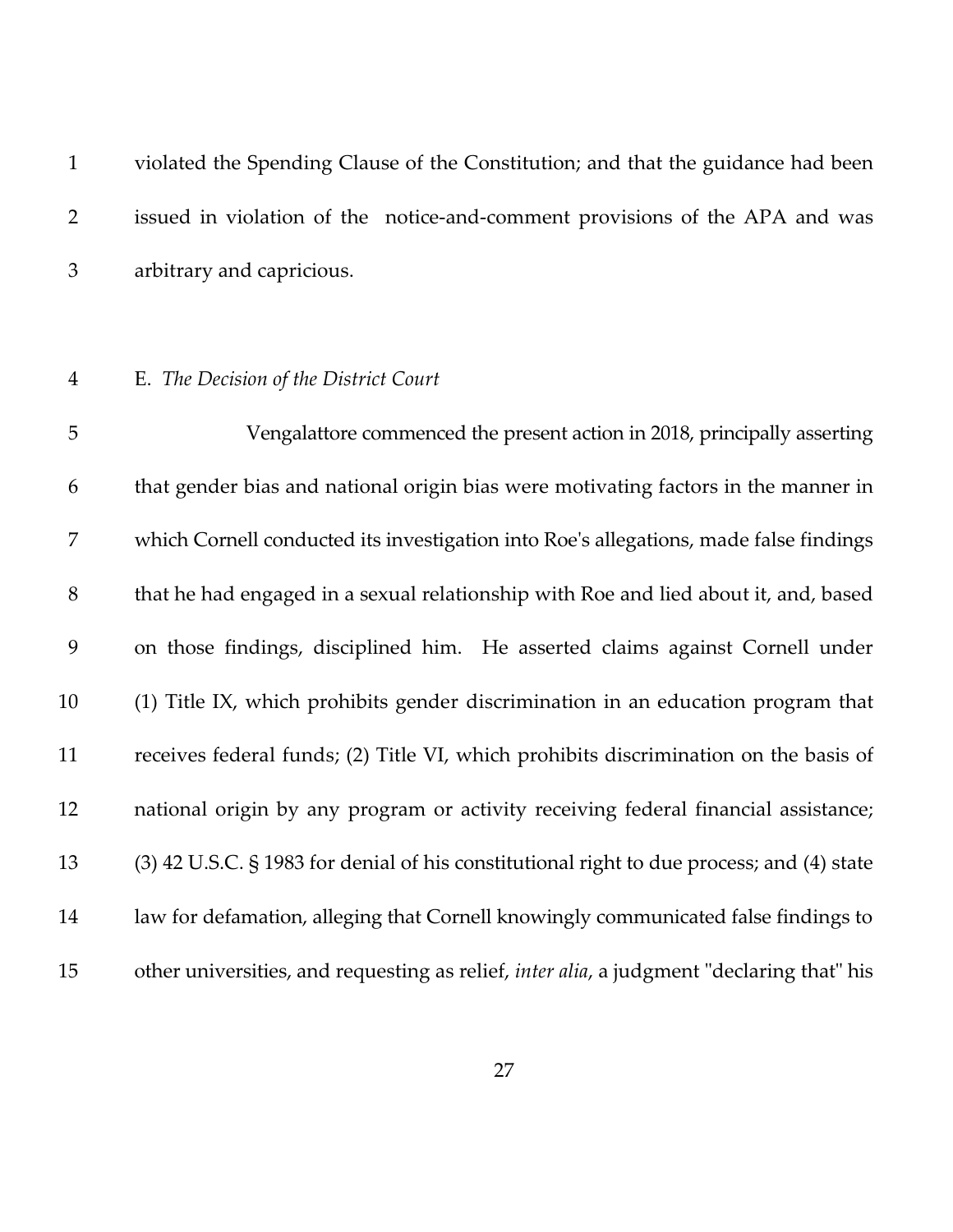| $\mathbf{1}$   | "reputation should be restored" (Complaint Prayer for Relief $\P$ (v)(ii)). Vengalattore |
|----------------|------------------------------------------------------------------------------------------|
| $\overline{2}$ | also asserted claims against the federal defendants as described in Part I.D. above.     |
| 3              | Cornell moved for judgment on the pleadings under Fed. R. Civ. P. 12(c)                  |
| $\overline{4}$ | and/or for summary judgment dismissing the claims against it on various grounds.         |
| 5              | It argued principally that Title IX does not authorize a private right of action for     |
| 6              | discrimination in employment, and that in any event, the Complaint was insufficient      |
| 7              | to state a claim; that the Complaint lacked sufficient allegations of national origin    |
| $8\,$          | discrimination to state a claim under Title VI; and that the Complaint failed to state   |
| 9              | a claim under § 1983 because Cornell is not a state actor. The federal defendants        |
| 10             | moved under Fed. R. Civ. P. 12(b)(1) and 12(b)(6) to dismiss Vengalattore's claims       |
| 11             | against them for lack of Article III standing or for failure to state a claim.           |
| 12             | In a Memorandum-Decision and Order dated May 1, 2020, the district                       |
| 13             | court dismissed the Complaint. See Vengalattore v. Cornell University, 3:18-cv-1124,     |
| 14             | 2020 WL 2104706 (N.D.N.Y. May 1, 2020) ("District Court Opinion"). First, the court      |
| 15             | granted the federal defendants' Rule $12(b)(1)$ motion to dismiss for lack of standing.  |
| 16             | Noting that in order to have Article III standing, a plaintiff must allege that he       |
| 17             | suffered an injury that is traceable to conduct of the defendant and that can be         |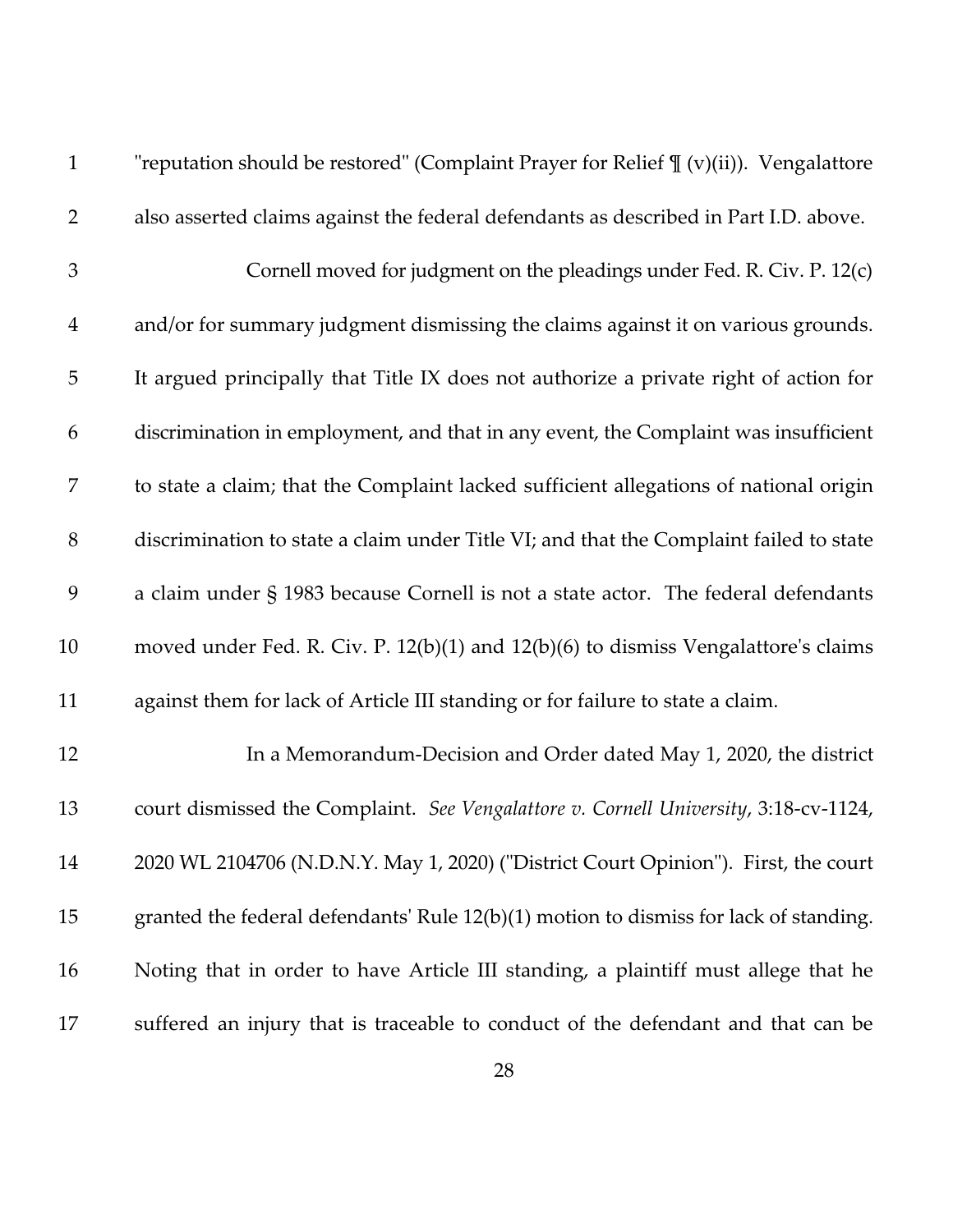| $\mathbf{1}$   | redressed by a favorable decision, see District Court Opinion, 2020 WL 2104706, at *3      |
|----------------|--------------------------------------------------------------------------------------------|
| $\overline{2}$ | (citing Lujan v. Defenders of Wildlife, 504 U.S. 555, 560-61 (1992)), the court found that |
| $\mathfrak{Z}$ | the Complaint both failed "to plausibly allege any causal connection between [DoE's]       |
| $\overline{4}$ | Guidance Documents and Vengalattore's injuries," and failed to show that his injuries      |
| 5              | would be redressed by a judgment against the federal defendants, District Court            |
| 6              | Opinion, 2020 WL 2104706, at *4. The district court rejected as purely speculative         |
| 7              | Vengalattore's suggestions that Cornell would not have found him in violation of the       |
| $8\,$          | Romantic and Sexual Relationships Between Students and Staff policy absent the DoE         |
| 9              | Title IX Guidance documents, or that his reputation would be salvaged by a judgment        |
| 10             | against the federal defendants. See id. at *4-*5.                                          |
| 11             | The district court, without reference to Cornell's answer or to evidence                   |
| 12             | that might support summary judgment, granted the motion to dismiss each of                 |
| 13             | Vengalattore's federal claims against Cornell for failure of the Complaint to state a      |
| 14             | claim. As to the Title IX claim of gender discrimination, the court found that Title IX    |
| 15             | does not authorize a private right of action for an employee. It noted that although       |
| 16             | this Court had not addressed the question, "[a]n overwhelming majority of district         |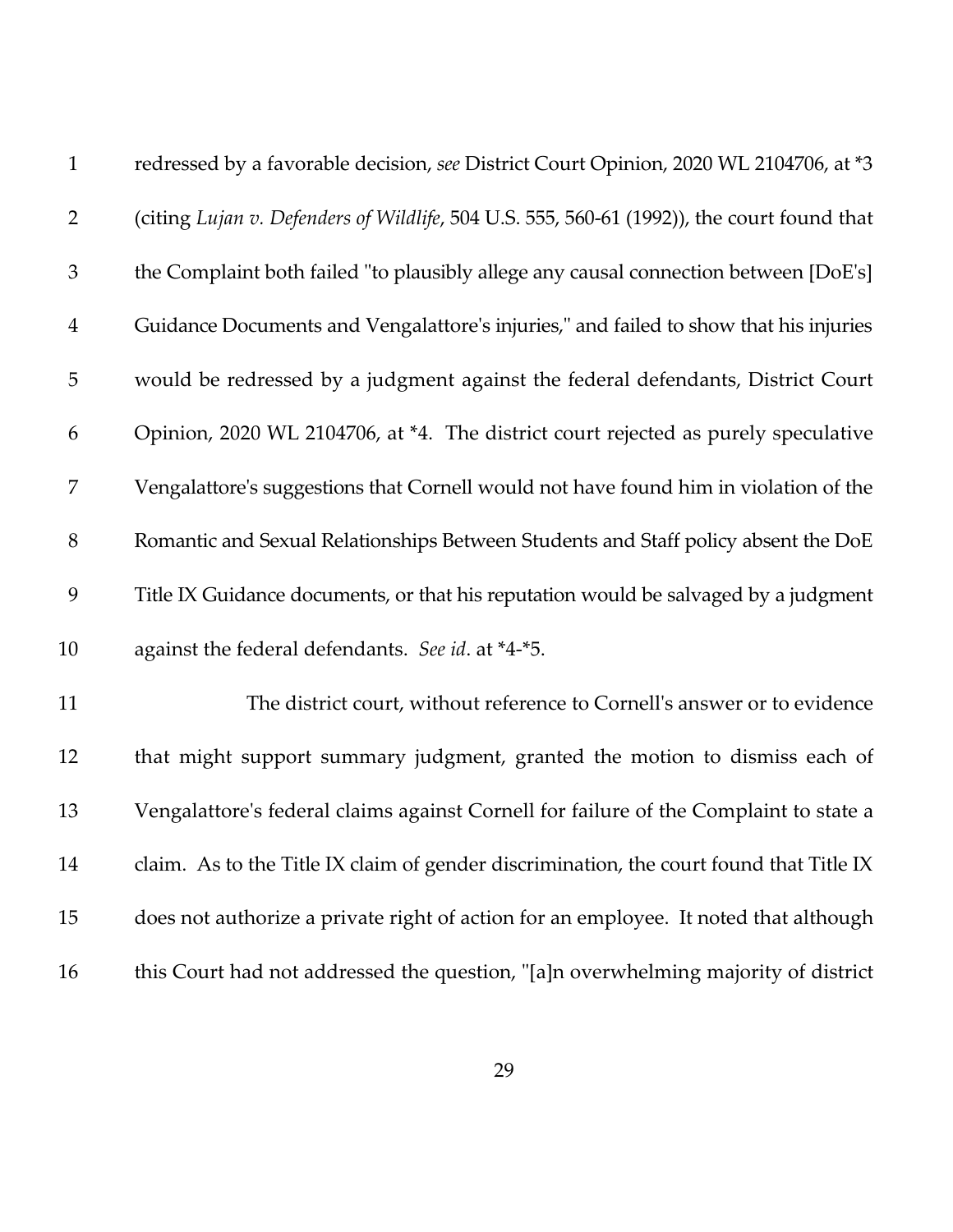| $\mathbf{1}$     | courts in this Circuit have found that an implied private right of action does not     |
|------------------|----------------------------------------------------------------------------------------|
| $\overline{2}$   | exist[] under Title IX for employees alleging gender discrimination in the terms and   |
| $\mathfrak{Z}$   | conditions of their employment." District Court Opinion, 2020 WL 2104706, at *5        |
| $\overline{4}$   | (internal quotation marks omitted).                                                    |
| 5                | As to the Title VI claim, the court found that the Complaint failed to set             |
| 6                | out facts from which the court could "plausibly infer that the decisionmakers at       |
| $\boldsymbol{7}$ | Cornell intentionally discriminated against [Vengalattore] on the basis of his race in |
| $8\,$            | resolving Roe's complaints about him." Id. at *7. It noted that, of the two references |
| 9                | to Vengalattore's national origin cited in the Complaint, one was by Roe and the other |
| 10               | was by a member of a faculty committee considering Vengalattore's request for          |
| 11               | tenure, "neither of whom are alleged to have been decisionmakers in Cornell's          |
| 12               | resolution of Roe's allegations against Vengalattore." Id. The court found that even   |
| 13               | if "[Dean] Ritter, the alleged final decisionmaker, was aware of these statements,     |
| 14               | the court cannot plausibly infer that they were a substantial or motivating factor--or |
| 15               | any factor at all--in resolving Roe's complaints against Vengalattore." Id.            |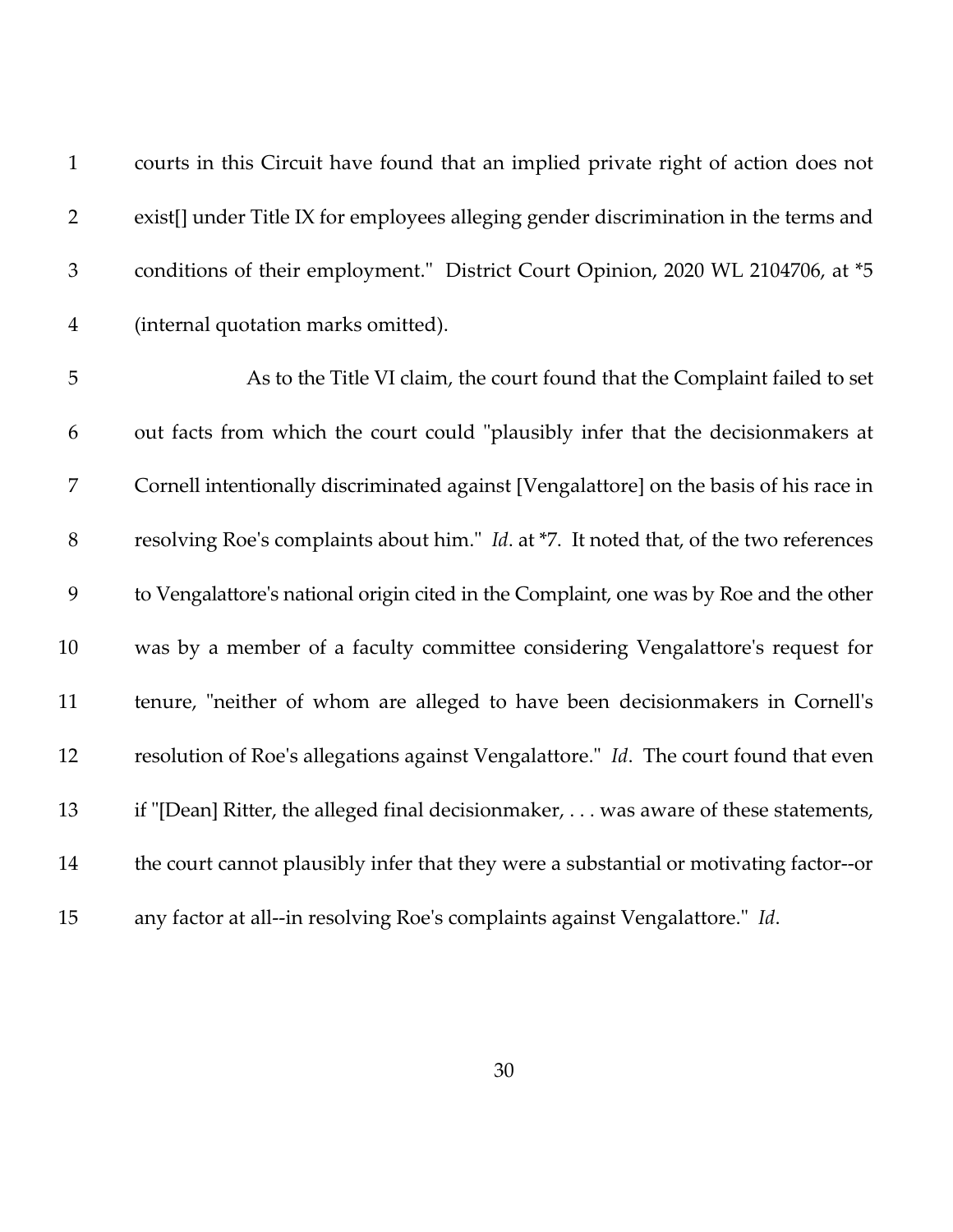| $\mathbf{1}$   | The district court dismissed Vengalattore's $\S$ 1983 due process claim that               |
|----------------|--------------------------------------------------------------------------------------------|
| $\overline{2}$ | Cornell's investigation and discipline violated his right to due process, concluding the   |
| 3              | Complaint lacked sufficient factual allegations to show that Cornell, a private            |
| $\overline{4}$ | institution, was a state actor. See id. at *8. And, having dismissed all of Vengalattore's |
| 5              | federal claims, the district court also dismissed his state-law claim for defamation,      |
| 6              | declining to exercise supplemental jurisdiction over that claim. See id.                   |
| 7              | This appeal followed.                                                                      |
| 8              | II. DISCUSSION                                                                             |
| 9              | On appeal, Vengalattore contends principally that the district court erred                 |
| 10             | (1) in ruling that Title IX, dealing with gender discrimination in education, does not     |
| 11             | afford a private right of action to a school employee, and (2) in ruling that the          |
| 12             | Complaint did not allege sufficient facts to state a claim under Title VI for              |
| 13             | discrimination on the basis of national origin. He contends that the court erred in        |
| 14             | dismissing on the pleadings his due process claim against Cornell, arguing that            |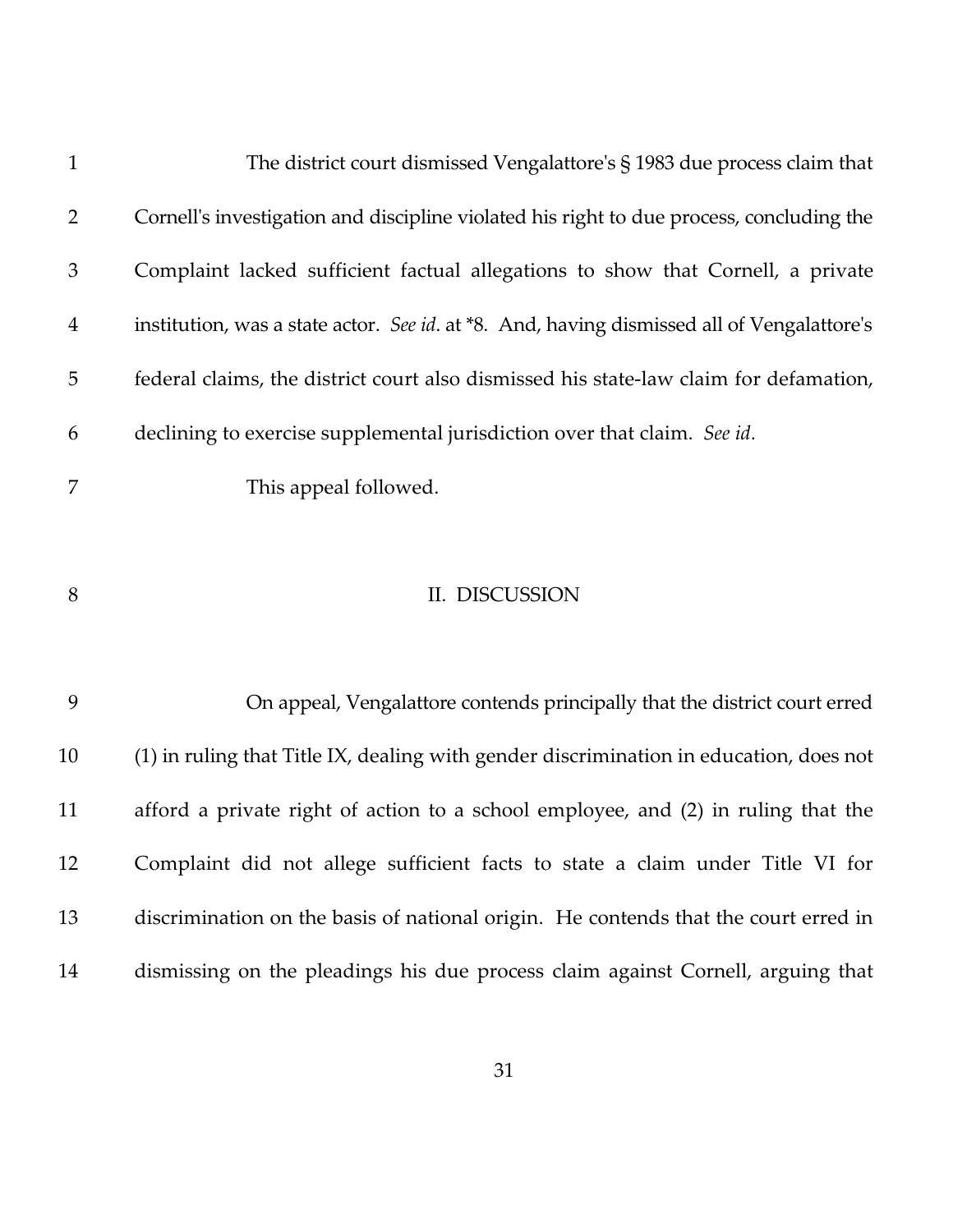| $\mathbf{1}$    | discovery is required in order to determine whether Cornell is a state actor. He      |
|-----------------|---------------------------------------------------------------------------------------|
| $\overline{2}$  | challenges the dismissal of his claims against the federal defendants on the ground   |
| $\mathfrak{Z}$  | of lack of Article III standing, arguing that the district court misunderstood "the   |
| $\overline{4}$  | nature of [his] injuries." (Vengalattore brief on appeal at 51.) For the reasons that |
| $5\overline{)}$ | follow, we conclude that Title IX allows a private right of action for a university's |
| 6               | intentional gender-based discrimination against a faculty member and that the         |
| $\overline{7}$  | Complaint sufficiently stated such a claim; we therefore vacate the dismissal of the  |
| 8               | Title IX claim. We affirm the dismissal of his other federal claims.                  |

# 9 A. *Standard of Review as to Sufficiency*

| 10 | A decision that a statute does not authorize a private right of action is of                    |
|----|-------------------------------------------------------------------------------------------------|
| 11 | course a purely legal ruling, which we review <i>de novo</i> . The matter of whether a          |
| 12 | complaint states a claim on which relief can be granted is likewise a question of law           |
| 13 | that we consider <i>de novo</i> , whether raised by motion to dismiss under Rule 12(b)(6), see, |
| 14 | e.g., Menaker v. Hofstra University, 935 F.3d 20, 29-30 (2d Cir. 2019) ("Menaker"); Doe v.      |
| 15 | Columbia University, 831 F.3d 46, 53 (2d Cir. 2016) ("Doe v. Columbia"); Littlejohn v. City     |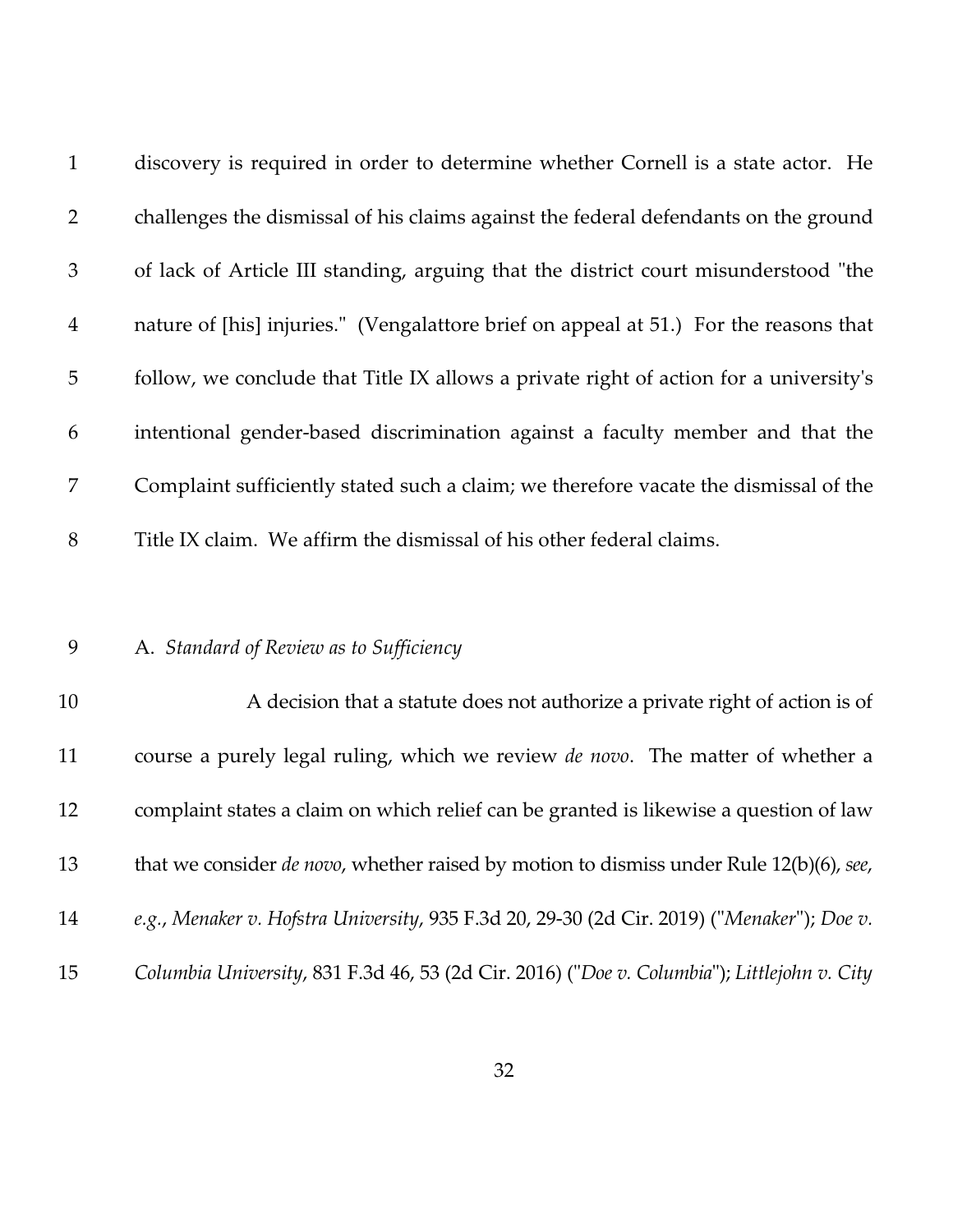| $\mathbf{1}$   | of New York, 795 F.3d 297, 306 (2d Cir. 2015) ("Littlejohn"); Rothstein v. UBS AG, 708      |
|----------------|---------------------------------------------------------------------------------------------|
| $\overline{2}$ | F.3d 82, 90 (2d Cir. 2013) ("Rothstein"), or by a motion for judgment on the pleadings      |
| $\mathfrak{Z}$ | pursuant to Rule 12(c), see, e.g., Lively v. WAFRA Investment Advisory Group, Inc., 6       |
| $\overline{4}$ | F.4th 293, 301 (2d Cir. 2021); Lynch v. City of New York, 952 F.3d 67, 75 (2d Cir. 2020).   |
| 5              | To survive such a motion, "a complaint must contain sufficient factual                      |
| 6              | matter, accepted as true, to "state a claim to relief that is plausible on its face."" Id.  |
| 7              | at 74 (quoting Ashcroft v. Iqbal, 556 U.S. 662, 678 (2009) ("Iqbal") (quoting Bell Atlantic |
| 8              | Corp. v. Twombly, 550 U.S. 544, 570 (2007) ("Twombly"))).                                   |
| 9              | A claim has facial plausibility when the plaintiff pleads factual                           |
| 10             | content that allows the court to draw the reasonable inference that                         |
| 11             | the defendant is liable for the misconduct alleged. [Twombly, 550                           |
| 12             | U.S.] at 556. The plausibility standard is not akin to a "probability                       |
| 13             | requirement," but it asks for more than a sheer possibility that a                          |
| 14             | defendant has acted unlawfully. Ibid.                                                       |
| 15             | Iqbal, 556 U.S. at 678. Further, we                                                         |
| 16             | must consider the complaint in its entirety, as well as other                               |
| 17             | sources courts ordinarily examine when ruling on Rule 12(b)(6)                              |
| 18             | motions to dismiss, in particular, documents incorporated into the                          |
| 19             | complaint by reference, and matters of which a court may take                               |
| 20             | judicial notice.                                                                            |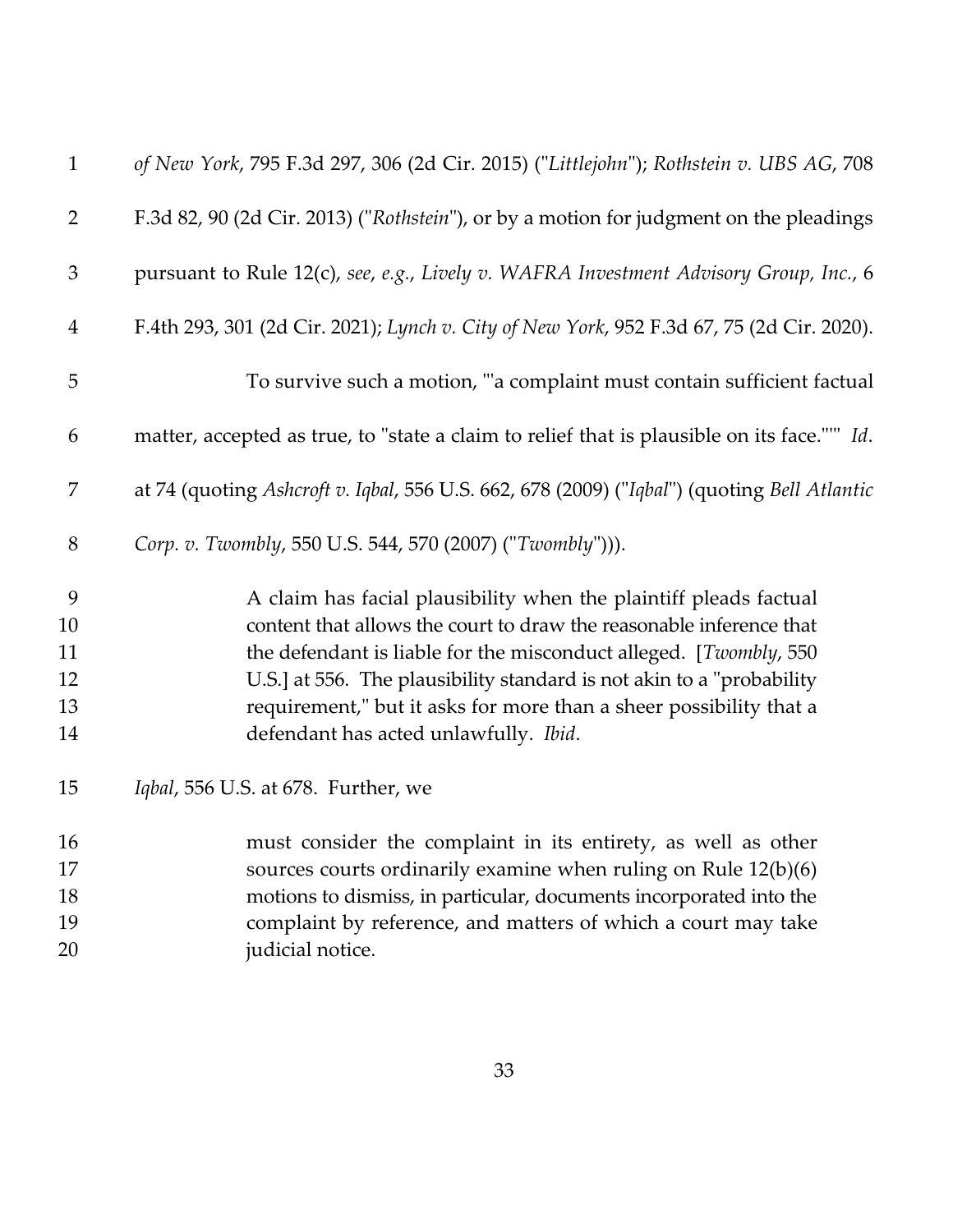| $\mathbf{1}$   | Kaplan v. Lebanese Canadian Bank, SAL, 999 F.3d 842, 854 (2d Cir. 2021) ("Kaplan")            |
|----------------|-----------------------------------------------------------------------------------------------|
| $\overline{2}$ | (quoting Tellabs, 551 U.S. at 322) (other internal quotation marks omitted). "The             |
| 3              | proper question is whether there is a permissible relevant inference from 'all of the         |
| $\overline{4}$ | facts alleged, taken collectively,' not whether an inference is permissible based on 'any     |
| 5              | individual allegation, scrutinized in isolation." Kaplan, 999 F.3d at 854 (quoting            |
| 6              | Tellabs, 551 U.S. at 323 (emphasis in Tellabs)).                                              |
| 7              | "When there are well-pleaded factual allegations, a court should assume                       |
| 8              | their veracity and then determine whether they plausibly give rise to an entitlement          |
| 9              | to relief." Iqbal, 556 U.S. at 679. "Determining whether a complaint states a plausible       |
| 10             | claim for relief [is] a context-specific task that requires the reviewing court to draw       |
| 11             | on its judicial experience and common sense." <i>Id.</i> "If the facts alleged are ambiguous, |
| 12             | the applicable substantive law defines the range of inferences that are permissible."         |
| 13             | Kaplan, 999 F.3d at 854; see, e.g., Iqbal, 556 U.S. at 675.                                   |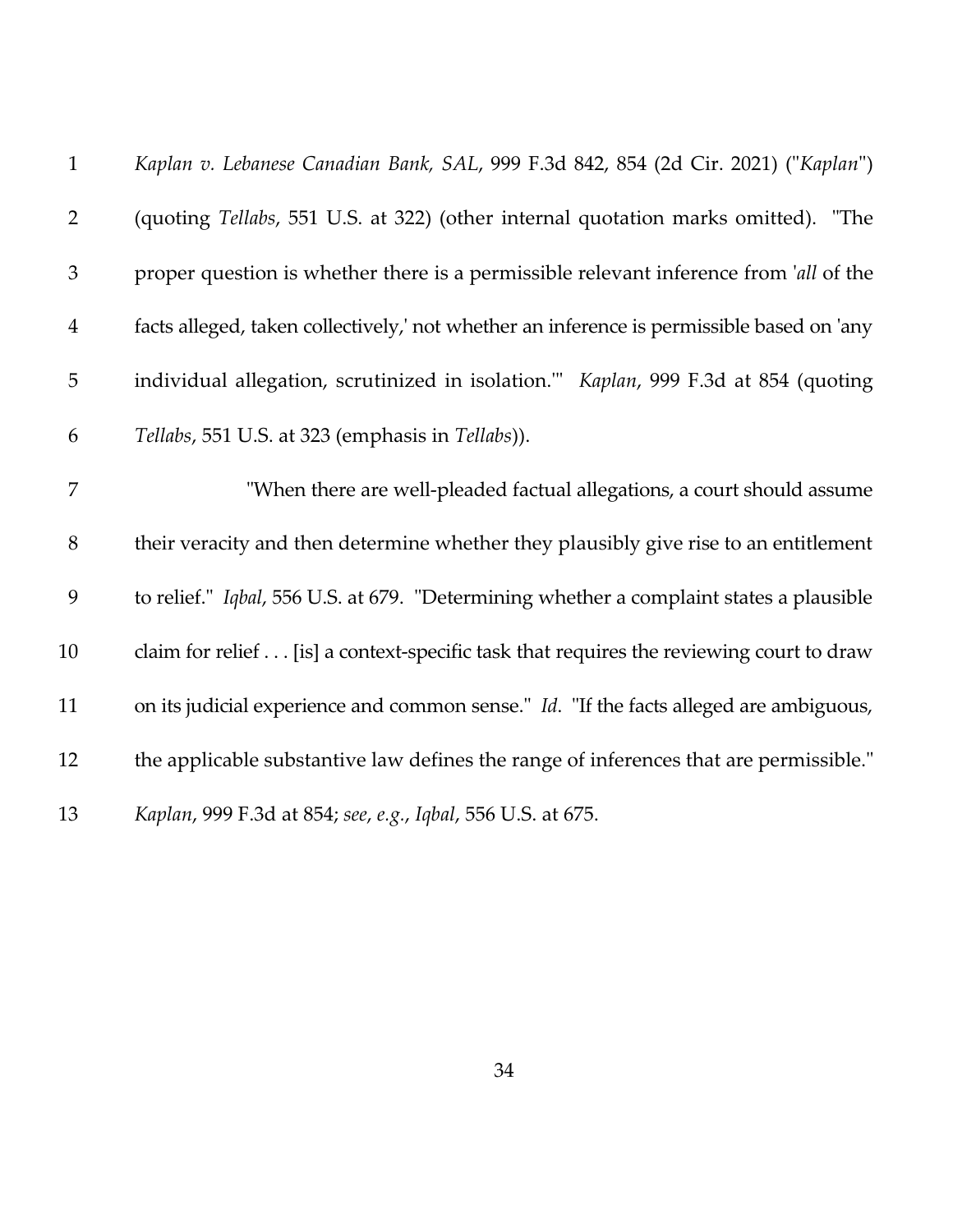| $\mathbf{1}$         | <b>B.</b> The Substantive Framework                                                                                                                                                                                                                                      |
|----------------------|--------------------------------------------------------------------------------------------------------------------------------------------------------------------------------------------------------------------------------------------------------------------------|
| $\overline{2}$       | Title IX, enacted as part of the Education Amendments of 1972, provides                                                                                                                                                                                                  |
| 3                    | that                                                                                                                                                                                                                                                                     |
| 4<br>5<br>6<br>7     | [n]o person in the United States shall, on the basis of sex, be<br>excluded from participation in, be denied the benefits of, or be<br>subjected to discrimination under any education program or<br>activity receiving Federal financial assistance.                    |
| 8                    | 20 U.S.C. § 1681(a) (emphasis added). Title IX's prohibition was patterned after that                                                                                                                                                                                    |
| 9                    | in Title VI of the Civil Rights Act of 1964, 42 U.S.C. § 2000d, which provides that                                                                                                                                                                                      |
| 10<br>11<br>12<br>13 | [n]o person in the United States shall, on the ground of race, color, or<br>national origin, be excluded from participation in, be denied the<br>benefits of, or be subjected to discrimination under any program or<br>activity receiving Federal financial assistance. |
| 14                   | 42 U.S.C. § 2000d (emphases added).                                                                                                                                                                                                                                      |
| 15                   | While Title VI, applying to "any" program receiving federal financial                                                                                                                                                                                                    |
| 16                   | assistance, specifies race, color, and national origin as prohibited bases for                                                                                                                                                                                           |
| 17                   | discrimination, and Title IX, dealing with such programs in education specifies only                                                                                                                                                                                     |
| 18                   | sex as a prohibited basis, the goals of both of those Title IX and Title VI prohibitions                                                                                                                                                                                 |
| 19                   | are to prevent, on any basis specified, discrimination by an entity receiving federal                                                                                                                                                                                    |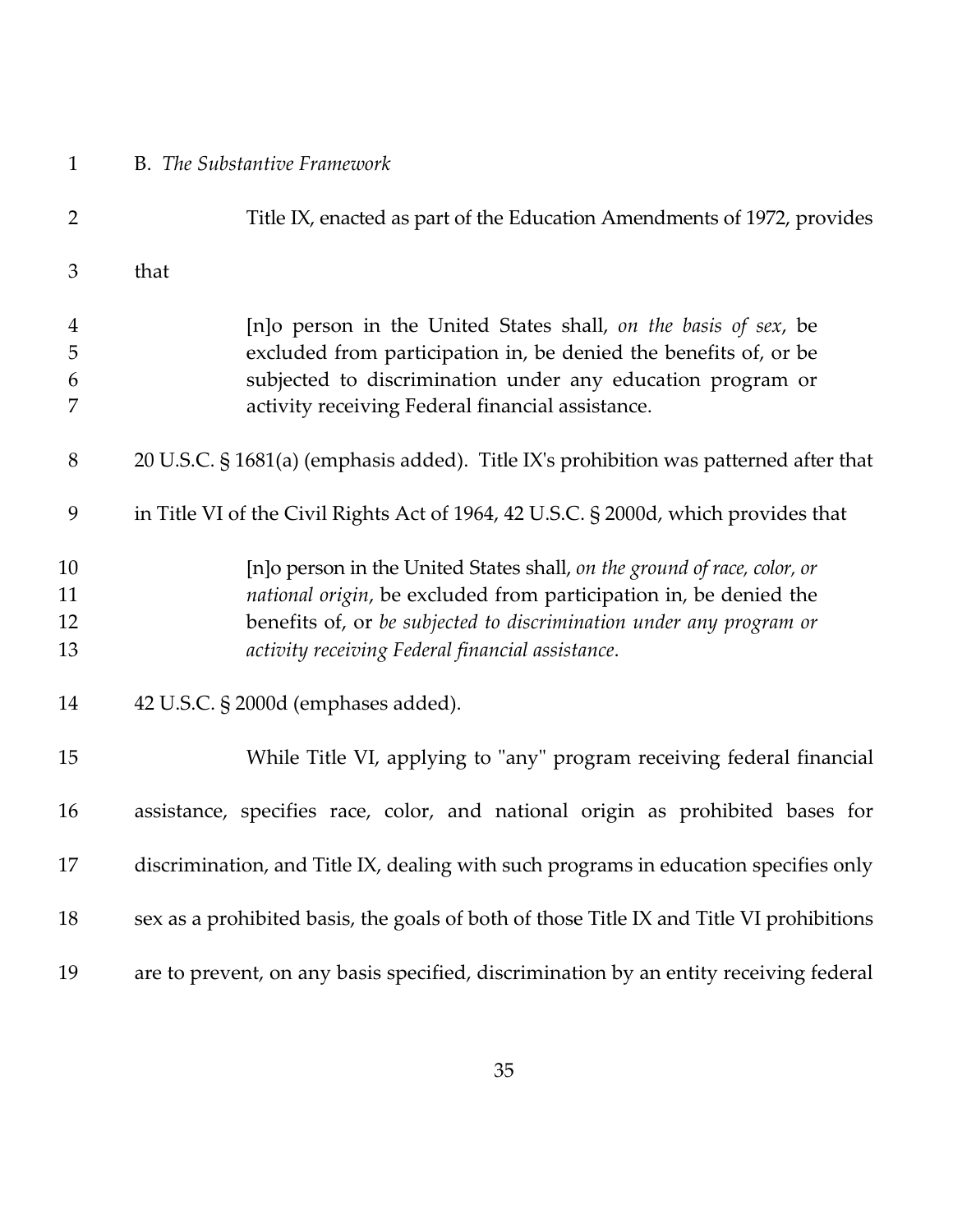| $\mathbf{1}$   | government funding. The provisions are otherwise identical in scope and thrust, and           |
|----------------|-----------------------------------------------------------------------------------------------|
| $\overline{2}$ | they "use identical language to describe the benefited class," i.e., "persons." Cannon,       |
| $\mathfrak{Z}$ | 441 U.S. at 695. Thus, cases brought under Title IX are generally to be analyzed in the       |
| $\overline{4}$ | same way as cases under Title VI. See, e.g., id. at 694-98; Barnes v. Gorman, 536 U.S.        |
| 5              | 181, 185 (2002) (the Supreme Court has "interpreted Title IX consistently with                |
| 6              | Title VI"); Zeno v. Pine Plains Central School District, 702 F.3d 655, 665 n.9 (2d Cir. 2012) |
| $\overline{7}$ | ("Historically, the Supreme Court has applied parallel analyses to claims brought             |
| $8\,$          | under Title IX and Title VI.").                                                               |
| 9              | Further, all of the bases of discrimination prohibited by Title IX and                        |
| 10             | Title VI are among the bases of discrimination prohibited in Title VII of the Civil           |
| 11             | Rights Act of 1964 ("Title VII"), as amended, 42 U.S.C. § 2000e et seq. Title VII             |
| 12             | provides that                                                                                 |
| 13             | [i]t shall be an unlawful employment practice for an employer                                 |
| 14             | . to discharge any individual, or otherwise to                                                |
| 15             | discriminate against any individual with respect to his                                       |
| 16             | compensation, terms, conditions, or privileges of                                             |
| 17             | employment, because of such individual's race, color, religion,                               |
| 18             | sex, or national origin.                                                                      |
|                |                                                                                               |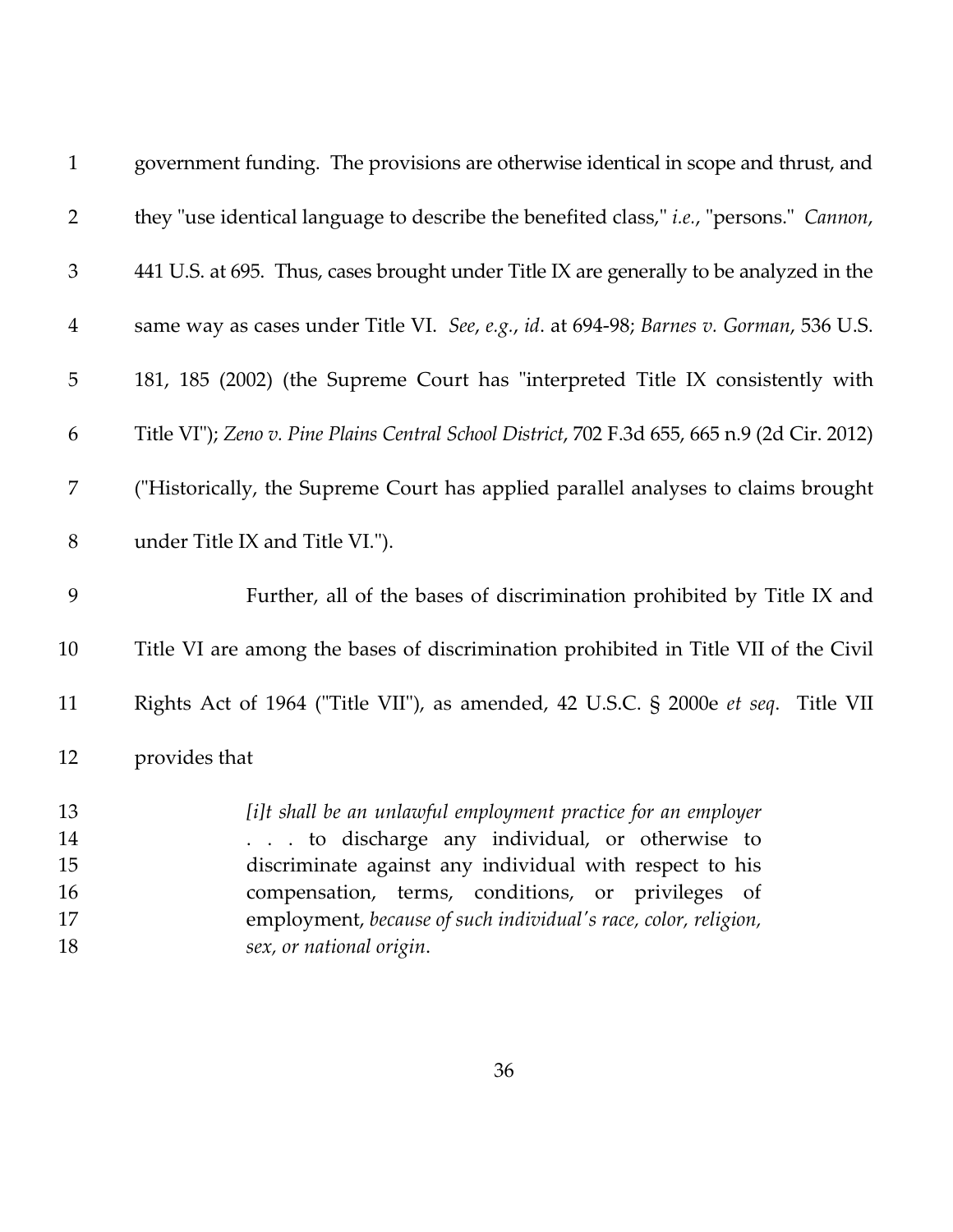| $\mathbf{1}$   | 42 U.S.C. § 2000e-2(a)(1) (emphases added). Thus, with respect to employment issues,          |
|----------------|-----------------------------------------------------------------------------------------------|
| $\overline{2}$ | Title VII's provisions--which are not limited to federally funded programs but apply          |
| 3              | generally to employers having 15 or more employees and affecting interstate                   |
| $\overline{4}$ | commerce, see id. § 2000e(b)--prohibit employers from discriminating on any of the            |
| 5              | invidious bases specified in Title VI and Title IX.                                           |
| 6              | Because Title VII's discrimination prohibition overlaps Title IX's                            |
| 7              | prohibition against sex discrimination in education programs, and because                     |
| $8\,$          | employment discrimination claims often have much in common with claims under                  |
| 9              | Title IX, we "have $\dots$ long interpreted Title IX 'by looking to $\dots$ the caselaw       |
| 10             | interpreting Title VII," Menaker, 935 F.3d at 31; see, e.g., Yusuf v. Vassar College, 35 F.3d |
| 11             | 709, 714-15 (2d Cir. 1994) ("Yusuf"); see generally Doe v. Columbia, 831 F.3d at 55-56        |
| 12             | ("Title VII cases provide the proper framework for analyzing Title IX discrimination          |
| 13             | claims."); id. at 55 (citing Yusuf, 35 F.3d at 714; Weinstock v. Columbia University, 224     |
| 14             | F.3d 33, 42 n.1 (2d Cir. 2000); Murray v. New York University College of Dentistry, 57        |
| 15             | F.3d 243, 248-49 (2d Cir. 1995); Papelino v. Albany College of Pharmacy of Union              |
| 16             | University, 633 F.3d 81, 89 (2d Cir. 2011)).                                                  |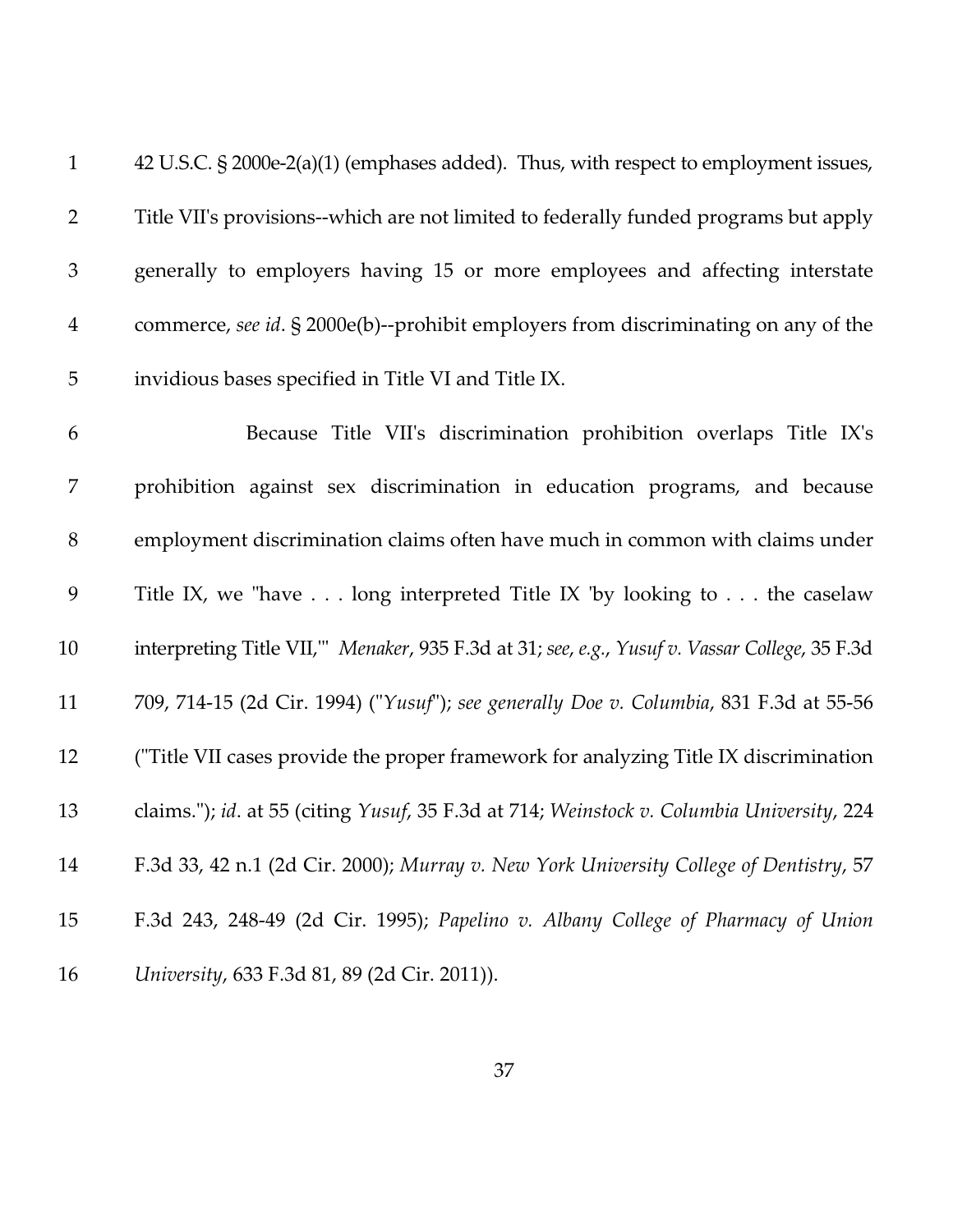| $\mathbf{1}$   | Accordingly, we have analyzed Title IX claims under the burden-shifting                           |
|----------------|---------------------------------------------------------------------------------------------------|
| $\overline{2}$ | framework set out in McDonnell Douglas Corp. v. Green, 411 U.S. 792 (1973)--a Title VII           |
| $\mathfrak{Z}$ | case. See, e.g., Doe v. Columbia, 831 F.3d at 55-56. Under this analysis, and given the           |
| $\overline{4}$ | plausibility requirements of <i>Iqbal</i> , in order to survive a Rule 12(b)(6) motion to dismiss |
| 5              | a claim under Title IX, a complaint showing that the plaintiff was within the protected           |
| 6              | class, was qualified for the position, and was subjected to an adverse action, need               |
| 7              | only "alleg[e] facts giving rise to a plausible minimal inference of bias" on the basis           |
| $8\,$          | of sex. Id. at 48; see id. at 54 (facts even "minimal[ly] suggesting an inference that            |
| 9              | the employer acted with discriminatory motivation" suffice to "raise a temporary                  |
| 10             | 'presumption' of discriminatory motivation" (quoting Littlejohn, 795 F.3d at 307)).               |
| 11             | Given that we apply the same analyses to claims brought under Title IX                            |
| 12             | and Title VI, this standard for pleading discriminatory intent will govern our                    |
| 13             | consideration of Vengalattore's Title VI claim as well as his claim under Title IX. And,          |
| 14             | recognizing that some facts may give rise to an inference of bias without necessarily             |
| 15             | revealing its provenance, we consider the two claims individually in assessing the                |
| 16             | sufficiency of the Complaint to meet the minimal burden of showing plausibility to                |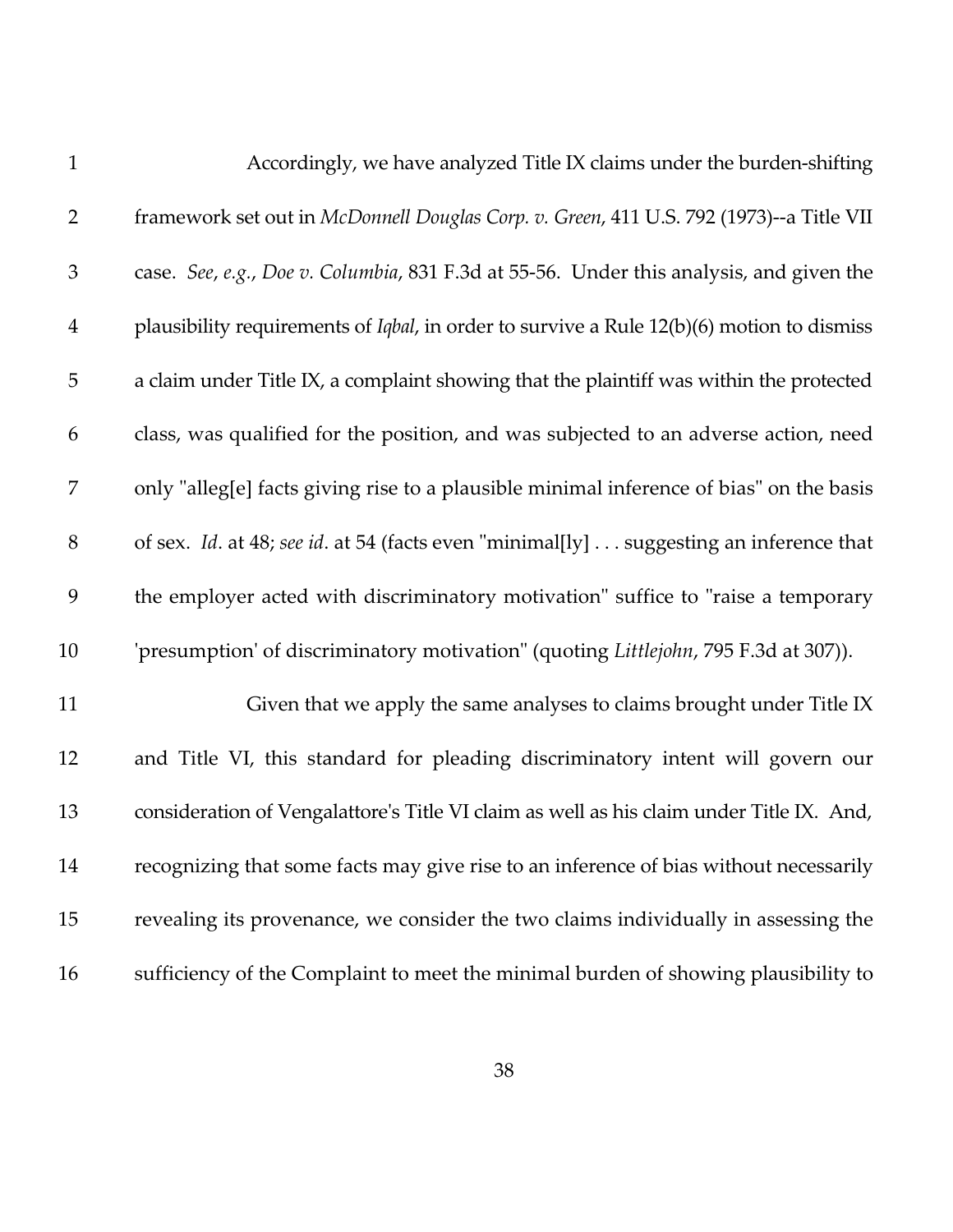1 infer that his treatment by Cornell was motivated by sex, as prohibited by Title IX, 2 and/or by national origin, as prohibited by Title VI.

#### 3 C. *Vengalattore's Title IX Claim*

4 It is now well settled that, while Title IX does not itself provide for a 5 private cause of action to enforce its requirements, a private right of action is implied 6 in a variety of circumstances. In 1979, in *Cannon v. University of Chicago*, 441 U.S. 677, 7 the Supreme Court held that a person applying to be a student at a university that 8 receives federal assistance can bring a private action under Title IX on the ground that 9 the university rejected her application on the basis of her gender. The Court reasoned 10 that (1) "Title IX explicitly confers a benefit on persons discriminated against on the 11 basis of sex, and [the applicant] is clearly a member of that class for whose special 12 benefit the statute was enacted"; (2) "Congress intended to create Title IX remedies 13 comparable to those available under Title VI and [Congress] understood Title VI as 14 authorizing an implied private cause of action for victims of the prohibited 15 discrimination"; (3) "[t]he award of individual relief to a private litigant who has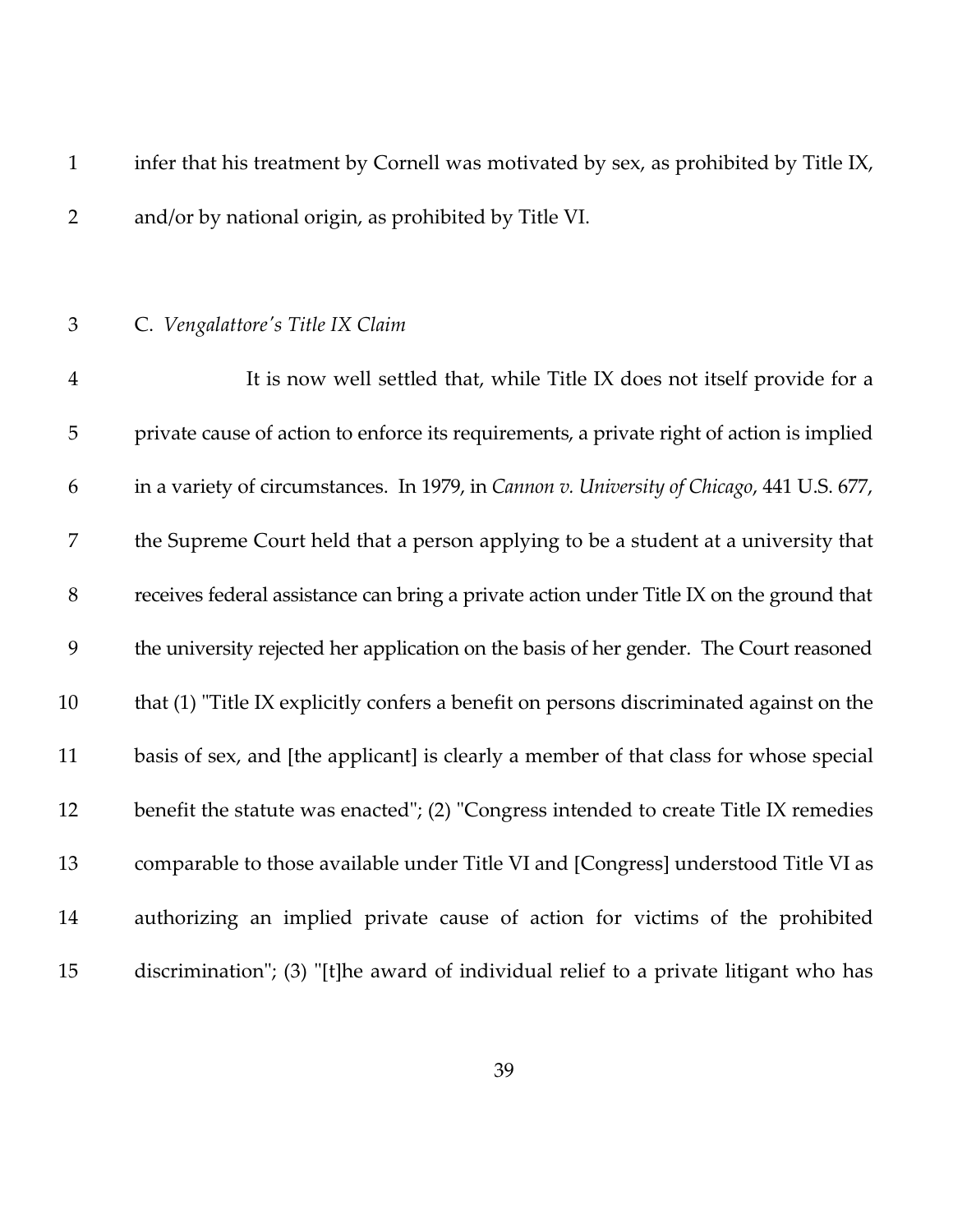| $\mathbf{1}$   | prosecuted her own suit is fully consistent with--and in some cases even necessary          |
|----------------|---------------------------------------------------------------------------------------------|
| $\overline{2}$ | to--the orderly enforcement of the statute"; and (4) "the subject matter [does not]         |
| $\mathfrak{Z}$ | involve[] an area basically of concern to the States." Id. at 688-709. The Court            |
| $\overline{4}$ | therefore concluded that "[n]ot only the words and history of Title IX, but also its        |
| $\mathbf 5$    | subject matter and underlying purposes, counsel implication of a cause of action in         |
| 6              | favor of private victims of discrimination." Id. at 709.                                    |
| 7              | In North Haven Board of Education v. Bell, 456 U.S. 512 (1982) ("North                      |
| $8\,$          | Haven"), the Court ruled that "employment discrimination comes within the                   |
| 9              | prohibition of Title IX." Id. at 530. In that case, two school boards challenged federal    |
| 10             | regulations that "prohibit federally funded education programs from discriminating          |
| 11             | on the basis of gender with respect to employment," contending that "employment             |
| 12             | practices of educational institutions" were not within the intended reach of Title IX.      |
| 13             | Id. at 514, 517. The Court rejected that contention, ruling that the United States          |
| 14             | Department of Education had not erred in interpreting Title IX's "broad directive that      |
| 15             | 'no person' may be discriminated against on the basis of gender" to prohibit                |
| 16             | discrimination in employment. <i>Id.</i> at 520. The Supreme Court stated that $\S 1681(a)$ |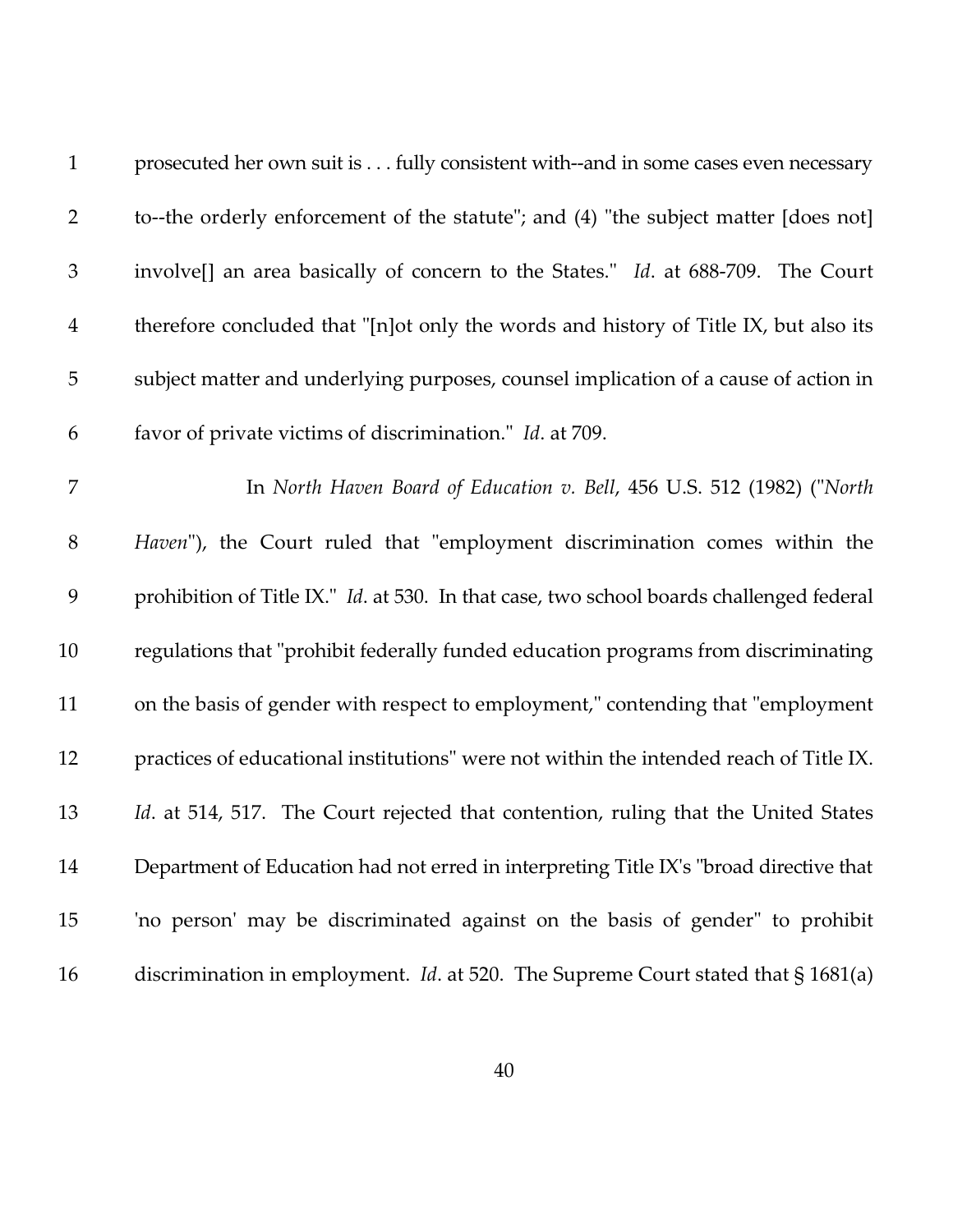| $\mathbf{1}$   | which prohibits discrimination against "person[s]," "appears, on its face, to include            |
|----------------|--------------------------------------------------------------------------------------------------|
| $\overline{2}$ | employees as well as students," <i>id.</i> ; and the fact that Title IX does not expressly refer |
| 3              | to employees does not indicate that Congress "meant somehow to limit the expansive               |
| $\overline{4}$ | language of § [1681]," id. at 522. It noted that prior opinions of the "Court repeatedly         |
| 5              | ha[d] recognized that Congress has provided a variety of remedies, at times                      |
| 6              | overlapping, to eradicate employment discrimination." Id. at 536 n.26.                           |
| $\overline{7}$ | In Franklin v. Gwinnett County Public Schools, 503 U.S. 60, 74-75 (1992), the                    |
| 8              | Supreme Court ruled that the implied right of action under Title IX encompasses                  |
| 9              | claims for monetary damages for intentional violations of Title IX, although not for             |
| 10             | unintentional violations. See also Gebser v. Lago Vista Independent School District, 524         |
| 11             | U.S. 274, 290-91 (1998) (Title IX's private right of action allows suit for a school's           |
| 12             | deliberate indifference to a teacher's sexual harassment of a student); Davis v. Monroe          |
| 13             | County Board of Education, 526 U.S. 629, 643 (1999) (Title IX's private right of action          |
| 14             | allows suit for a school's deliberate indifference to a student's sexual harassment of           |
| 15             | another student).                                                                                |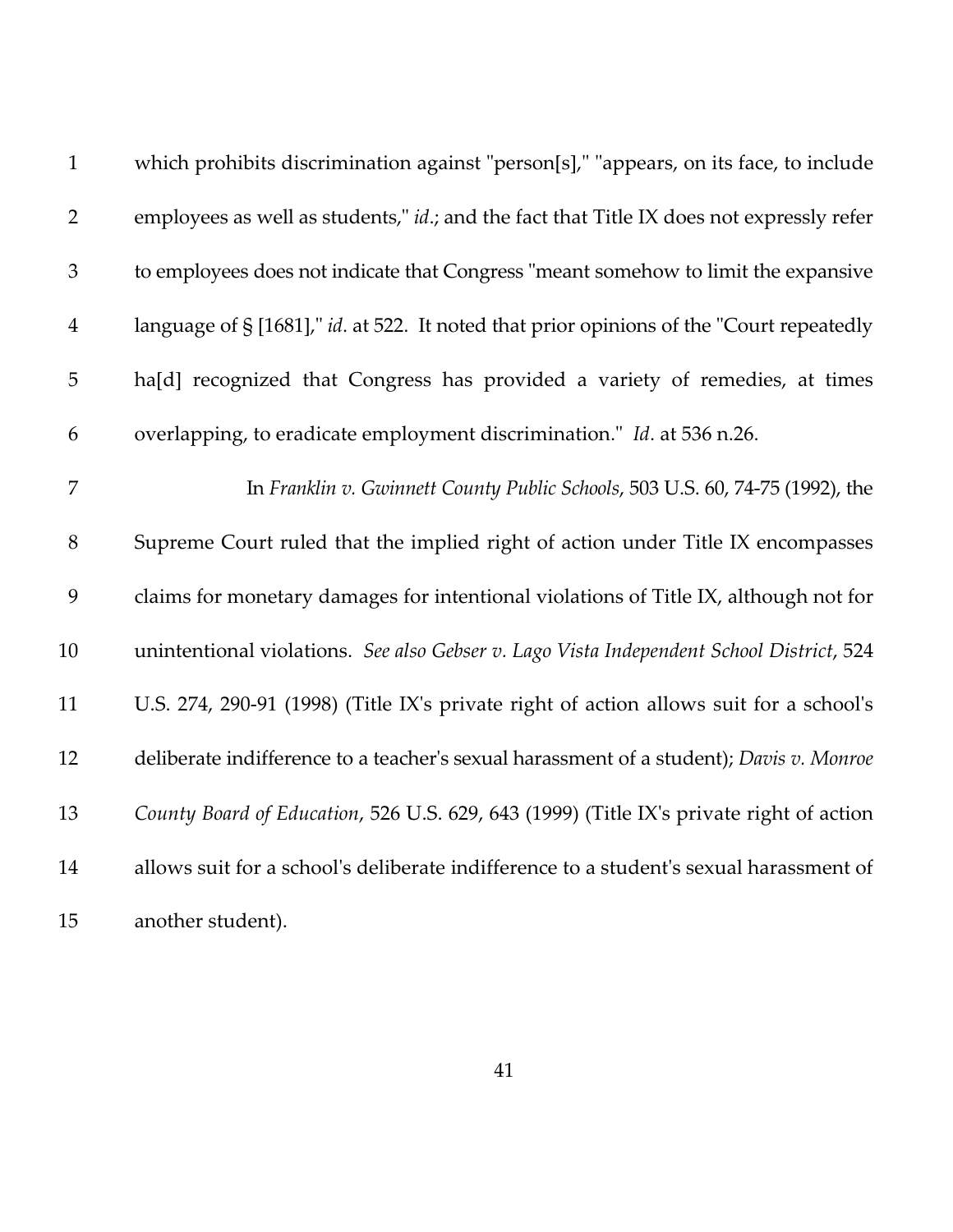| $\mathbf{1}$   | In Jackson v. Birmingham Board of Education, 544 U.S. 167 (2005), the                       |
|----------------|---------------------------------------------------------------------------------------------|
| $\overline{2}$ | Supreme Court held that a physical education teacher and coach of the girls'                |
| $\mathfrak{Z}$ | basketball team had a right to bring suit under Title IX to claim that he was fired in      |
| $\overline{4}$ | retaliation for complaining that there was gender discrimination in the school's            |
| 5              | athletic program. The focus by this time was not on whether or not Title IX afforded        |
| 6              | a private right of action to an employee--a right the <i>Jackson</i> Court noted had been   |
| 7              | established by Cannon more than a quarter-century earlier, see id. at 173. Rather, the      |
| $8\,$          | issues were whether retaliation is a form of discrimination prohibited by Title IX, and,    |
| 9              | if so, whether the private right of action under Title IX extends to an "indirect"          |
| 10             | victi[m]," <i>i.e.</i> , a plaintiff who had complained about gender discrimination but was |
| 11             | not the person discriminated against on the basis of gender. Noting that its "repeated      |
| 12             | holdings constru[ed] 'discrimination' under Title IX broadly," id. at 174; see id.          |
| 13             | at 174-79, the Jackson Court held that "[w]here the retaliation occurs because the          |
| 14             | complainant speaks out about sex discrimination, the 'on the basis of sex' requirement      |
| 15             | The complainant is himself a victim of discriminatory retaliation,<br>is satisfied.         |
| 16             | regardless of whether he was the subject of the original complaint," id. at 179.            |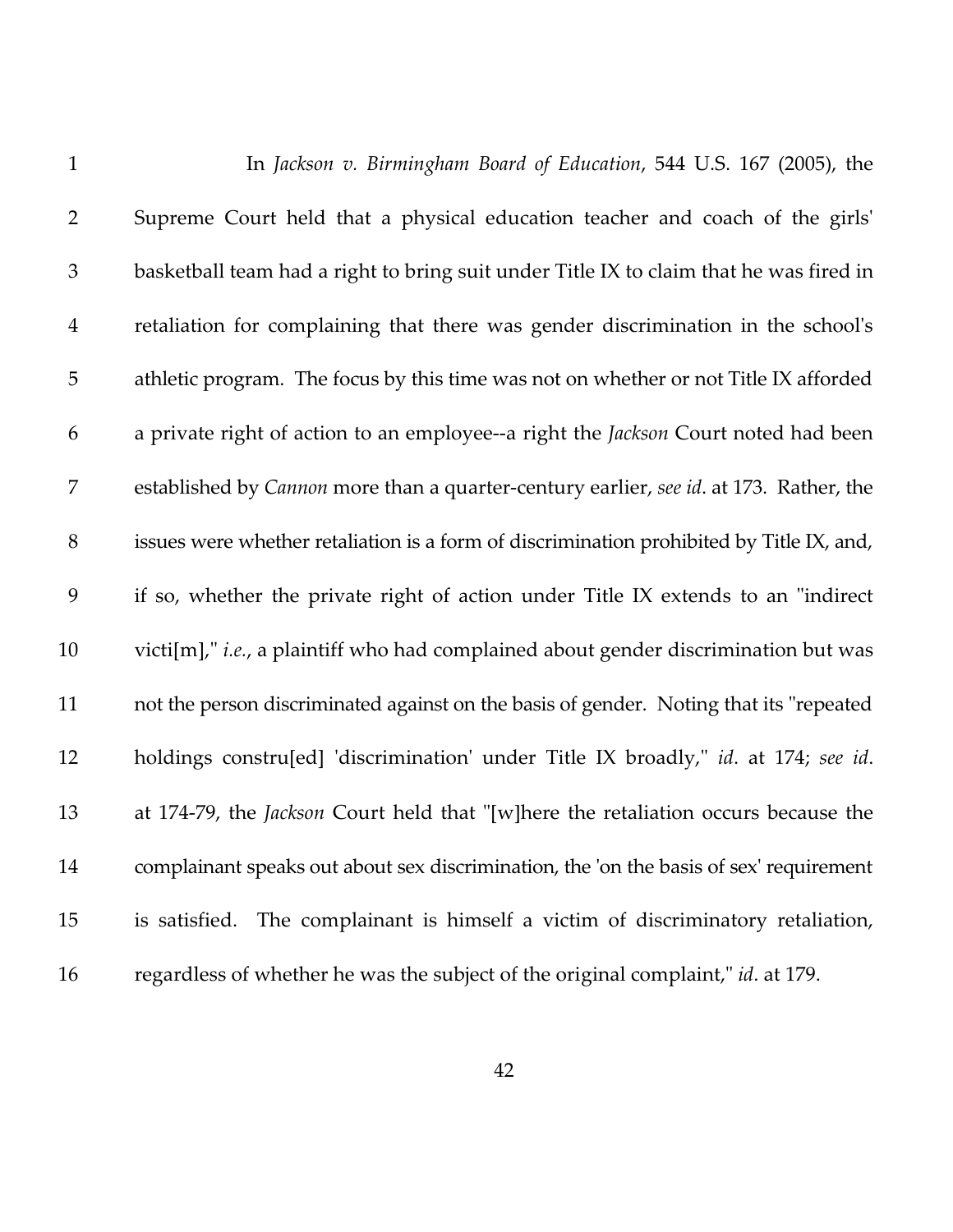| $\mathbf{1}$   | Most of our Sister Circuits that have considered the question of whether                    |
|----------------|---------------------------------------------------------------------------------------------|
| $\overline{2}$ | an employee has an implied private right of action under Title IX have answered that        |
| 3              | question in the affirmative and have noted the applicability of Title VII principles in     |
| $\overline{4}$ | addressing procedural and overlapping substantive issues. See, e.g., Doe v. Mercy           |
| 5              | Catholic Medical Center, 850 F.3d 545, 559-65 (3d Cir. 2017) ("Mercy"); Ivan v. Kent State  |
| 6              | University, No. 94-4090, 1996 WL 422496 (6th Cir. July 26, 1996); Preston v. Virginia ex    |
| 7              | rel. New River Community College, 31 F.3d 203, 206 (4th Cir. 1994); Lipsett v. University   |
| $8\,$          | of Puerto Rico, 864 F.2d 881, 895-97 (1st Cir. 1988); contra Lakoski v. James, 66 F.3d 751, |
| 9              | 758 (5th Cir. 1995) ("We are not persuaded that Congress offered Title IX to                |
| 10             | employees of federally funded educational institutions so as to provide a bypass to         |
| 11             | Title VII's administrative procedures.").                                                   |
| 12             | In Mercy, the most recent of these cases, having the benefit of all of the                  |
| 13             | Supreme Court decisions discussed above, the Third Circuit reversed the ruling of the       |
| 14             | district court which had concluded that Title IX could not apply to a hospital's            |
| 15             | medical residents, as they "already have a degree, don't pay tuition, and are paid for      |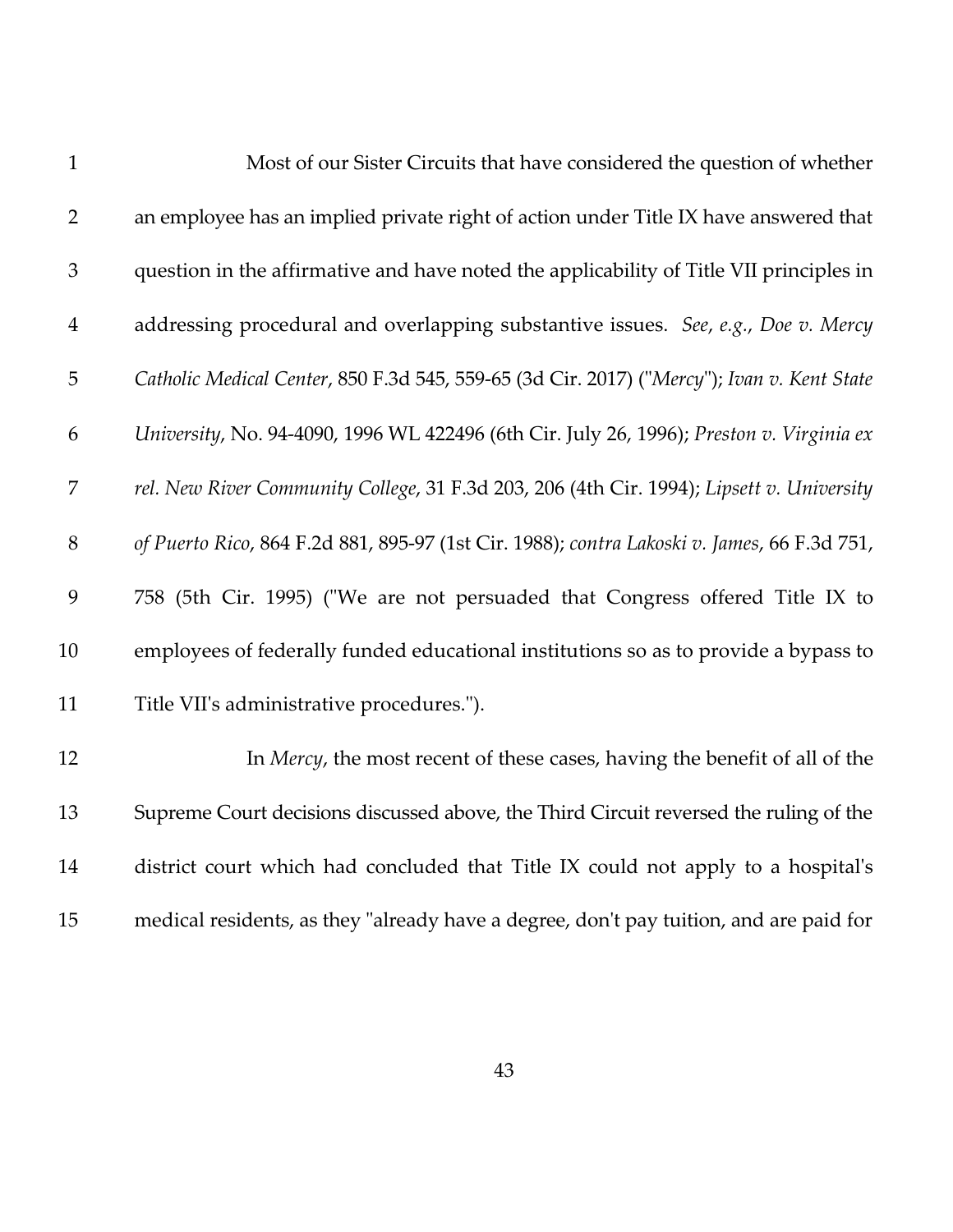| $\mathbf{1}$          | their services and protected by labor laws." 850 F.3d at 554. The Court of Appeals                                                                                                                                                                                                                                        |
|-----------------------|---------------------------------------------------------------------------------------------------------------------------------------------------------------------------------------------------------------------------------------------------------------------------------------------------------------------------|
| $\overline{2}$        | noted, inter alia, that                                                                                                                                                                                                                                                                                                   |
| 3<br>4<br>5<br>6<br>7 | [b] ecause $\S$ 1681(a) "neither expressly nor impliedly excludes<br>employees from its reach," we're to interpret it as "covering and<br>protecting these 'persons," for Congress easily could have<br>substituted "'student' or 'beneficiary' for the word 'person' if it had<br>wished to restrict" § 1681(a)'s scope, |
| 8                     | id. at 562 (quoting North Haven, 456 U.S. at 521).                                                                                                                                                                                                                                                                        |
| 9                     | We agree with Mercy that given the Supreme Court's Title IX rulings in                                                                                                                                                                                                                                                    |
| 10                    | Cannon and North Haven, we must honor the breadth of Title IX's language. We thus                                                                                                                                                                                                                                         |
| 11                    | hold that Title IX allows a private right of action for a university's intentional gender-                                                                                                                                                                                                                                |
| 12                    | based discrimination against a faculty member, and that Vengalattore's Title IX claim                                                                                                                                                                                                                                     |
| 13                    | should not have been dismissed on the ground that he complained of such                                                                                                                                                                                                                                                   |
| 14                    | discrimination with respect to employment. And as to the issue of whether                                                                                                                                                                                                                                                 |
| 15                    | Vengalattore was subjected to "the imposition of university discipline" because of his                                                                                                                                                                                                                                    |
| 16                    | gender, Doe v. Columbia, 831 F.3d at 56, we will hold, in keeping with Iqbal, Menaker,                                                                                                                                                                                                                                    |
| 17                    | Littlejohn, and Doe v. Columbia, that his pleading is "sufficient with respect to the                                                                                                                                                                                                                                     |
| 18                    | element of discriminatory intent, like a complaint under Title VII, if it pleads specific                                                                                                                                                                                                                                 |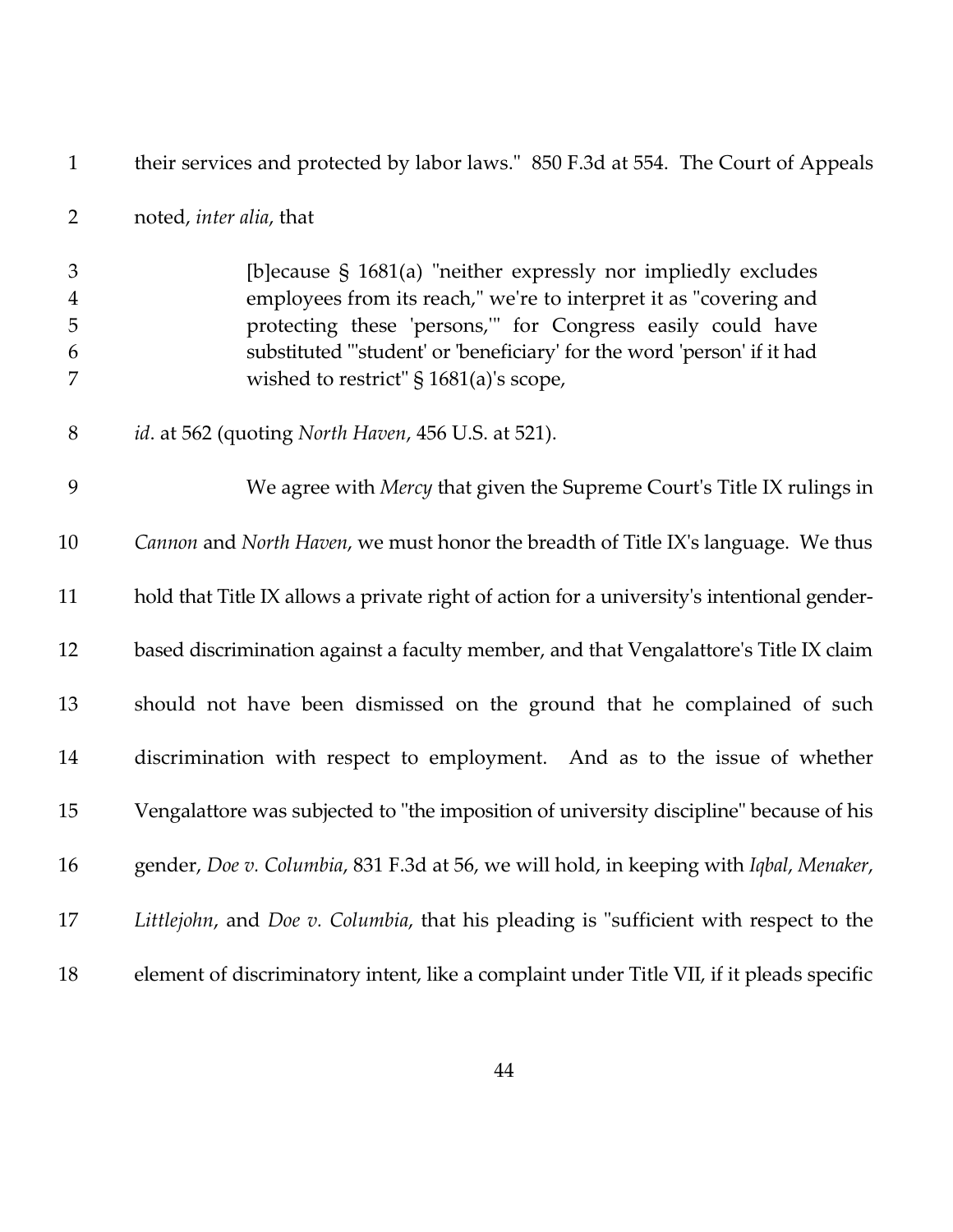1 facts that support a minimal plausible inference of such discrimination," *Doe v.* 2 *Columbia*, 831 F.3d at 56.

3 In *Doe v. Columbia*, we vacated the Rule 12(b)(6) dismissal of a student's 4 Title IX claim that his university had disciplined him as a result of false allegations 5 that he had sexually assaulted a female student. The complaint alleged, *inter alia*, that 6 Doe informed the investigator that his encounter with the accuser had been 7 consensual and that there were witnesses who could support his claim; that the 8 investigator, in an atmosphere of public pressure on the university to react more 9 swiftly and severely to sexual misconduct claims by females against males, had failed 10 to follow up with regard to Doe's proposed witnesses in any way; and that the 11 university had failed to inform him of many of the rights to which an accused was 12 entitled under university procedures. *See* 831 F.3d at 49-52. In *Menaker*, we vacated 13 the Rule 12(b)(6) dismissal of a gender discrimination claim brought under Title VII 14 by a tennis coach alleging that he had been fired by his former university in response 15 to a female student's baseless accusation of sexual harassment. His complaint, like 16 that in *Doe v. Columbia*, alleged that his university had faced public and internal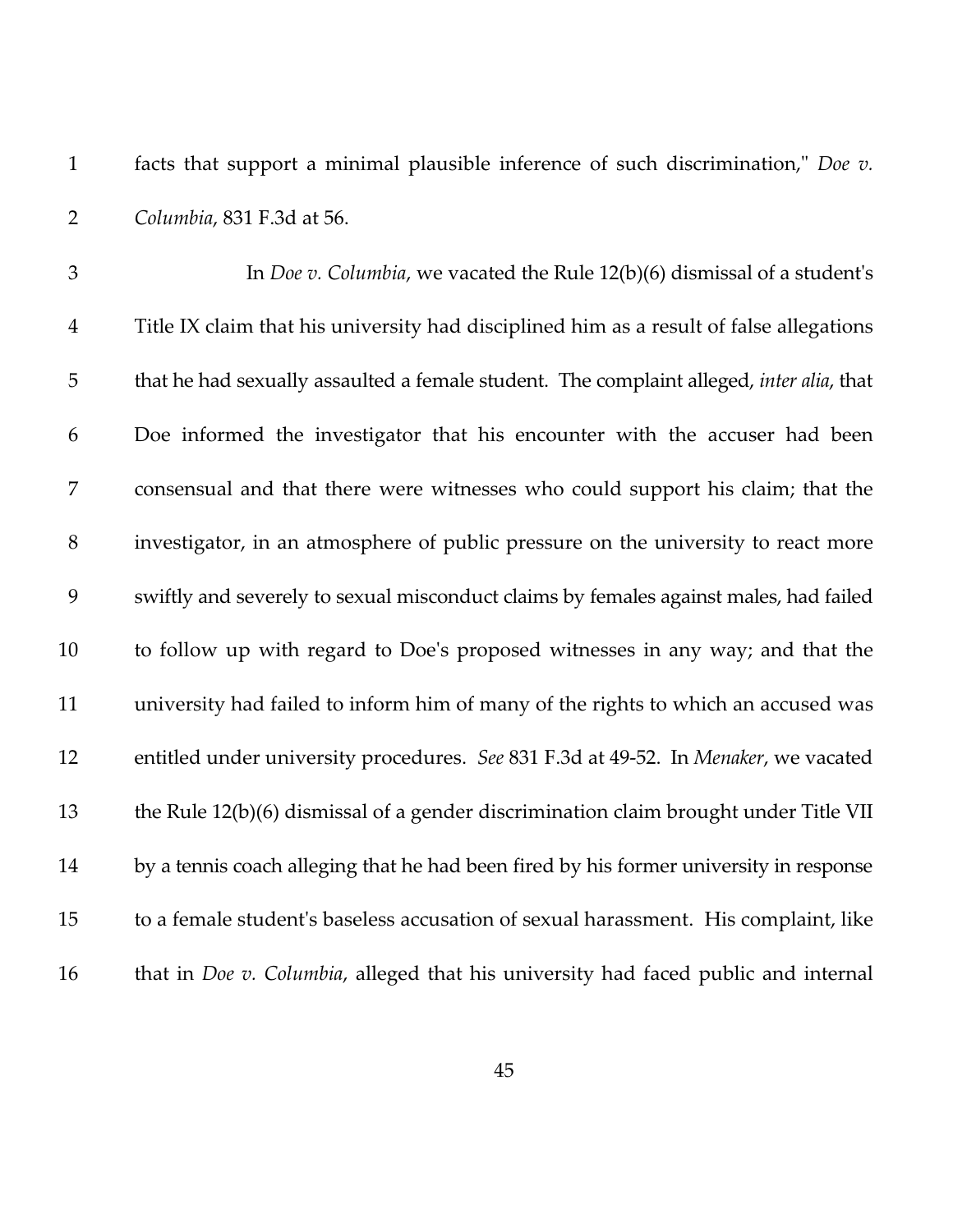1 criticism for its handling of claims of male sexual misconduct, *see Menaker*, 935 F.3d 2 at 26 (referring to the "now-famous 'Dear Colleague' letter to colleges and 3 universities"); that the university had failed to interview relevant witnesses whom he 4 had brought to the investigators' attention; and that it had disregarded the 5 procedures set out in its own written policies. *See id*. at 26-29. 6 Our decisions in these two cases make clear that where a complaint 7 claiming gender discrimination in violation of Title IX or Title VII alleges (a) that the 8 university "fail[ed] to act in accordance with [u]niversity procedures designed to 9 protect accused students," (b) that the university "fail[ed] to seek out potential 10 witnesses [whom the accused] had identified as sources of information favorable to 11 [the accused]," (c) that the defendant university had been criticized for not seriously 12 addressing complaints by female students of sexual misconduct by males, and (d) that 13 the university made findings against the accused male that were "incorrect and 14 contrary to the weight of the evidence," we have found it "plausible that the 15 university was motivated to 'favor the accusing female over the accused male' in 16 order to demonstrate its commitment to protecting female students from male sexual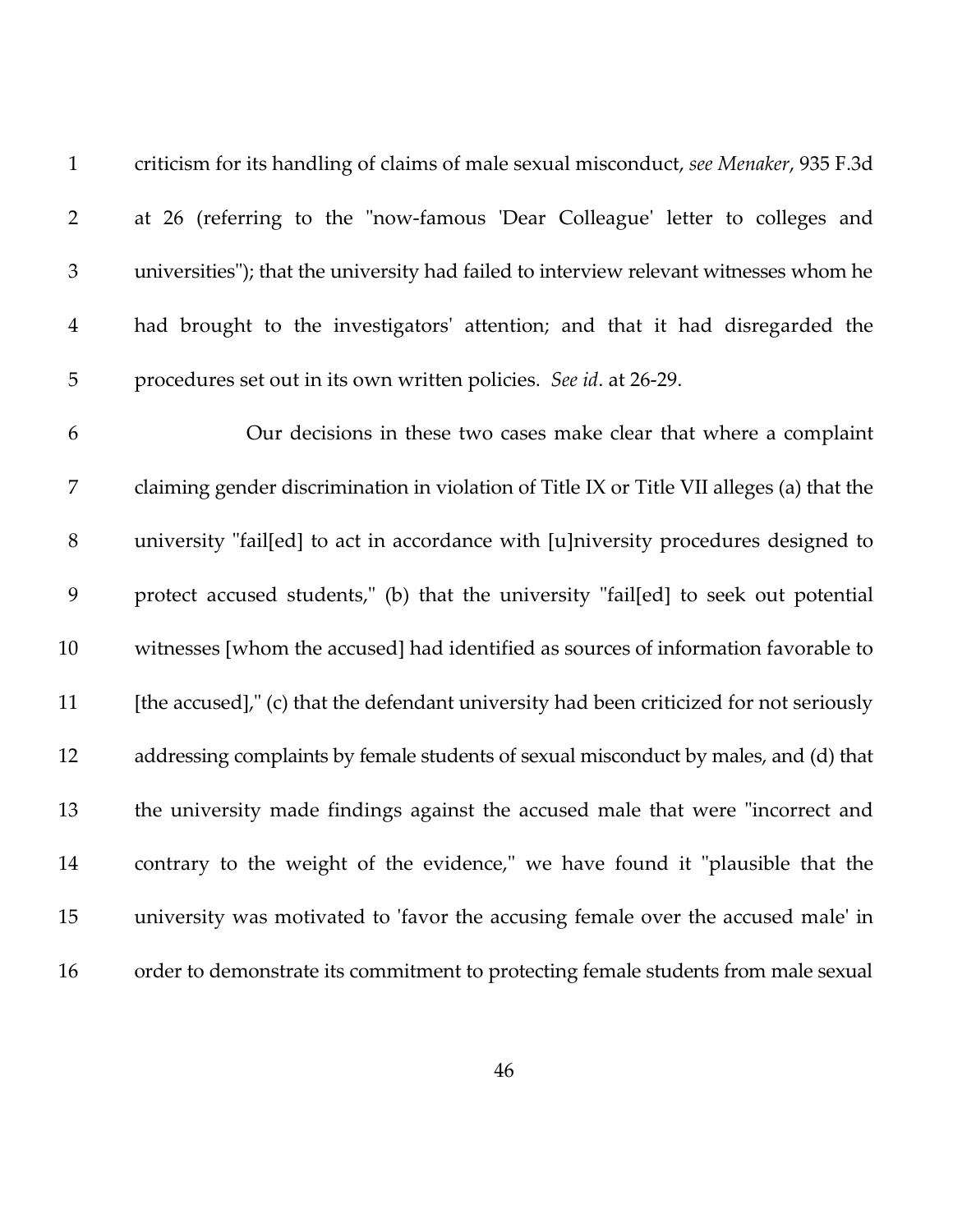| $\mathbf{1}$   | assailants." <i>Menaker</i> , 935 F.3d at 31-32 (quoting <i>Doe v. Columbia</i> , 831 F.3d at 57 (other |
|----------------|---------------------------------------------------------------------------------------------------------|
| $\overline{2}$ | internal quotation marks omitted)). Given that "procedural irregularity alone" may                      |
| $\mathfrak 3$  | suggest some form of bias, when there are "clear procedural irregularities in a                         |
| $\overline{4}$ | university's response to allegations of sexual misconduct" we have concluded that                       |
| $\overline{5}$ | "even minimal evidence of sex-based pressure on the university is sufficient" to                        |
| 6              | permit a plausible inference that the "bias [was] on account of sex." Menaker, 935 F.3d                 |
| 7              | at 33 & n.48.                                                                                           |
| 8              | The facts alleged in the Complaint here, taken as true as they must be in                               |
| 9              | assessing a Rule 12(b)(6) motion, easily meet this plausibility standard with respect                   |
| 10             | to Vengalattore's claim under Title IX. To begin with, as set out in greater detail in                  |
| 11             | Part I.C. above, the procedures followed by Cornell in dealing with Roe's allegations                   |
| 12             | were fundamentally skewed. First, Policy 6.4, adopted by Cornell in 2012, provided                      |
| 13             | explicit time limits for a student's claim of sexual misconduct by a supervisory faculty                |
| 14             | member; and when the investigators informed Dean Ritter that Roe's claim was time-                      |
| 15             | barred under Policy 6.4, Dean Ritter instructed them to proceed instead under                           |
| 16             | Cornell's Romance Policy. However, the Faculty Handbook placed alleged violations                       |
|                |                                                                                                         |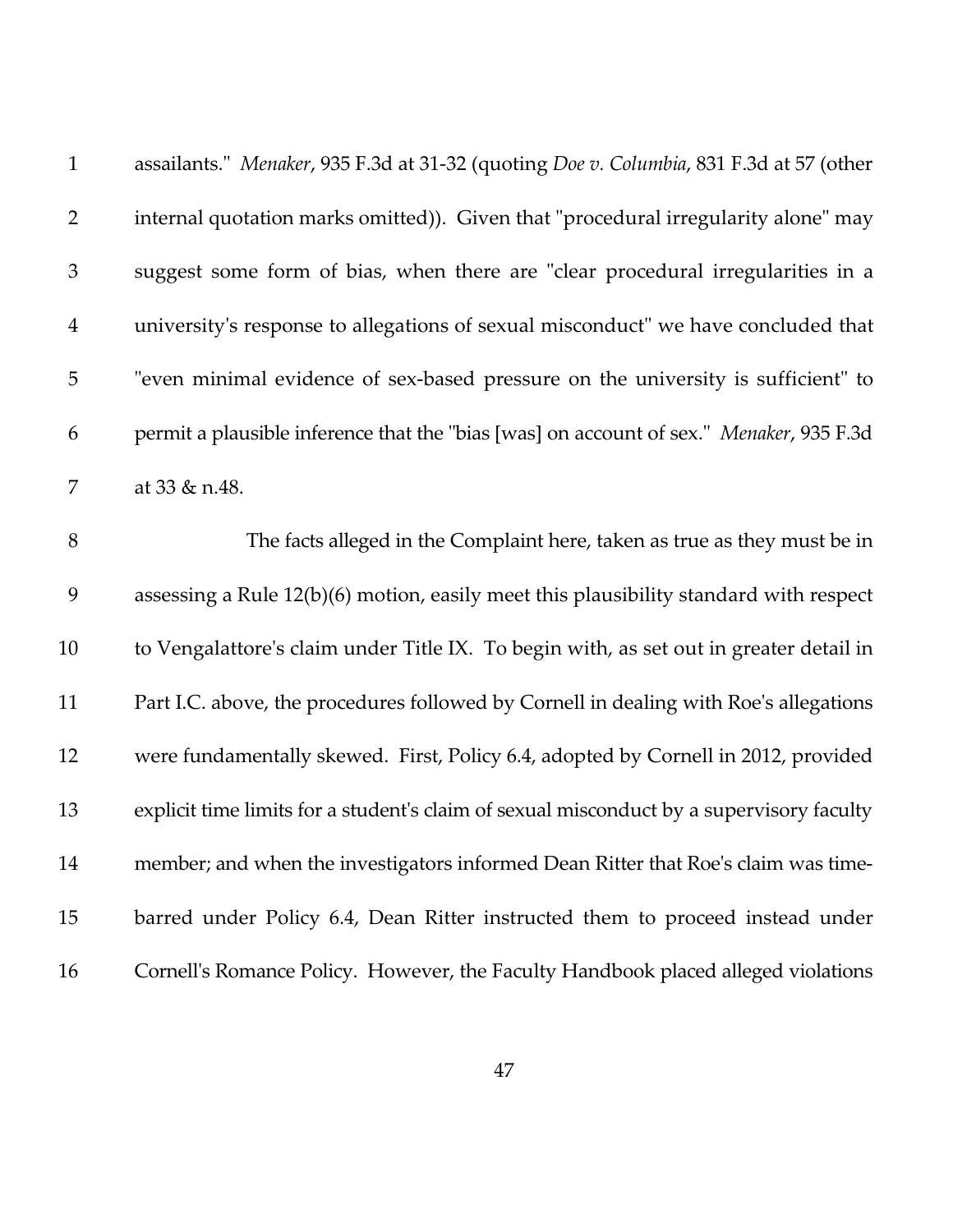| of the Romance Policy exclusively within the jurisdiction of Cornell's Committee on    |
|----------------------------------------------------------------------------------------|
| Professional Status, a faculty committee. Mittman, Director of the Office of Workforce |
| Policy and Labor Relations, and Affel, the Title IX Office coordinator, lacked         |
| 4 jurisdiction to investigate Roe's allegations of violation of the Romance Policy.    |

5 Second, the Faculty Handbook provided that investigations into alleged 6 violations of the Romance Policy "'*must* comport with the basic precepts of due 7 process.' (emphasis in original)." (Complaint ¶ 180.) Instead, the investigators 8 summoned Vengalattore to respond to Roe's allegations on one day's notice, without 9 a written statement of the charges or identification of the complainant; they 10 interviewed him for several hours before they revealed that Roe was accusing him not 11 just of a consensual relationship but also of rape; and when Vengalattore then asked 12 to have assistance of counsel in response to hearing the rape accusation for the first 13 time, they denied his request and continued their questioning.

14 Third, notwithstanding the inapplicability of Policy 6.4, the investigators 15 followed some of its procedures that lessened protections for the person accused. In 16 particular, the investigators, in their Report to Dean Ritter, stated that the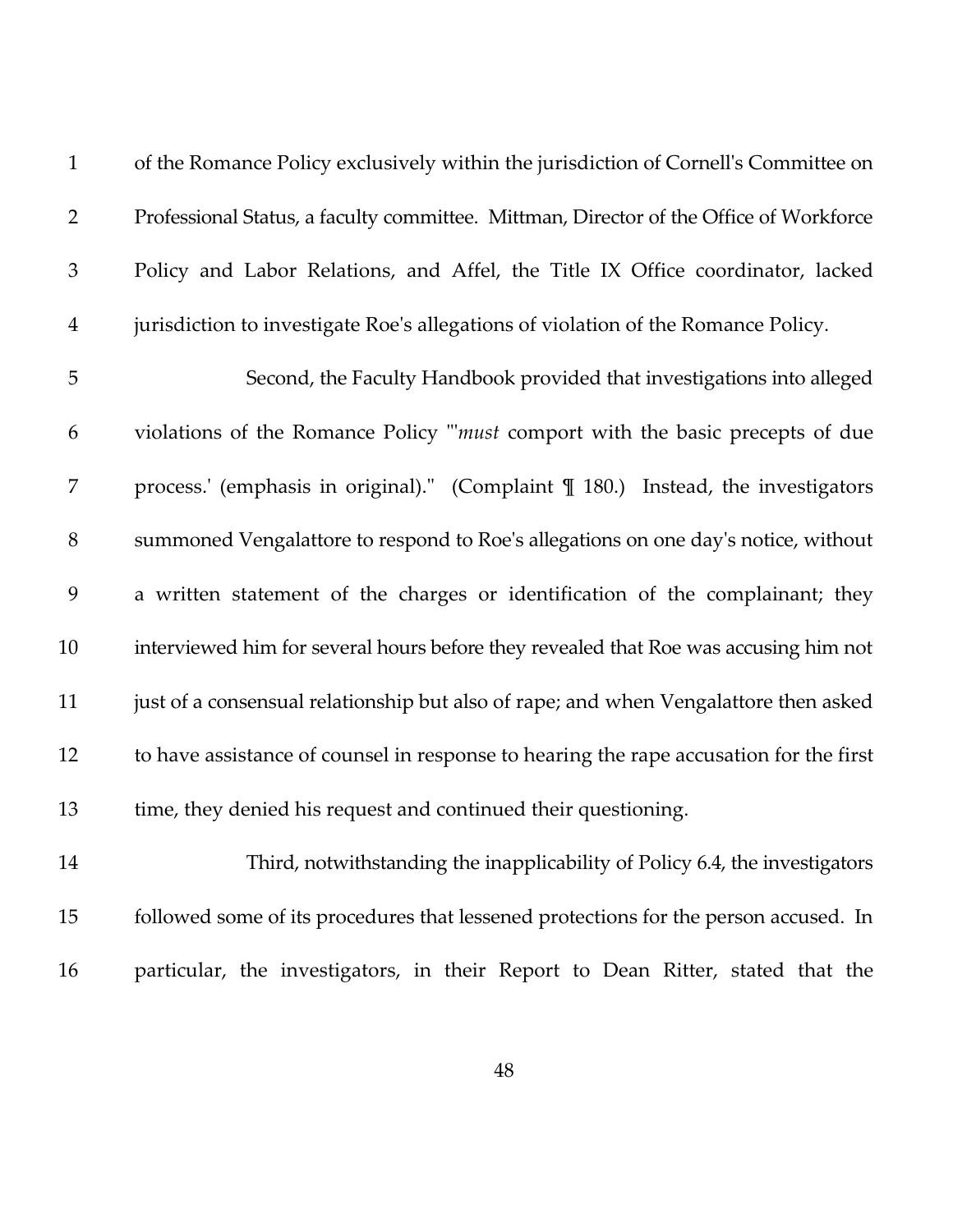1 preponderance-of-the-evidence standard of proof was to be applied by investigators 2 and the dean, but that neither party has a burden of proof.

3 Further, as described in Part I.C.1., the Complaint alleged that the 4 investigators rejected numerous requests by Vengalattore that they interview certain 5 witnesses or ask certain questions that could have produced information favorable 6 to him. It listed 10 persons whom the investigators did not interview, including 7 Shaffer-Moag who, while the Mittman-Affel investigation was ongoing, gave the 8 University's tenure appeals committee first-hand evidence that Roe had both 9 proclaimed and exhibited bias against men, evidence the committee cited in its 10 decision favorable to Vengalattore. That evidence was not part of the investigators' 11 Report.

12 In addition, the investigators declined to explore certain statements Roe 13 made in 2010-2011 about her relationships with other men, which cast doubt on her 14 claim to have been in a sexual relationship with Vengalattore. For example, around 15 the end of December 2010 Roe told a friend that after her relationship with fellow 16 student Mohammad Hamidian ended in November 2010, she attempted to reunite 17 with another former boyfriend (*see* Complaint ¶ 249); and she told the investigators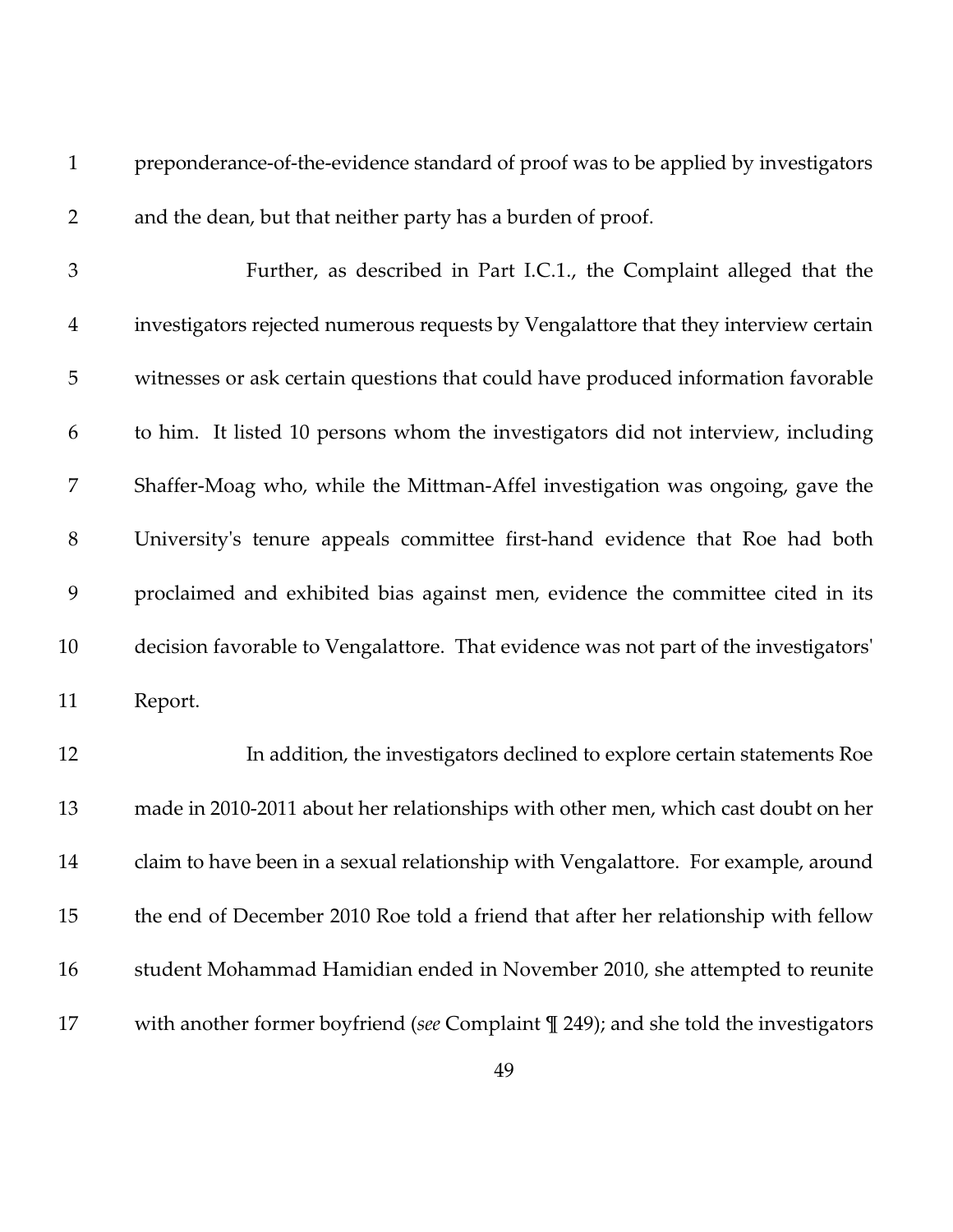| $\mathbf{1}$   | that at about that time she had started to see her high school boyfriend on some         |
|----------------|------------------------------------------------------------------------------------------|
| $\overline{2}$ | weekends. The investigators, despite requests by Vengalattore, did not seek further      |
| $\mathfrak{Z}$ | information about such other relationships. (See id. III 356-357, 515, 597.) Similarly,  |
| $\overline{4}$ | on December 30, 2010, Roe sent an email to Shannon Harvey, a student assistant in        |
| 5              | Vengalattore's lab from January to August 2010 who had become and remained a             |
| 6              | close friend of Roe; the investigators interpreted the email as indicating that Roe had  |
| 7              | just entered into a romantic relationship. But when they interviewed Harvey, they        |
| $8\,$          | asked no questions relating to that email. (See id. III 492, 592.) The Complaint alleged |
| 9              | that instead of asking Harvey whether Roe disclosed with whom she had just become        |
| 10             | involved--and indeed instead of objectively seeking any information as to the success    |
| 11             | of Roe's admitted attempts to reunite with past partners--the investigators only         |
| 12             | "asked Dr. Vengalattore who Roe had sex with, if not him" (id. 1443).                    |
| 13             | Nor did the investigators follow up on evidence they received from                       |
| 14             | Hamidian that more directly cast doubt on Roe's claimed relationship with                |
| 15             | Vengalattore. Hamidian told them of a conversation he had with Roe in early 2011,        |
| 16             | noting that it was during the period she claimed to have been in a sexual relationship   |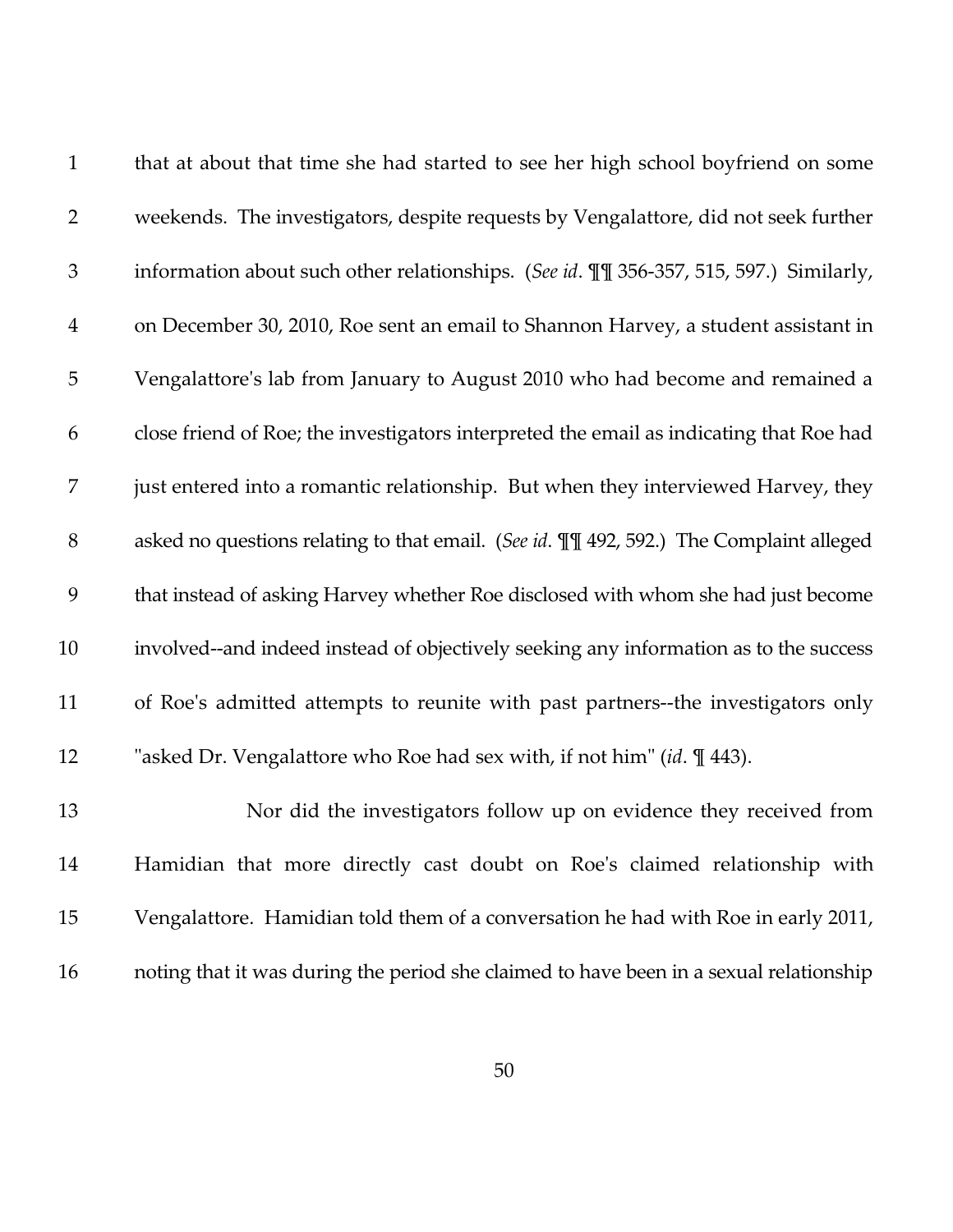|              | with Vengalattore. In that conversation, Roe indicated that she had not entered into |
|--------------|--------------------------------------------------------------------------------------|
| $\mathbf{2}$ | any new relationship. The investigators neither asked Roe about that conversation    |
| 3            | nor mentioned this part of their interview of Hamidian in their Report. (See         |
| 4            | Complaint $\P\P$ 412-416.)                                                           |

5 The accuracy of the investigators' recommended finding that 6 Vengalattore had a sexual relationship with Roe--and of Dean Ritter's acceptance of 7 that recommendation--is plausibly called into question not only in light of the 8 investigators' rejections of Vengalattore's requests to pursue evidence that could have 9 supported his denial of a sexual relationship with Roe, but also in light of rationales 10 proffered by the investigators for certain conclusions. For example, the Report 11 "determined that *the lack of evidence* supporting a year-long romantic relationship 12 *actually supported Roe's allegations*" that such a relationship existed, reasoning that 13 "'[c]ommon sense experience is that secretive relationships carried out by faculty 14 members and students *can be* carried out without others, including other students and 15 colleagues, becoming aware."" (Complaint  $\P$  616 (quoting Report (emphases ours)).) 16 Although the lack of such evidence could support a claim of secrecy, the lack of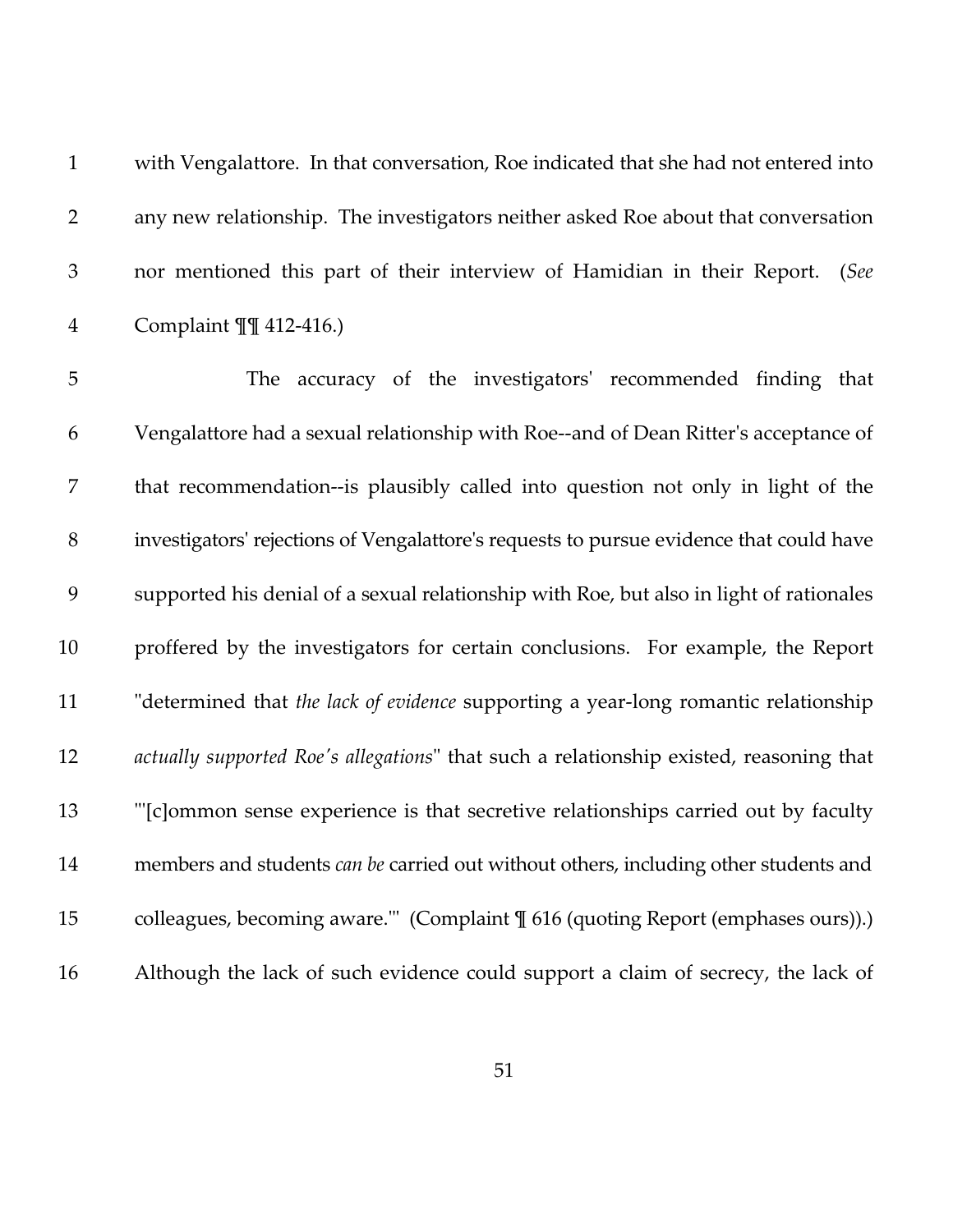1 evidence that a relationship existed does not support the proposition that it existed. 2 Testimonial evidence on both sides leaves issues of credibility; but the absence of 3 other evidence does not weigh on the existence side of the preponderance scale.

4 In sum, the Complaint's factual allegations as to Cornell's (a) using parts 5 of a policy that was known to be inapplicable, (b) purporting to use a different policy 6 while disregarding both the entity that had exclusive jurisdiction and that policy's 7 mandate for consistency with due process, (c) avoiding inquiries that might support 8 Vengalattore's denial of a sexual relationship with Roe, and (d) choosing to believe 9 that the very lack of evidence of such a relationship's existence was evidence that it 10 existed, made it plausible that the outcome of the investigation was the result of bias. 11 The allegation that that bias was based on gender is plausible in light of

12 additional factual allegations described in Part I.D. above, including DoE's Title IX 13 Guidance advising schools to "prevent unwelcome sexual advances by faculty toward 14 students" (Complaint ¶ 31) and warning that noncompliance could result in loss of 15 federal funding (*see id*. ¶ 48); DoE's publication of a list of schools suspected of failing 16 to adopt prompt and equitable sexual misconduct grievance procedures (*see id*. ¶ 61);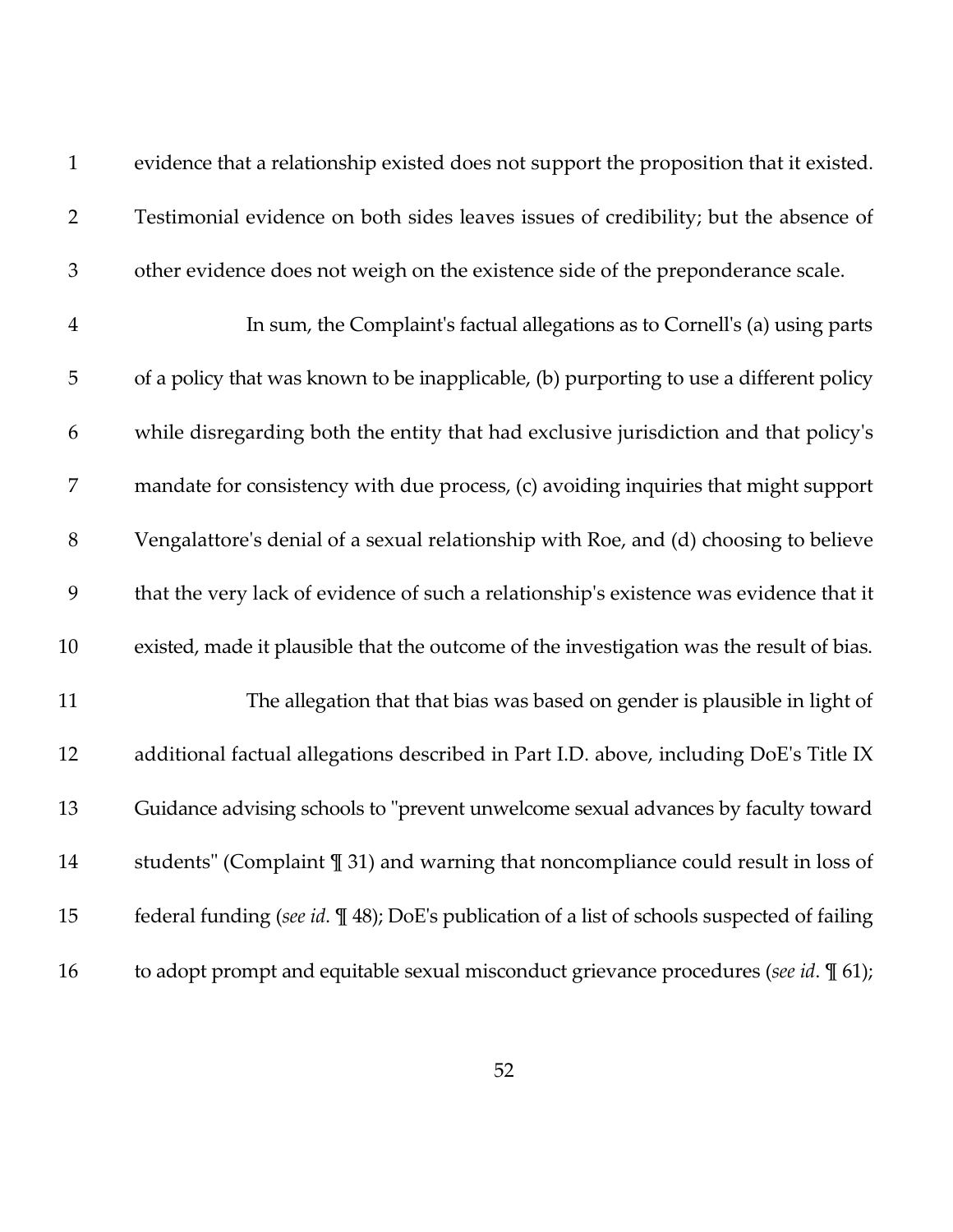| $\mathbf{1}$   | its addition of Cornell to that list (see id. $\mathcal{N}(5)$ ; and Mittman's statement to "Roe that |
|----------------|-------------------------------------------------------------------------------------------------------|
| $\overline{2}$ | Cornell was working 'very aggressively to address issues of access, prevention and                    |
| 3              | culture change' 'under Title IX.'" (Id. 1 335.)                                                       |
| $\overline{4}$ | Given this context, the Complaint plausibly alleged that the bias inferable                           |
| 5              | from the procedural irregularities in the processing of Roe's claims against                          |
| 6              | Vengalattore was bias on the basis of gender. We conclude that Vengalattore's                         |
| 7              | Title IX claim was not dismissible for failure to state a claim.                                      |
|                |                                                                                                       |
| $8\,$          | D. Vengalattore's Title VI Claim                                                                      |
| 9              | Although the Complaint presented a plausible claim of discrimination                                  |
| 10             | on the basis of gender, it did not state sufficient facts to render it plausible that                 |
| 11             | Cornell's disciplining of Vengalattore was also motivated, in violation of Title VI, by               |
| 12             | the fact that he was Indian. The decision maker with regard to both the denial of                     |
| 13             | tenure and the imposition of discipline was Dean Ritter. While at one point the                       |
| 14             | Complaint described Dean Ritter as merely making a "recommendation" that tenure                       |
| 15             | be denied (Complaint $\frac{1}{2}$ 337), it plainly characterized her as the person who made the      |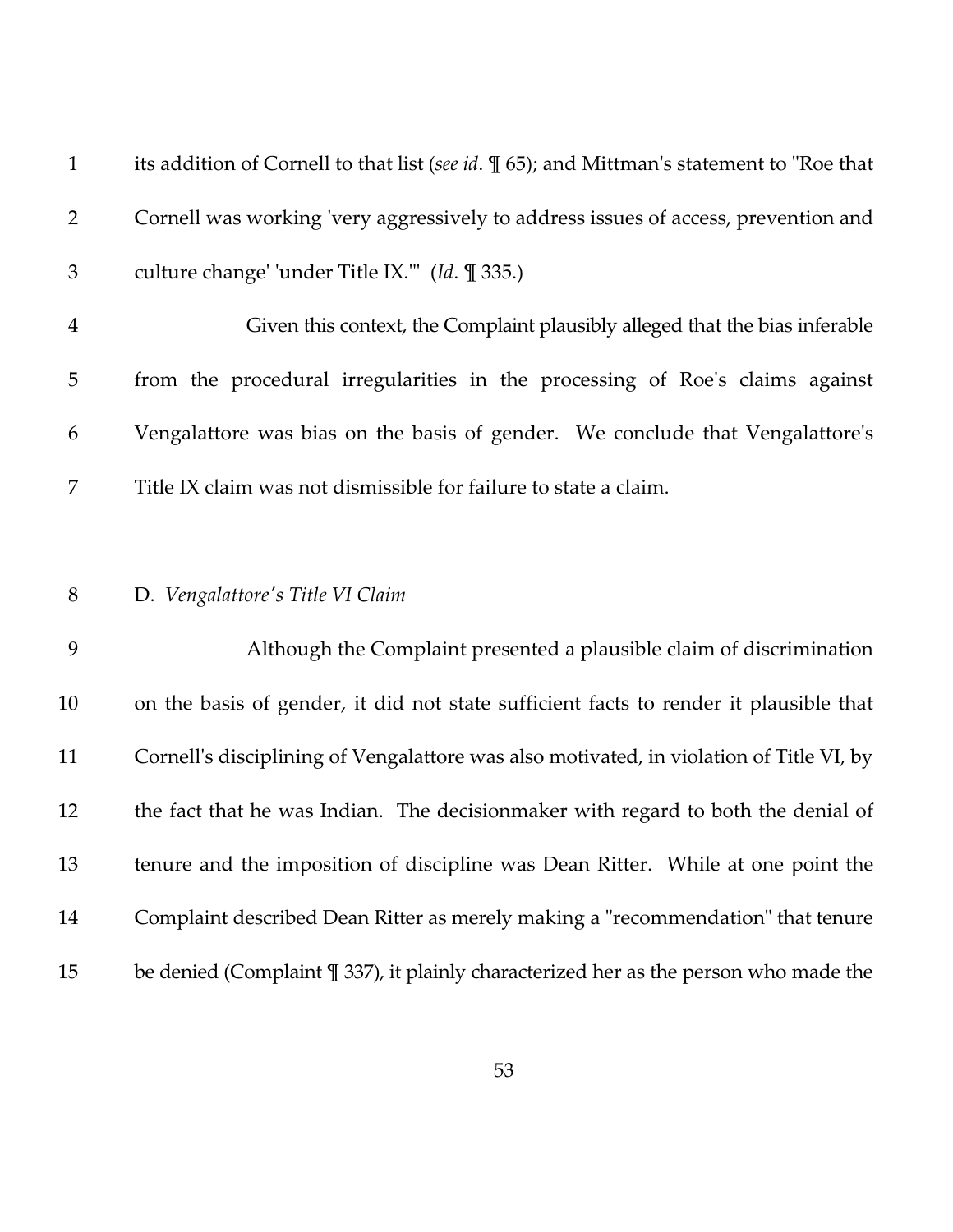| $\mathbf{1}$   | tenure decision (see id. I 321 (the Physics faculty recommendation that Vengalattore         |
|----------------|----------------------------------------------------------------------------------------------|
| $\overline{2}$ | be granted tenure "was forwarded to Gretchen Ritter, Dean of the College of Arts and         |
| 3              | Sciences, for her final determination"); id. ¶ 342 ("[o]n February 13, 2015, Dean Ritter     |
| $\overline{4}$ | overruled the original faculty vote and denied Dr. Vengalattore's promotion to               |
| 5              | tenured professor"); id. ¶ 628 ("[o]n February 16, 2016, Dean Ritter formally overruled      |
| 6              | this newest recommendation and again denied Dr. Vengalattore tenure"); id. $\P$ 631          |
| 7              | (the provost "upheld Dean Ritter's denial of tenure")).                                      |
| 8              | As to discipline, the Complaint likewise alleged that Dean Ritter was the                    |
| 9              | decisionmaker. Thus, in her October 2015 decision finding that Vengalattore had              |
| 10             | engaged in sexual misconduct and had lied about it, Dean Ritter stated that "she             |
| 11             | 'intend[ed] to impose significant"'--albeit delayed--"'sanctions"' (id. \[ 623); in February |
| 12             | 2017 she "inform[ed] Dr. Vengalattore that 'it [wa]s time to follow through o[n]             |
| 13             | [her] earlier commitment to impose additional sanctions,' based on her October 6,            |
| 14             | 2015 findings" (id. $\mathbb{I}$ 637); and ultimately, "Dean Ritter imposed [the] sanction"  |
| 15             | $(id. \, \P \, 638).$                                                                        |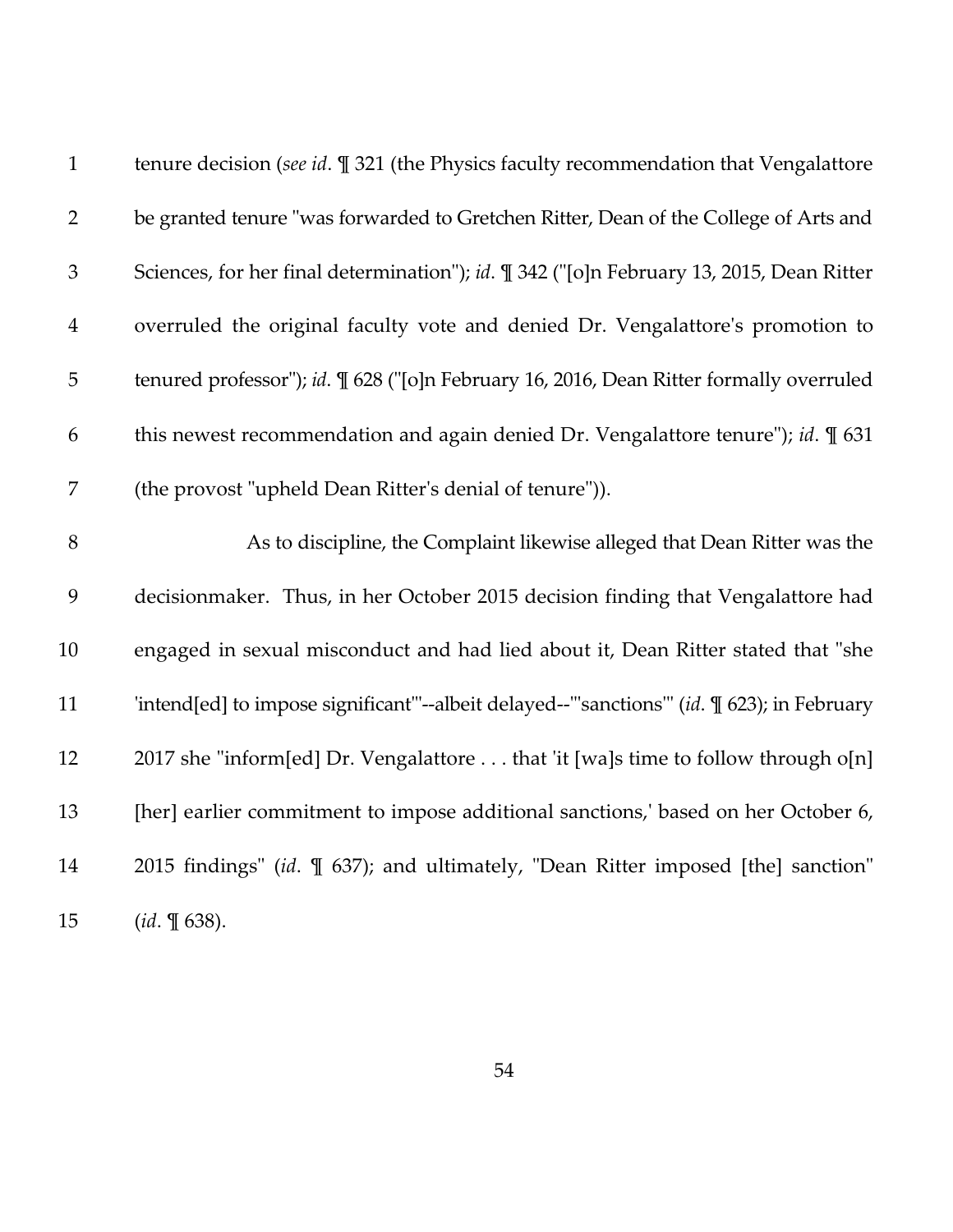| $\mathbf{1}$   | The Complaint did not allege that Dean Ritter harbored any national                             |
|----------------|-------------------------------------------------------------------------------------------------|
| $\overline{2}$ | origin bias. And notwithstanding its reference to two persons who commented on                  |
| $\mathfrak{Z}$ | Vengalattore's ethnicity--Roe and Professor Clancy--the Complaint did not plausibly             |
| $\overline{4}$ | allege that Dean Ritter was influenced by those statements or that the ethnic views             |
| 5              | of either Roe or Clancy played a meaningful role in her decisions. As to Roe's                  |
| 6              | "inappropriate racial comments" about Vengalattore and some of his assistants as                |
| 7              | "Indians" (Complaint $\P$ 409), there is no indication that Dean Ritter was aware of            |
| $8\,$          | Though Roe's statements would have occurred in or before 2012, the<br>them.                     |
| 9              | Complaint alleged that the investigators learned of them when Affel interviewed                 |
| 10             | Vengalattore's lab assistant Patil. Patil was interviewed on March 20, 2015 (see                |
| 11             | id. II 401, 409); Dean Ritter had "denied Dr. Vengalattore's promotion to tenured               |
| 12             | professor" five weeks earlier, "[o]n February 13, 2015" (id. ¶ 342). And while Dean             |
| 13             | Ritter had not yet delivered her decision to discipline Vengalattore, the Complaint did         |
| 14             | not suggest that the investigators, after learning in March 2015 of Roe's racial                |
| 15             | comments, conveyed that information to Dean Ritter; rather, the Complaint alleged               |
| 16             | that the investigators "[i]gnor[ed]" that information (id. $\mathbb{I}$ 693(g)(i)). In sum, the |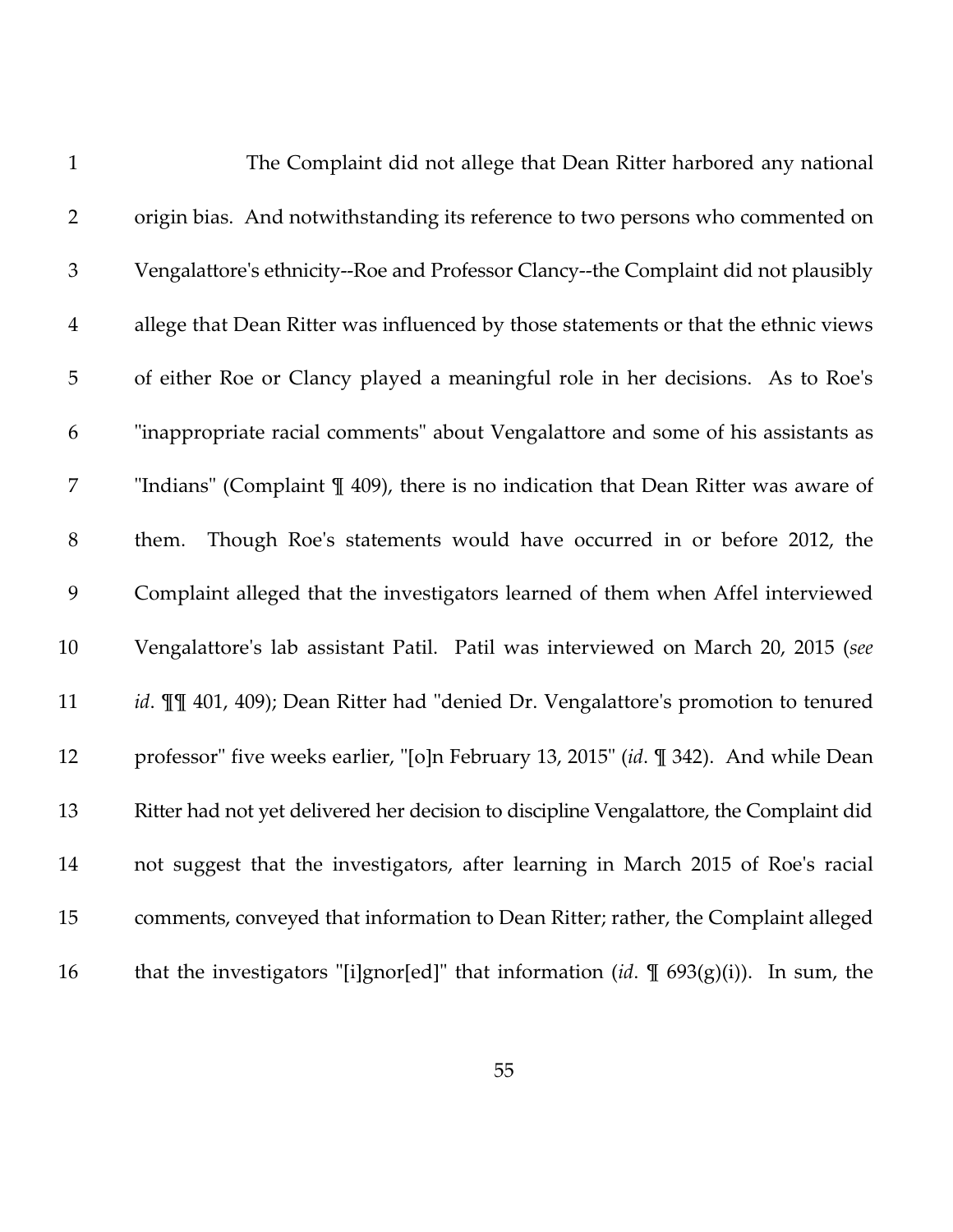| $\mathbf{1}$   | Complaint provides no basis for a plausible inference that Roe's supposed bias            |
|----------------|-------------------------------------------------------------------------------------------|
| $\overline{2}$ | against Indians would in any way have been a factor in Dean Ritter's decision to          |
| $\mathfrak{Z}$ | discipline Vengalattore.                                                                  |
| $\overline{4}$ | The Complaint also points to the statement of Professor Clancy opposing                   |
| 5              | tenure for Vengalattore and surmising that his harsh treatment of his lab assistants--    |
| 6              | and their tolerance for abuse--could be ascribed to an "Indian subcontinent               |
| 7              | culture" (id. ¶ 339). While it is inferable that Professor Clancy's statement was read    |
| $8\,$          | by Dean Ritter, given that it was part of the FACTA committee report, the Complaint       |
| 9              | provides no support for the argument--advanced in Vengalattore's brief on appeal--        |
| 10             | that "[t]he fact that Dean Ritter followed the recommendation of Professor Clancy without |
| 11             | comment raises at least a 'minimal' inference that she shared Professor Clancy's views    |
| 12             | about those 'from the Indian subcontinent'" (Vengalattore brief on appeal at 42           |
| 13             | (emphases added)). The Complaint itself does not suggest--even on information and         |
| 14             | belief--that Dean Ritter "followed" the recommendation of Professor Clancy, and the       |
| 15             | factual allegations in the Complaint indicate otherwise. First, Clancy wrote her          |
| 16             | quoted statement as a member of FACTA, a tenure review committee, and there is no         |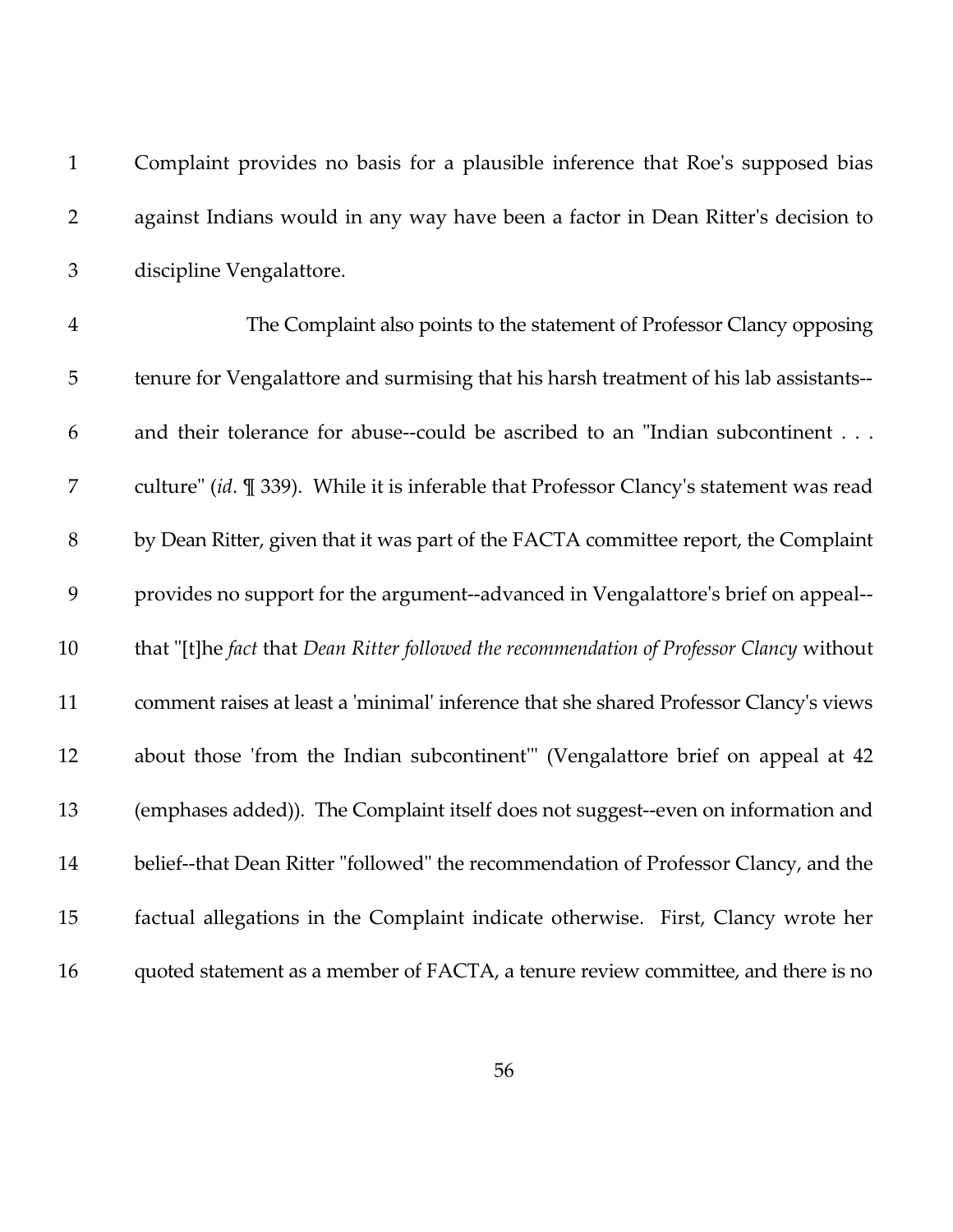1 allegation that that committee was also to consider discipline. Second, FACTA "was 2 convened" "*[f]ollowing* Dean Ritter's recommendation" that tenure be denied. 3 (Complaint ¶ 337 (emphasis added).) Her "recommendation" could not have 4 followed a statement that had not yet been made.

5 As to discipline, although the Complaint contains a conclusory allegation 6 that Clancy wrote her comment "before the Policy 6.4 investigation had commenced" 7 (Complaint ¶ 693(b)), the more detailed allegations in the Complaint belie that 8 sequence as well. Mittman had been contacted about Roe's allegations as early as 9 September 24, 2014 (*see id*. ¶¶ 324-326), a date on which Dean Ritter had "formed *a* 10 faculty committee to make a recommendation regarding a final tenure decision" on 11 the Physics Department's tenure recommendation (*id*. at 323 (emphasis added); *see* 12 *id*. ¶¶ 320-321). Mittman had a series of communications with Roe (*see id*. ¶¶ 327, 13 332), which he shared with Dean Ritter "pending her review of the tenure 14 recommendation" (*id*. ¶ 333). FACTA was not the committee formed on September 15 24, but rather was, as the Complaint emphasized, "yet another faculty committee" 16 (*id*. ¶ 337); and, as discussed above, FACTA was not convened until after Dean Ritter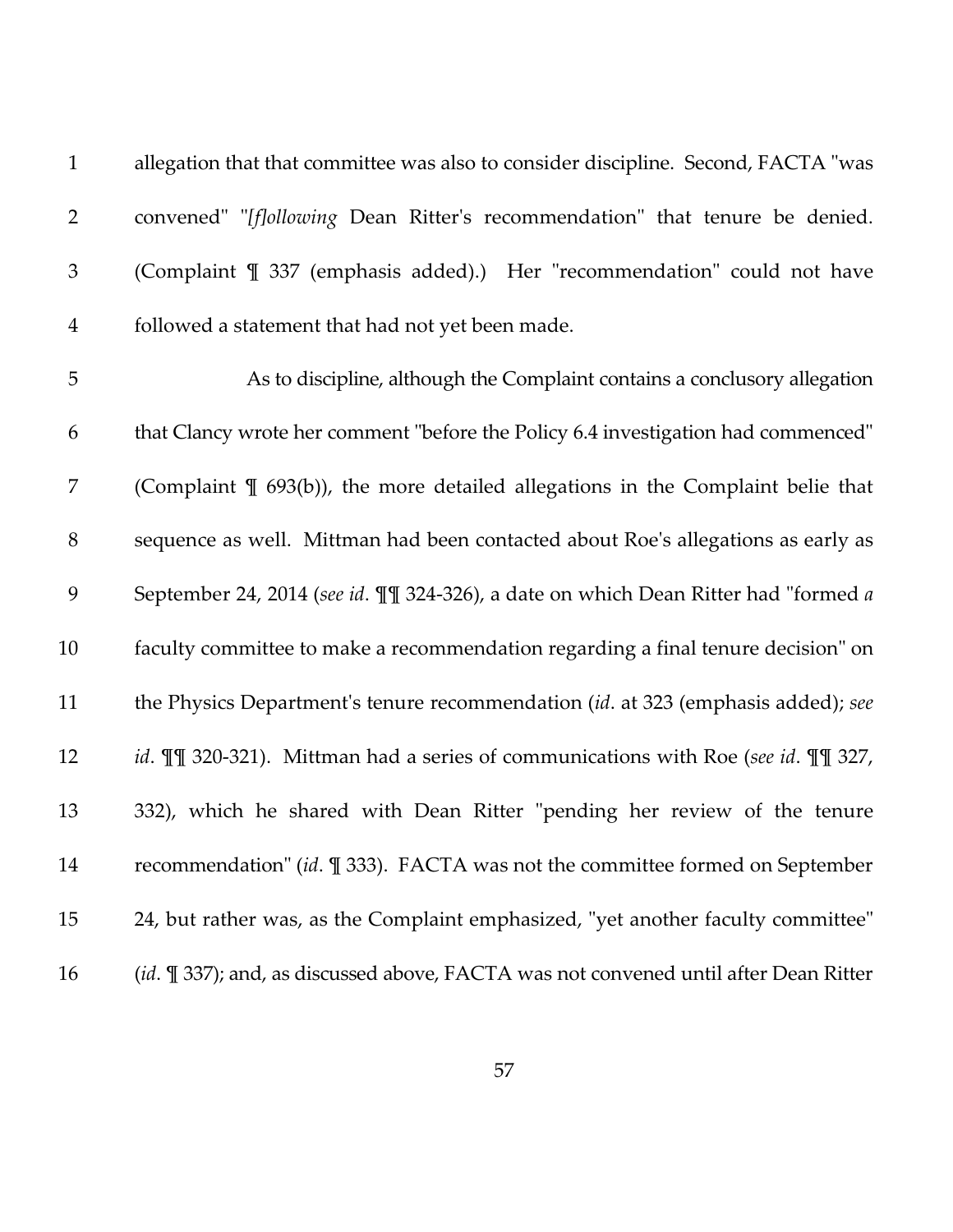| $\mathbf{1}$   | had concluded that tenure should be denied. Thus, Mittman's investigation, with                    |
|----------------|----------------------------------------------------------------------------------------------------|
| $\overline{2}$ | Dean Ritter kept informed before she reached that conclusion, was ongoing before the               |
| $\mathfrak{Z}$ | FACTA report--with Clancy's statement--existed.                                                    |
| $\overline{4}$ | Although the Complaint also repeatedly alleged that "Cornell" or the                               |
| 5              | "investigators" themselves took, or declined to take, various actions "because of" or              |
| 6              | "on the basis of [Vengalattore's] race, color [and/] or national origin" (see, e.g.,               |
| 7              | Complaint $\P$ 686, 690, 691, 693(a) and (g)), it ascribed that motivation to them                 |
| $8\,$          | without asserting any facts to show its plausibility. For example, while alleging that             |
| 9              | the investigators failed to interview 10 persons identified by Vengalattore as having              |
| 10             | valuable evidence (see id. $\mathbb{I}$ 584), the Complaint does not specify their national origin |
| 11             | or suggest that all or even most of them were Indian. The Complaint concedes that                  |
| 12             | the investigators spoke with a number of Indian witnesses; and according to the                    |
| 13             | Mittman-Affel Report's chronological list of the two dozen witnesses interviewed,                  |
| 14             | after the investigators spoke to Professor Patterson, Patil and Chakram were the first             |
| 15             | witnesses they interviewed. Although the Complaint alleged that the investigators                  |
| 16             | gave "inadequate weight to the testimony of" Patil, Chakram, and three others                      |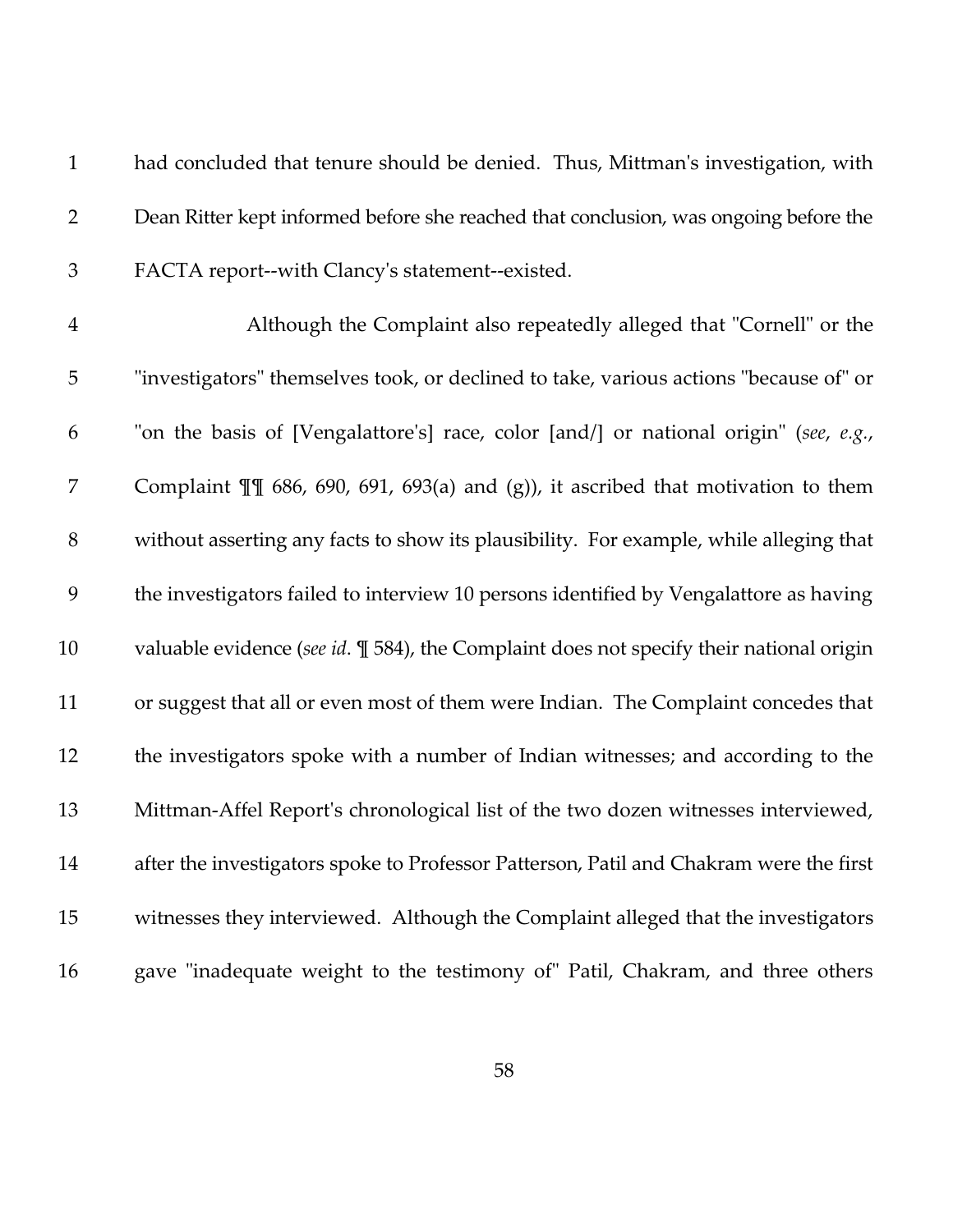1 "because the investigators perceived that these witness were Indian," (Complaint  $\mathbb{I}$   $\mathbb{I}$   $(693(g)(vii))$ , that assertion, absent supporting factual allegations, is speculative and 3 conclusory.

4 Finally, we cannot conclude that Vengalattore's claim of national origin 5 discrimination was made plausible by the allegation that in February 2016 Professor 6 Teukolsky, then-interim chair of the Physics Department, said that the faculty, though 7 believing Roe's accusations to be false and malicious, feared that Twitter would brand 8 them "bullies" if they were to take "'action against a blonde, female student'" 9 (Complaint ¶ 630). The Complaint alleged that this conversation occurred in the 10 wake of Dean Ritter's final denial of tenure, because Professor Teukolsky "had been 11 involved in the tenure review process." (*Id*. ¶¶ 628-629.) As indicated above, 12 Vengalattore is not here challenging the denial of tenure; and the Complaint contains 13 no allegation that Teukolsky--or the Physics Department faculty--was involved in 14 determining whether, or to what extent, Vengalattore should be disciplined.

15 In sum, while the Complaint is sufficient to state a plausible claim of 16 discrimination on the basis of gender (*see* Part II.C. above), its few factual allegations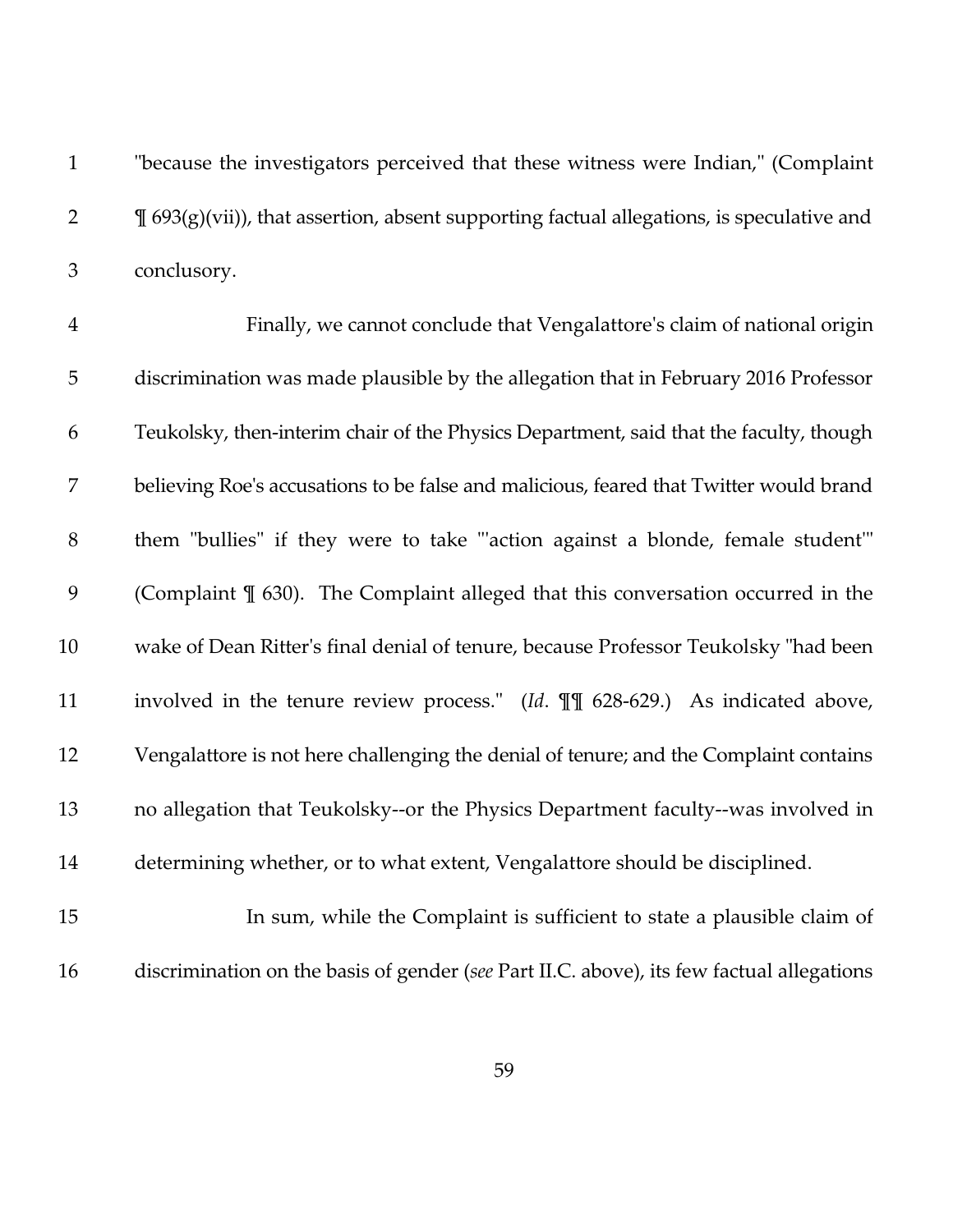| $\mathbf{1}$                    | concerning persons of Indian ethnicity fail to reach even the minimal level needed to                                                                                                                                                                                                                                                                                             |
|---------------------------------|-----------------------------------------------------------------------------------------------------------------------------------------------------------------------------------------------------------------------------------------------------------------------------------------------------------------------------------------------------------------------------------|
| $\overline{2}$                  | support a plausible inference that Vengalattore's discipline was also motivated by his                                                                                                                                                                                                                                                                                            |
| $\mathfrak{Z}$                  | national origin. The district court did not err in dismissing, for failure to state a claim,                                                                                                                                                                                                                                                                                      |
| $\overline{4}$                  | so much of the Complaint as purported to allege discrimination in violation of                                                                                                                                                                                                                                                                                                    |
| 5                               | Title VI.                                                                                                                                                                                                                                                                                                                                                                         |
|                                 |                                                                                                                                                                                                                                                                                                                                                                                   |
| 6                               | E. Vengalattore's Other Claims Against Cornell                                                                                                                                                                                                                                                                                                                                    |
| 7                               | The Complaint's other federal claim against Cornell was one for denial                                                                                                                                                                                                                                                                                                            |
| 8                               | of due process, brought under $\S$ 1983. That statute provides, in pertinent part, that                                                                                                                                                                                                                                                                                           |
| 9<br>10<br>11<br>12<br>13<br>14 | [e]very person who, under color of any statute, ordinance,<br>regulation, custom, or usage, of any State subjects, or causes to<br>be subjected, any citizen of the United States or other person<br>within the jurisdiction thereof to the deprivation of any rights,<br>privileges, or immunities secured by the Constitution and laws,<br>shall be liable to the party injured |
| 15                              | 42 U.S.C. § 1983 (emphases added). The district court dismissed the due process                                                                                                                                                                                                                                                                                                   |
| 16                              | claim on the ground that the Complaint failed to allege sufficiently that Cornell, a                                                                                                                                                                                                                                                                                              |
| 17                              | private university, was a state actor. Vengalattore argues that there is state action                                                                                                                                                                                                                                                                                             |
| 18                              | where "there is such a close nexus between the State and the challenged action that                                                                                                                                                                                                                                                                                               |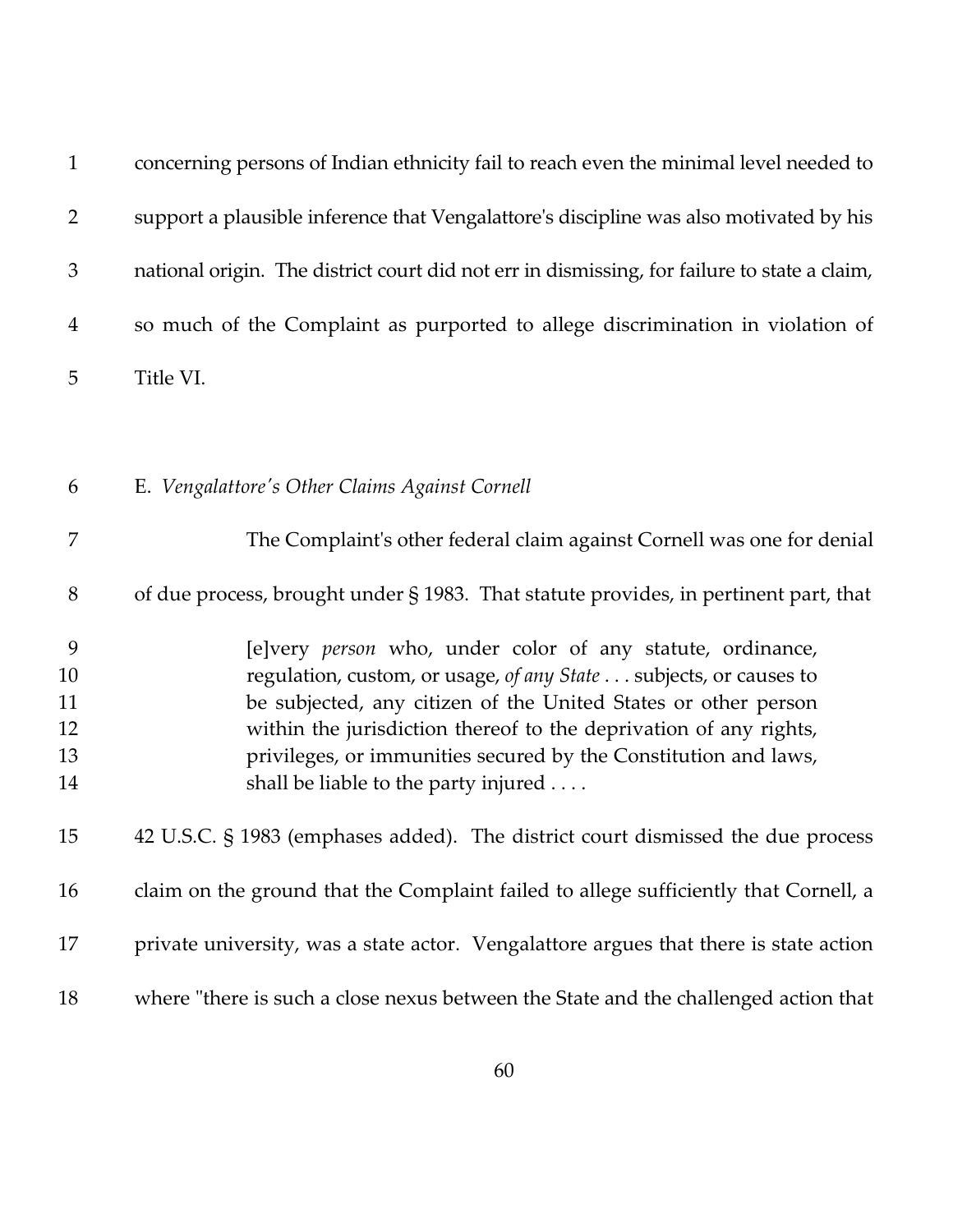| $\mathbf{1}$   | seemingly private behavior may be fairly treated as that of the State itself," and that      |
|----------------|----------------------------------------------------------------------------------------------|
| $\overline{2}$ | "[w]hether the nexus between the State of New York and Cornell's adoption of Policy"         |
| $\mathfrak{Z}$ | 6.4 is sufficiently close to justify deeming the latter 'state action' is a fact-bound issue |
| $\overline{4}$ | that can only be determined after discovery." (Vengalattore brief on appeal at 48            |
| 5              | (internal quotation marks omitted).) Vengalattore's argument fails for two reasons.          |
| 6              | First, the Complaint described § 1983 as providing a civil right of action                   |
| 7              | to redress constitutional deprivations "under color of law" (Complaint \[ 700), not, as      |
| $8\,$          | that section provides, under color of the law "of a[] State," 42 U.S.C. § 1983. While the    |
| 9              | Complaint alleged that "Cornell operates under New York Education Law" (id. 1 702),          |
| 10             | nowhere did it allege that Cornell, in disciplining Vengalattore, was operating under        |
| 11             | State law. Instead, the Complaint devoted nearly 200 paragraphs to alleging that             |
| 12             | Cornell was in fact coerced to adopt Policy 6.4 by the federal government (see, e.g.,        |
| 13             | Complaint III 13-81, 703-710)--not by New York State--and asserting nine causes of           |
| 14             | action against the federal defendants on that premise (see, e.g., id. $\P\P$ 734-846). For   |
| 15             | example, having defined the United States Department of Education as "ED"                    |
| 16             | (Complaint $\P$ 8), the Complaint alleged:                                                   |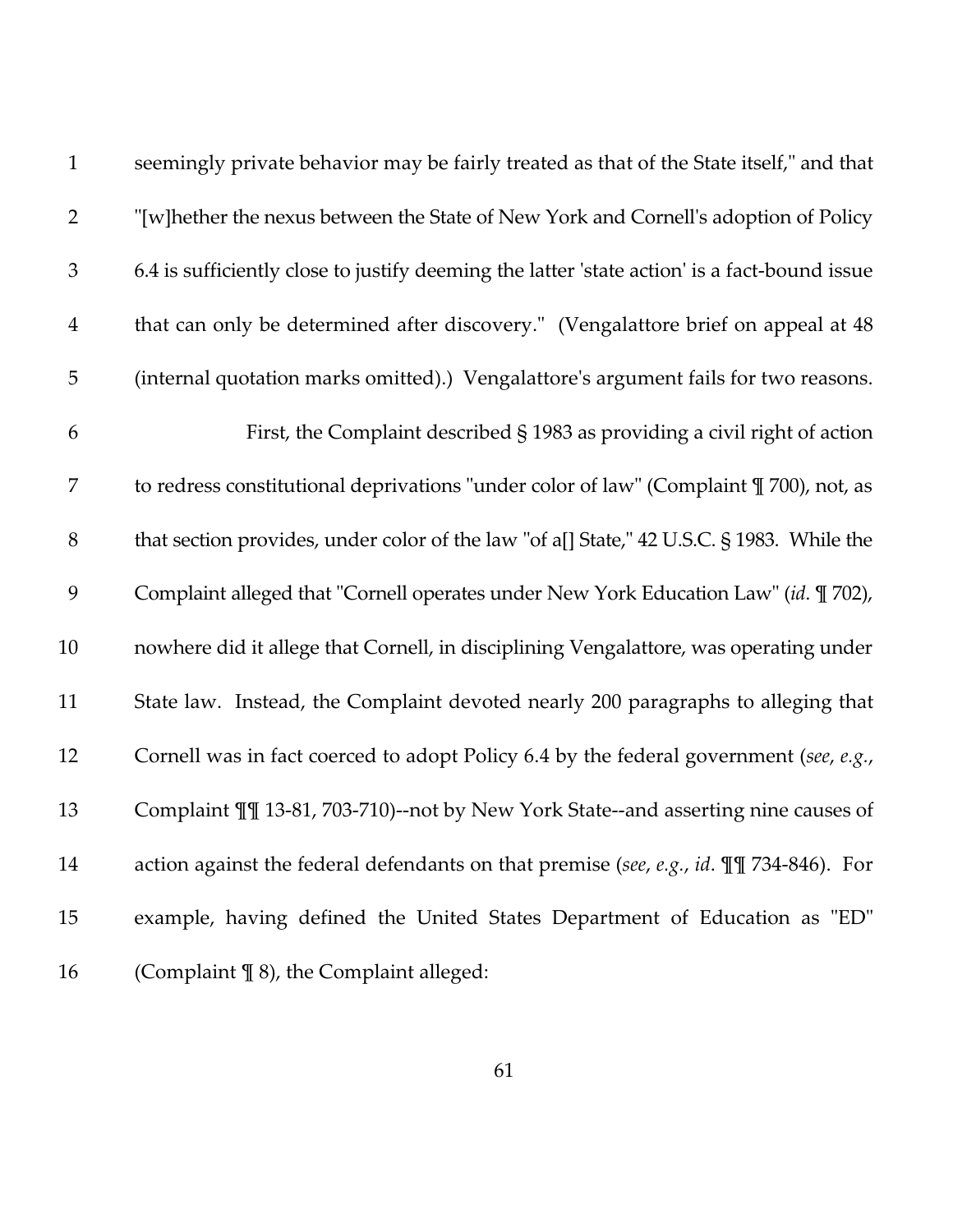| $\mathbf{1}$   | 708. Defendant Cornell was acting at the behest of Defendant                             |
|----------------|------------------------------------------------------------------------------------------|
| $\overline{2}$ | ED when it applied its disciplinary process against [Plaintiff] Dr.                      |
| 3              | Vengalattore.                                                                            |
| $\overline{4}$ | 709. Defendant Cornell was coerced to deny Plaintiff Dr.                                 |
| 5              | Vengalattore due process rights by Defendant ED for fear of being                        |
| 6              | subject to an enforcement action.                                                        |
|                |                                                                                          |
| 7              | 710. Defendant Cornell was thus acting under color of law                                |
| $8\,$          | during its investigation and discipline of Plaintiff Dr.                                 |
| 9              | Vengalattore.                                                                            |
|                |                                                                                          |
| 10             | (Complaint III 708-710 (emphases added).) Thus, while the Complaint alleged that         |
| 11             | Cornell was "acting under law," that "law" was not once alleged to be State law.         |
|                |                                                                                          |
| 12             | Second, if Cornell were in fact sufficiently close to New York State that                |
|                |                                                                                          |
| 13             | its conduct should be deemed "that of the State itself" (Vengalattore brief on appeal    |
|                |                                                                                          |
| 14             | at 48 (internal quotation marks omitted)), Vengalattore's due process claim was          |
|                |                                                                                          |
| 15             | properly dismissed for failure to state a claim simply because a State, having           |
| 16             | immunity from suit under the Eleventh Amendment, is not considered to be a               |
|                |                                                                                          |
| 17             | "person" suable under § 1983. See, e.g., Howlett v. Rose, 496 U.S. 356, 365 (1990); Will |
|                |                                                                                          |
| 18             | v. Michigan Department of State Police, 491 U.S. 58, 71 (1989).                          |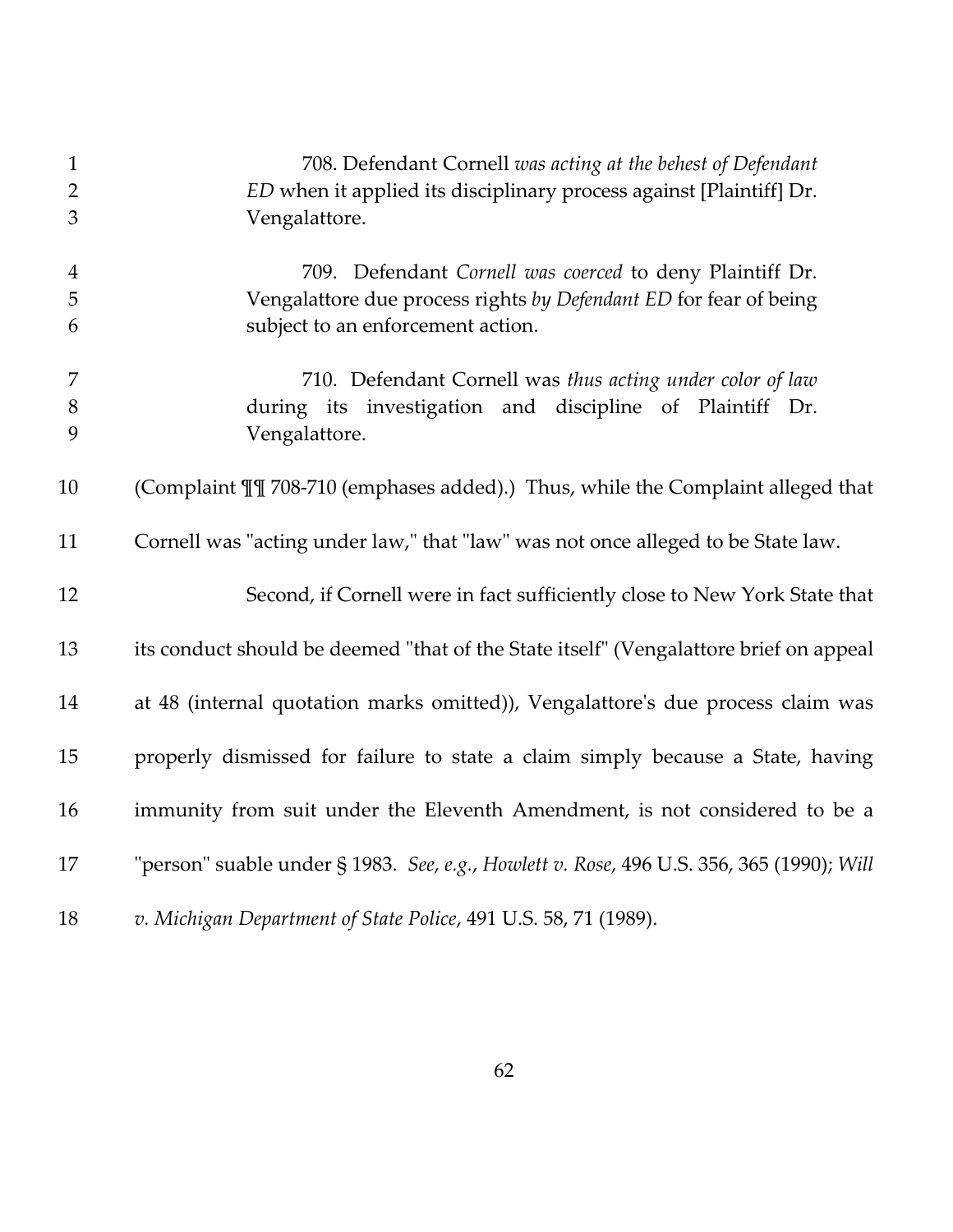| $\mathbf{1}$   | Vengalattore's remaining claim against Cornell, a state-law claim for                   |
|----------------|-----------------------------------------------------------------------------------------|
| $\overline{2}$ | defamation, was not dismissed for any flaw in the pleading; rather, the district court, |
| $\mathfrak{Z}$ | having dismissed all of his federal claims, declined as a matter of its discretion to   |
| $\overline{4}$ | exercise supplemental jurisdiction. Because the dismissal of Vengalattore's claim       |
| 5              | under Title IX is being vacated, we also vacate the dismissal of his claim for          |
| 6              | defamation.                                                                             |
|                |                                                                                         |
| 7              | F. Lack of Standing for Claims Against the Federal Defendants                           |
| 8              | The district court granted the federal defendants' motion to dismiss the                |
| 9              | claims against them for lack of Article III standing, finding the Complaint deficient   |
| 10             | for failure to allege plausibly that there was a causal connection between the DoE      |
| 11             | guidance and Vengalattore's injuries and that those injuries would be redressable by    |
| 12             | a judgment against the federal defendants. Vengalattore challenges this ruling,         |
| 13             | arguing that the court misunderstood the nature of his injuries.                        |
| 14             | To have Article III standing, (1) the plaintiff must "have suffered an                  |
| 15             | injury in fact," (2) there must be "a causal connection between the injury and the      |
| 16             | conduct complained of," and (3) it must be "likely, as opposed to merely speculative,   |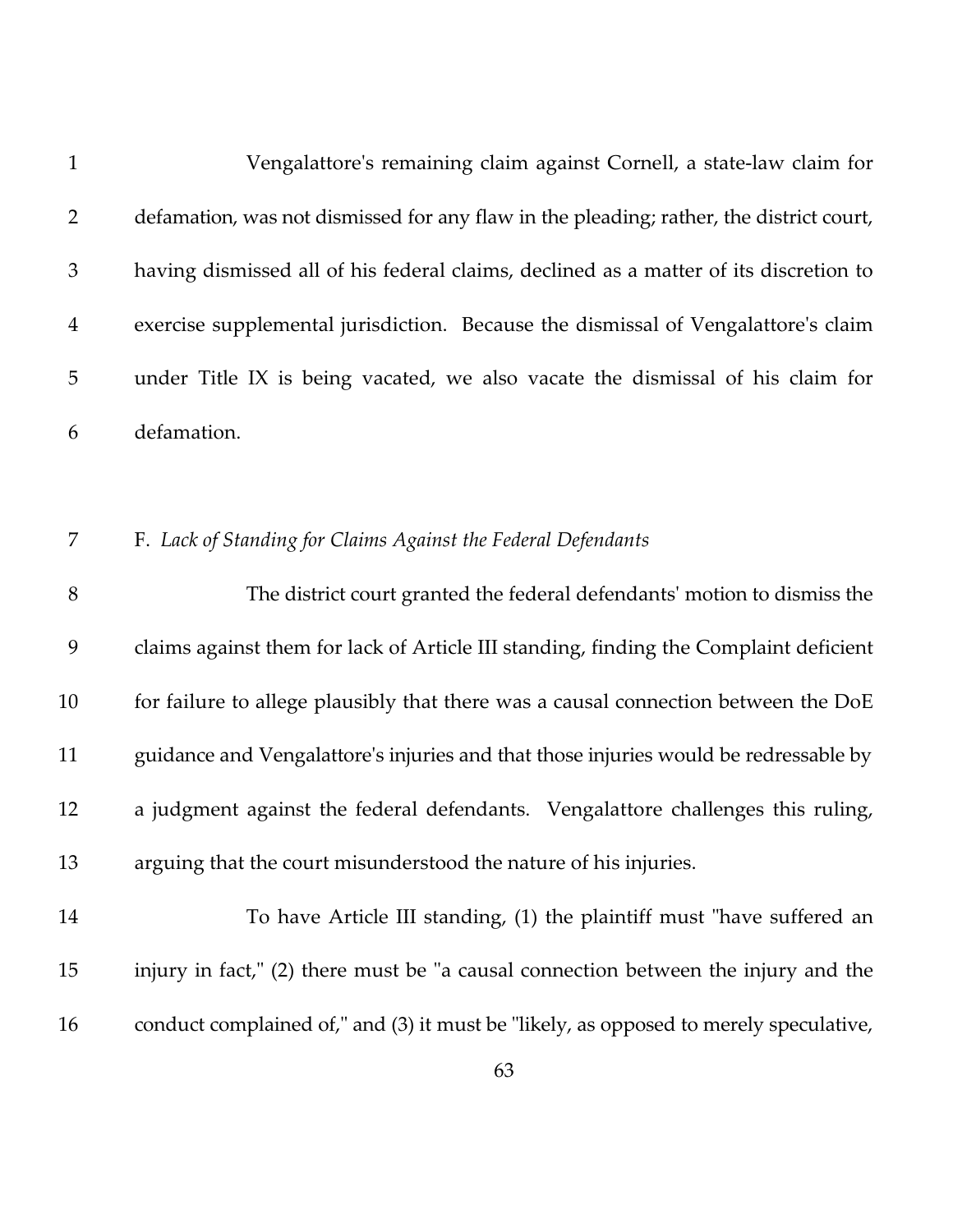| $\mathbf{1}$   | that the injury will be redressed by a favorable decision." <i>Lujan</i> , 504 U.S. at 560-61 |
|----------------|-----------------------------------------------------------------------------------------------|
| $\overline{2}$ | (internal quotation marks omitted). These are the "irreducible constitutional                 |
| $\mathfrak{Z}$ | minimum" prerequisites for Article III standing, id. at 560, and their satisfaction           |
| $\overline{4}$ | "depends considerably upon whether the plaintiff is himself an object of the [conduct]        |
| 5              | $\ldots$ at issue," <i>id.</i> at 561.                                                        |
| 6              | We review a district court's dismissal for lack of standing de novo. See,                     |
| 7              | e.g., Rothstein, 708 F.3d at 90. At the pleading stage a plaintiff must "allege facts that    |
| $8\,$          | affirmatively and plausibly suggest that [he] has standing to sue," and we assume that        |
| 9              | all well-pleaded factual allegations in the complaint are true "unless [they are]             |
| 10             | contradicted by more specific allegations or documentary evidence." Amidax Trading            |
| 11             | Group v. S.W.I.F.T. SCRL, 671 F.3d 140, 145 (2d Cir. 2011).                                   |
| 12             | In the present case, we conclude that plausible allegations of                                |
| 13             | redressability are lacking. We agree with the district court's conclusion that it is          |
| 14             | implausible to suggest that a judgment against the federal defendants with regard to          |
| 15             | the challenged Title IX guidance would provide Vengalattore with any relief.                  |
| 16             | Vengalattore has already sought in New York Supreme Court--and has been denied--              |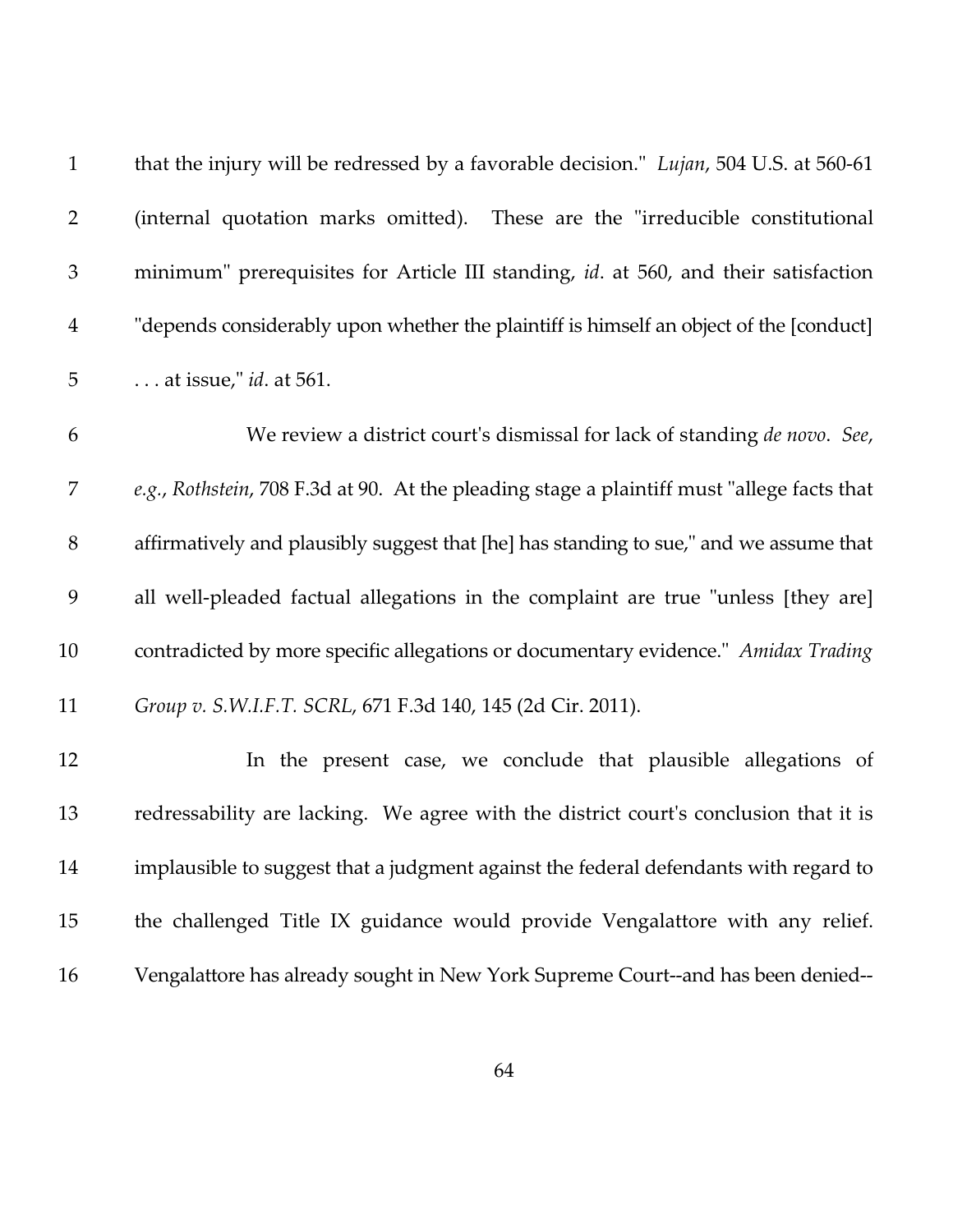| $\mathbf{1}$   | expungement of Cornell's finding that he had engaged in sexual misconduct and lied          |
|----------------|---------------------------------------------------------------------------------------------|
| $\overline{2}$ | about it. See Vengalattore v. Cornell University, No. 2016-119 (N.Y. Sup. Ct. Schuyler      |
| $\mathfrak{Z}$ | Co., Decision and Order on Motion, August 21, 2017, at 1-2) (noting that Vengalattore       |
| $\overline{4}$ | in his Article 78 proceeding against Cornell requested, <i>inter alia</i> , that Cornell be |
| 5              | ordered "to specifically expunge" Dean Ritter's "October 6, 2015 finding of                 |
| 6              | misconduct"; concluding that "there was no ambiguity in" the court's "not granting          |
| 7              | that specific request for expungement of the finding"; and declining to modify the          |
| 8              | denial of the expungement request). It is entirely speculative to suggest that Cornell,     |
| 9              | having twice defeated Vengalattore's direct attempts to compel it to expunge the            |
| 10             | record of his misconduct, would choose to expunge that record--or to undo the               |
| 11             | discipline imposed--because of a judgment against the federal defendants. And we            |
| 12             | think it even less likely that a judgment ruling that the federal defendants violated the   |
| 13             | Administrative Procedure Act or the Spending Clause of the Constitution would have          |
| 14             | a material effect on Vengalattore's reputation. While it is certainly possible that         |
| 15             | reputational injuries could be sufficiently redressable to satisfy this element of          |
| 16             | Article III standing, see Meese v. Keene, 481 U.S. 465, 476-77 (1987); Gully v. National    |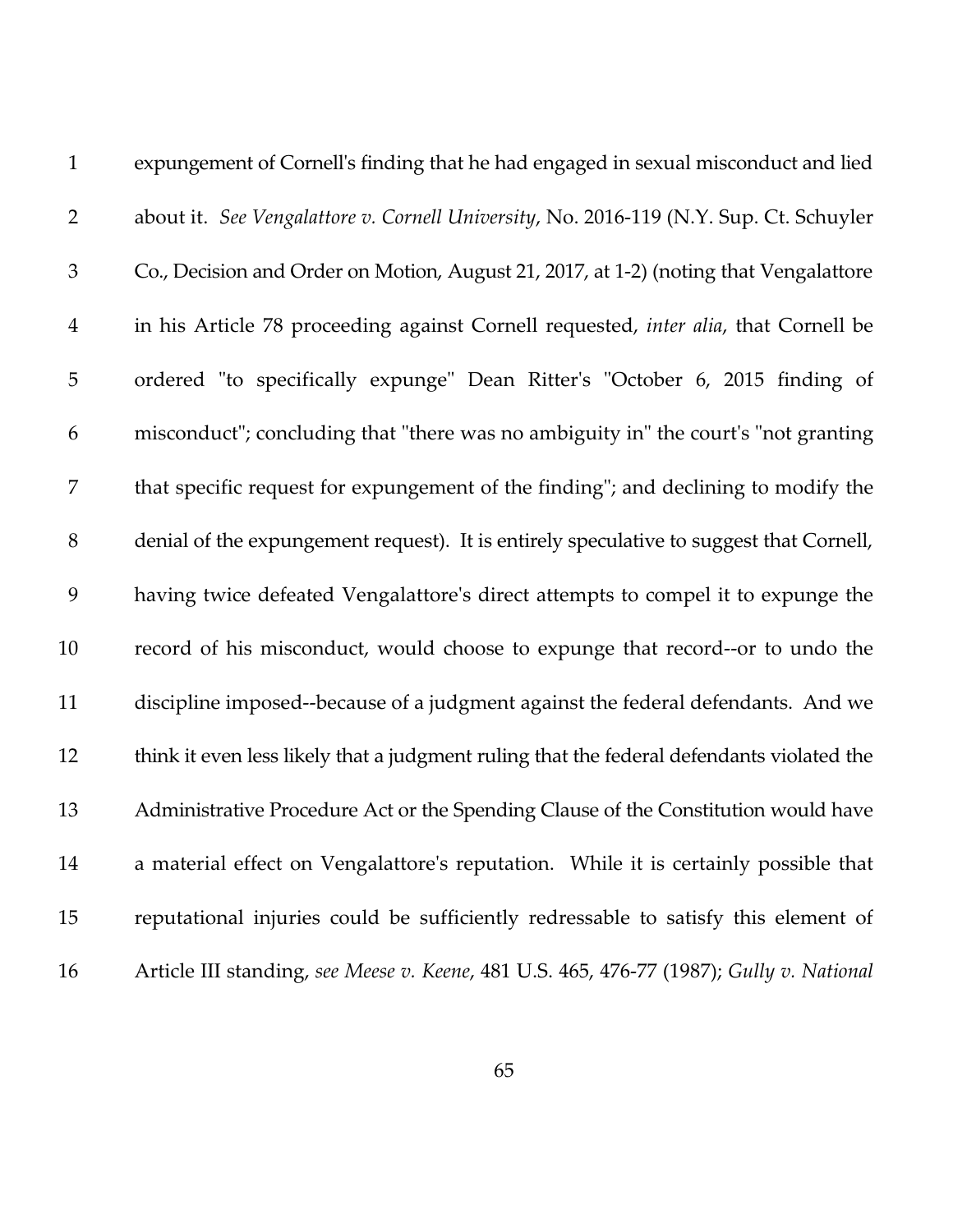| $\mathbf{1}$   | Credit Union Administrative Board, 341 F.3d 155, 162-63 (2d Cir. 2003), the DoE      |
|----------------|--------------------------------------------------------------------------------------|
| $\overline{2}$ | guidance challenged by Vengalattore said nothing about his case or the allegations   |
| 3              | of sexual misconduct raised against him. The suggestion that a judgment ruling that  |
| $\overline{4}$ | the DoE guidance was issued unlawfully would remove, even partially, the stain on    |
| 5              | Vengalattore's reputation is far too speculative to support constitutional standing. |
|                |                                                                                      |
| 6              | CONCLUSION                                                                           |
|                |                                                                                      |
| 7              | In sum, we conclude that:                                                            |
| 8              | Title IX allows a private right of action for a university's<br>(1)                  |
| 9              | intentional gender-based discrimination against a faculty member.                    |
| 10             | (2) The Complaint contains sufficient factual assertions to permit                   |
| 11             | a plausible inference that Vengalattore was disciplined following                    |
| 12             | irregular investigative procedures in circumstances permitting a                     |
| 13             | plausible inference of bias on the basis of gender in violation of Title IX.         |
| 14             | Vengalattore's Title VI claim, viewed within the same<br>(3)                         |
| 15             | analytical framework as that applicable to his Title IX claim, lacks                 |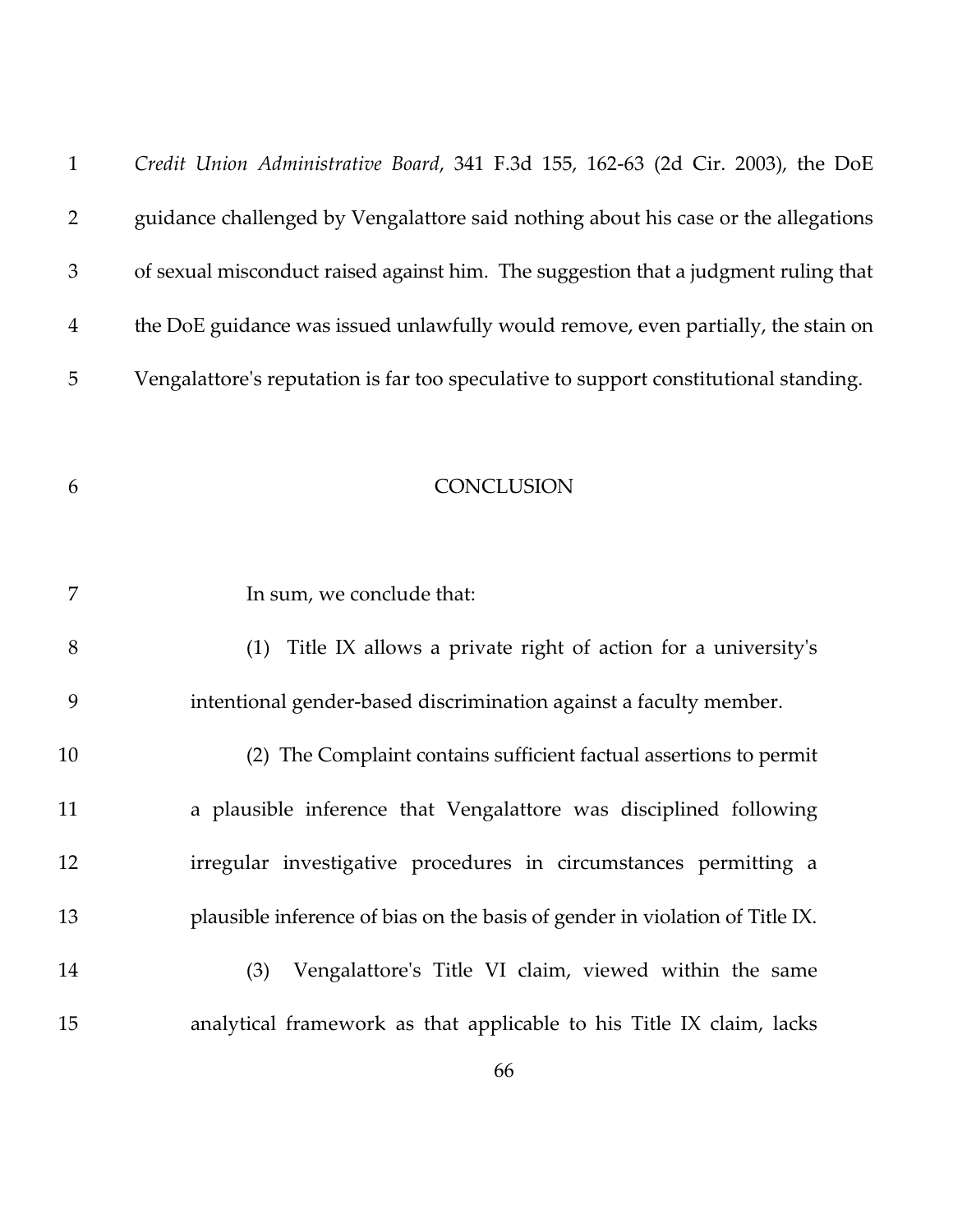| $\mathbf{1}$   | sufficient factual assertions to permit a plausible inference that                     |
|----------------|----------------------------------------------------------------------------------------|
| $\overline{2}$ | Vengalattore was disciplined in whole or in part on the basis of his                   |
| 3              | national origin in violation of Title VI.                                              |
| $\overline{4}$ | (4) Vengalattore's claim against Cornell for denial of due process                     |
| 5              | was properly dismissed for failure to state a claim under 42 U.S.C.                    |
| 6              | § 1983.                                                                                |
| 7              | As to allegations that the United States Department of<br>(5)                          |
| 8              | Education and its Secretary issued administrative guidance in violation                |
| 9              | of the Administrative Procedure Act and the Spending Clause of the                     |
| 10             | Constitution, Vengalattore's claims against the federal defendants were                |
| 11             | properly dismissed for lack of Article III standing.                                   |
| 12             | (6) As the dismissal of Vengalattore's Title IX claim is vacated, the                  |
| 13             | discretionary dismissal of his state-law claim for defamation is likewise              |
| 14             | vacated.                                                                               |
| 15             | We have considered all of Vengalattore's contentions on this appeal and,               |
| 16             | except to the extent indicated above, have found them to be without merit. The         |
| 17             | judgment of the district court is vacated to the extent that it dismissed the Title IX |
|                |                                                                                        |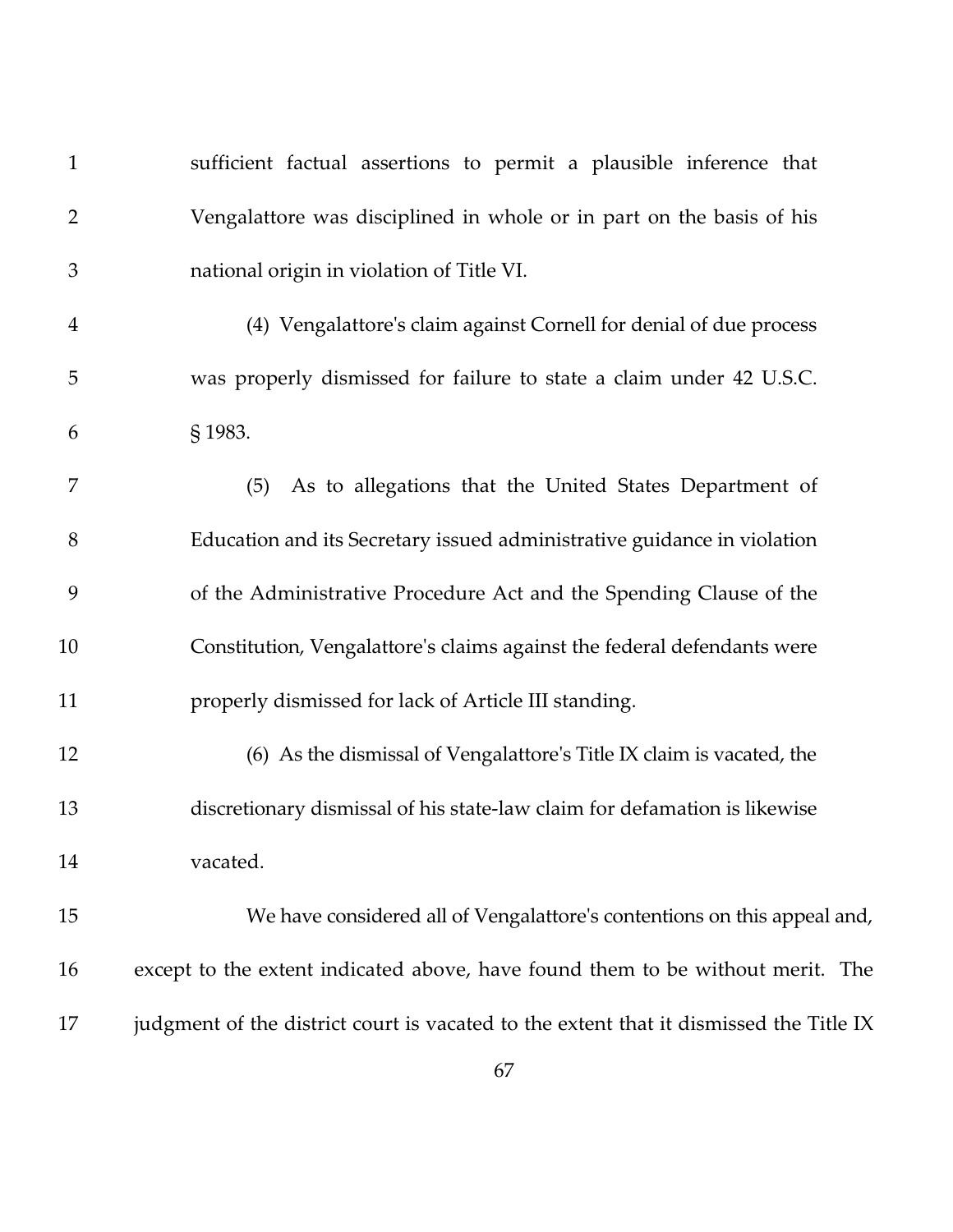|                | claim against Cornell for failure to state a claim and to the extent that the court    |
|----------------|----------------------------------------------------------------------------------------|
| 2              | declined to exercise supplemental jurisdiction over Vengalattore's state-law claim for |
| 3              | defamation. The matter is remanded for discovery and such further proceedings as       |
| $\overline{4}$ | may be appropriate. The judgment is in all other respects affirmed.                    |
| 5              | Each side shall bear its own costs of this appeal.                                     |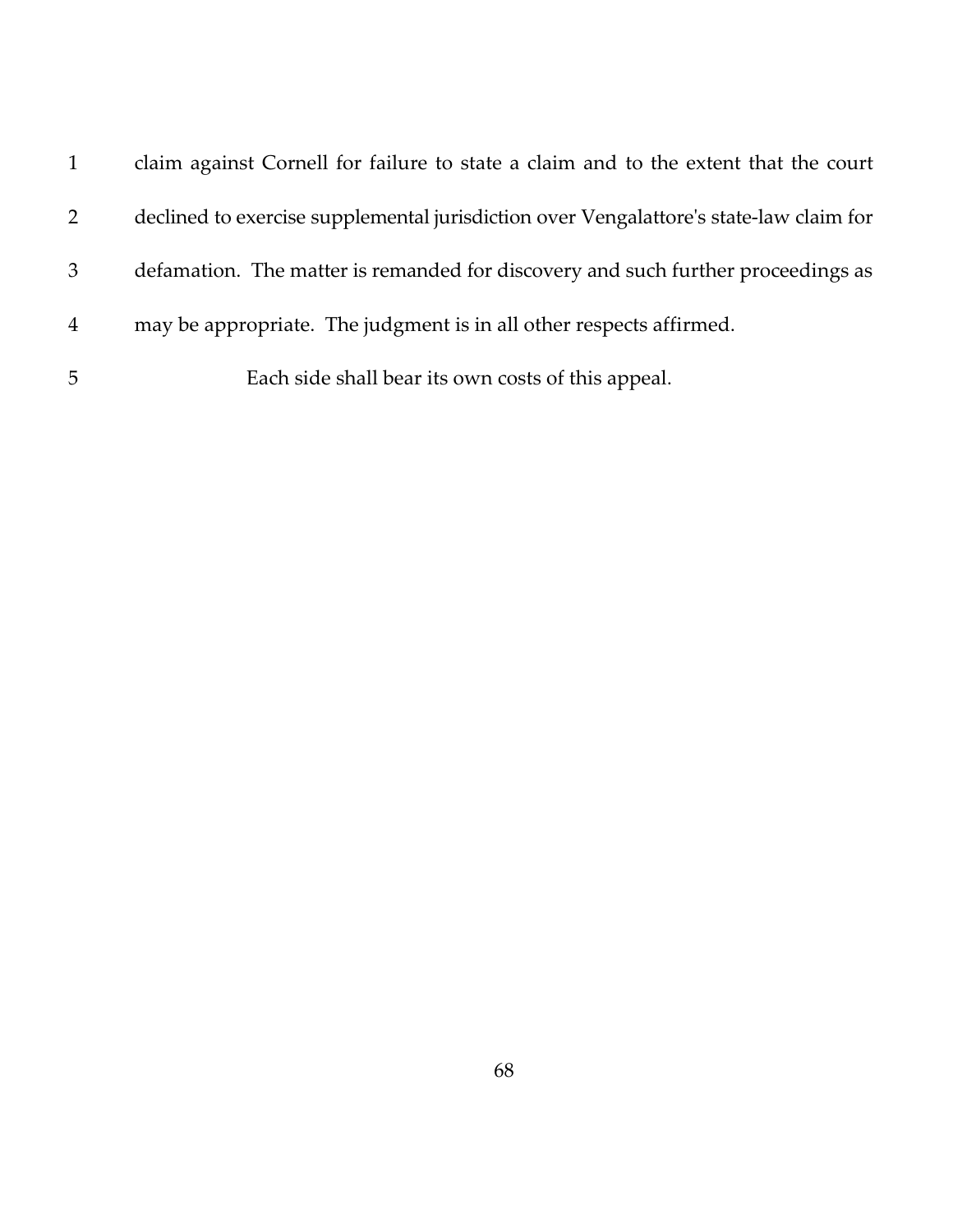*Vengalattore v. Cornell Univ.*, No. 20-1514

#### JOSÉ A. CABRANES, *Circuit Judge*, concurring:

I concur in the judgment of the Court and in Judge Kearse's comprehensive opinion. I pause briefly to comment, in my own name, that, as alleged, this case describes deeply troubling aspects of contemporary university procedures to adjudicate complaints under Title IX and other closely related statutes. In many instances, these procedures signal a retreat from the foundational principle of due process, the erosion of which has been accompanied — to no one's surprise — by a decline in modern universities' protection of the open inquiry and academic freedom that has accounted for the vitality and success of American higher education.<sup>[1](#page-68-0)</sup>

This growing "law" of university disciplinary procedures, often promulgated in response to the regulatory diktats of government, is controversial and thus far largely beyond the reach of the courts because of, among other things, the presumed absence of "state action" by so-called private universities. Thus insulated from review, it is no wonder that, in some cases, these procedures have been compared unfavorably to those of the infamous English Star Chamber.<sup>[2](#page-68-1)</sup>

Vengalattore's allegations, if supported by evidence, provide one such example of the brutish overreach of university administrators at the expense of due process and simple fairness. His allegations, if corroborated, would reveal a grotesque miscarriage of justice at Cornell University. As

<span id="page-68-0"></span><sup>1</sup> See generally Richard Hofstadter & Walter P. Metzger, The Development of Academic Freedom in the United States (1955); and the related volumes Richard Hofstadter, Academic Freedom in the Age of the College (1961) and Walter P. Metzger, Academic Freedom in the Age of the University (1961). There are, fortunately, some notable exceptions — principal amongst them the University of Chicago, which in 2015 reaffirmed its "commitment to a completely free and open discussion of ideas." The Chicago Principles: Report on the Committee on Freedom of Expression, University of Chicago, available at

https://provost.uchicago.edu/sites/default/files/documents/reports/FOECommitteeReport.pdf.

<span id="page-68-1"></span><sup>2</sup> *See* American Association of University Professors, *The History, Uses, and Abuses of Title IX* (June 2016), at 87, available at https://www.aaup.org/file/TitleIXreport.pdf.